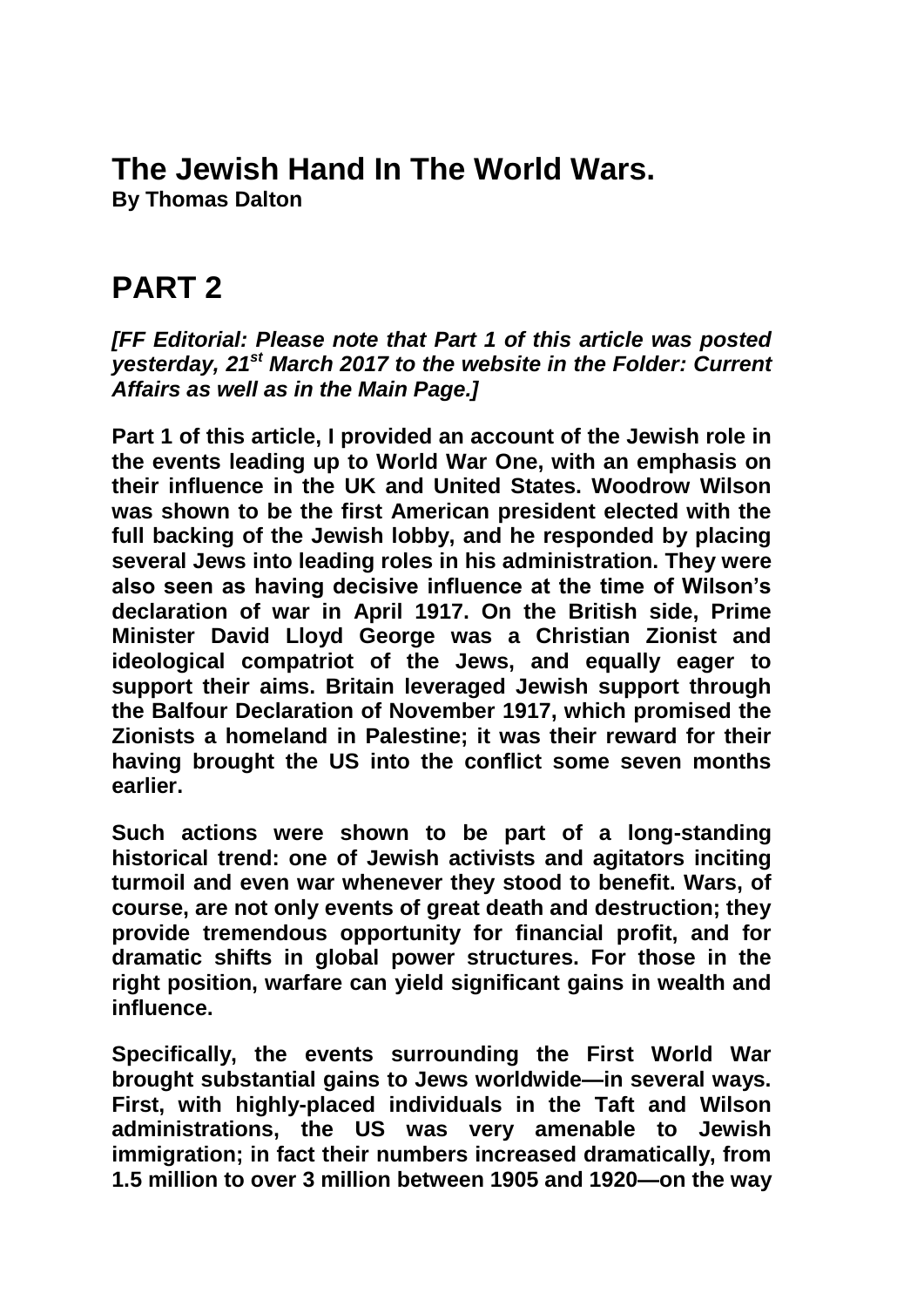**to 4 million by the mid-1920s. Second was the Balfour Declaration, which promised them Palestine. Granted, nothing was immediately delivered as to Palestine, but even so, it was a major concession by a world power. Third, the world order was changed in their favor: the hated and "anti-Semitic" Czarist rule in Russia was replaced by the Jewish-led Bolshevik movement, the hated and "anti-Semitic" Kaiser Wilhelm II of Germany was replaced by the Jewish-friendly Weimar regime, and the Jewish-influenced governments of the US and Great Britain reestablished their global dominance.**

**Finally, and as always, there was money to be made. Running the War Industries Board for Wilson, Jewish Financier Bernard Baruch had extraordinary power to direct military spending; we can be sure that his preferred clients benefitted[.\[1\]](http://inconvenienthistory.com/6/2/3294#_edn1) But perhaps Nebraska Senator George Norris said it best. Speaking in opposition to Wilson"s call for a war declaration, Norris exclaimed that Americans were being deceived "by the almost unanimous demand of the great combination of wealth that has a direct financial interest in our participation in the war." Furthermore, "a large number of great newspapers and news agencies of the country have been controlled and enlisted in the greatest propaganda that the world has ever known, to manufacture sentiment in favor of war." Summarizing his case, Norris said this: "We are going into war upon the command of gold.["\[2\]](http://inconvenienthistory.com/6/2/3294#_edn2) Finance, media, "gold"—Jewish interests prospered on many fronts.**

**But Wilson was evidently unaffected by such matters, or by his pledge to his fellow Americans to "keep us out of war." His team of Jewish backers and advisors—Baruch, but also Henry Morgenthau Sr., Jacob Schiff, Samuel Untermyer, Paul Warburg, Stephen Wise, and Louis Brandeis—wanted war, and war they got. The fact that it would cost America \$250 billon (current equivalent), and some 116,000 war dead, did not seem to figure into their calculations.**

**The main topic of the present essay is World War Two, but its roots lie in the outcome of the First World War. I therefore continue the story from that time.**

### **Some Context**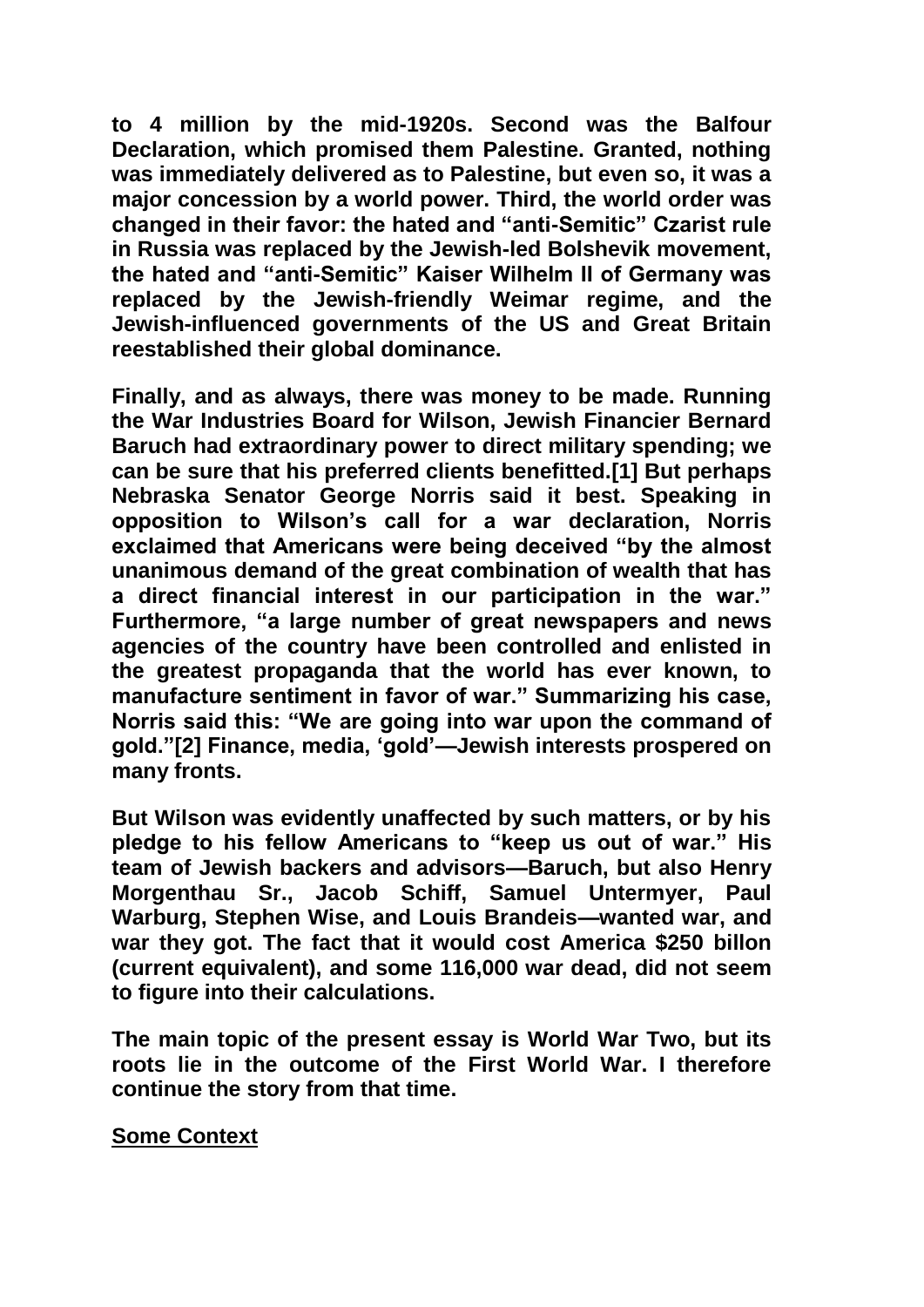**Before proceeding, we must bear something in mind. The striving of Jews for greater influence and political power is to be found on both of the sides of World War I. Russian imperial leaders had long been suspicious of the Jews, and largely banished them to the so-called Pale of Settlement that was established in western Russia in the 1790s. Beginning in the 1880s, western media issued exaggerated reports of slaughters, pogroms, and assorted massacres among the Russian Jews there, whose aggregate numbers of victims were nearly always recorded—astonishingly—as "6 million.["\[3\]](http://inconvenienthistory.com/6/2/3294#_edn3)**

**This naturally generated deep hostility toward the House of Romanov, and many Jews sought its demise. Special animosity was reserved for Czar Nicholas II, who assumed power in 1894. In Part 1, I explained the stunningly successful effort of the American Jewish lobby to abrogate the long-standing US-Russia treaty in 1911; this was a small punishment aimed at the Czar. The ultimate goal, though, was his overthrow, and thus we can imagine the joy of the global Jewish community at his fall in March 1917. As we recall, the Czar and his family were then murdered by Jewish Bolsheviks in July of the following year.**

**It was a somewhat similar story with the German ruler Wilhelm II, who acceded to the throne in 1888. There, however, Jews were prosperous and enjoyed a relatively high degree of freedom—despite the Kaiser"s evident personal dislike of them[.\[4\]](http://inconvenienthistory.com/6/2/3294#_edn4) Previously I cited some impressive statistics by Sarah Gordon regarding their numbers in law, media, business, and academia, all prior to World War I. In the banking sector, they utterly flourished; prominent German-Jewish banking families included the well-known Rothschilds and Warburgs, but also the Mendelssohns, Bleichroeders, Speyers, Oppenheims, Bambergers, Gutmanns, Goldschmidts, and Wassermanns. But despite their wealth and success, Jews had no access to political power, owing to the hereditary monarchy. This, for them, was unacceptable. Thus they had to introduce "democracy"—with all due high-minded values, of course. Only through a democratic system could they exert direct influence on political leadership.**

**Consequently, as soon as the Czar fell in Russia, calls came out to repeat the success in Germany. On 19 March 1917, four**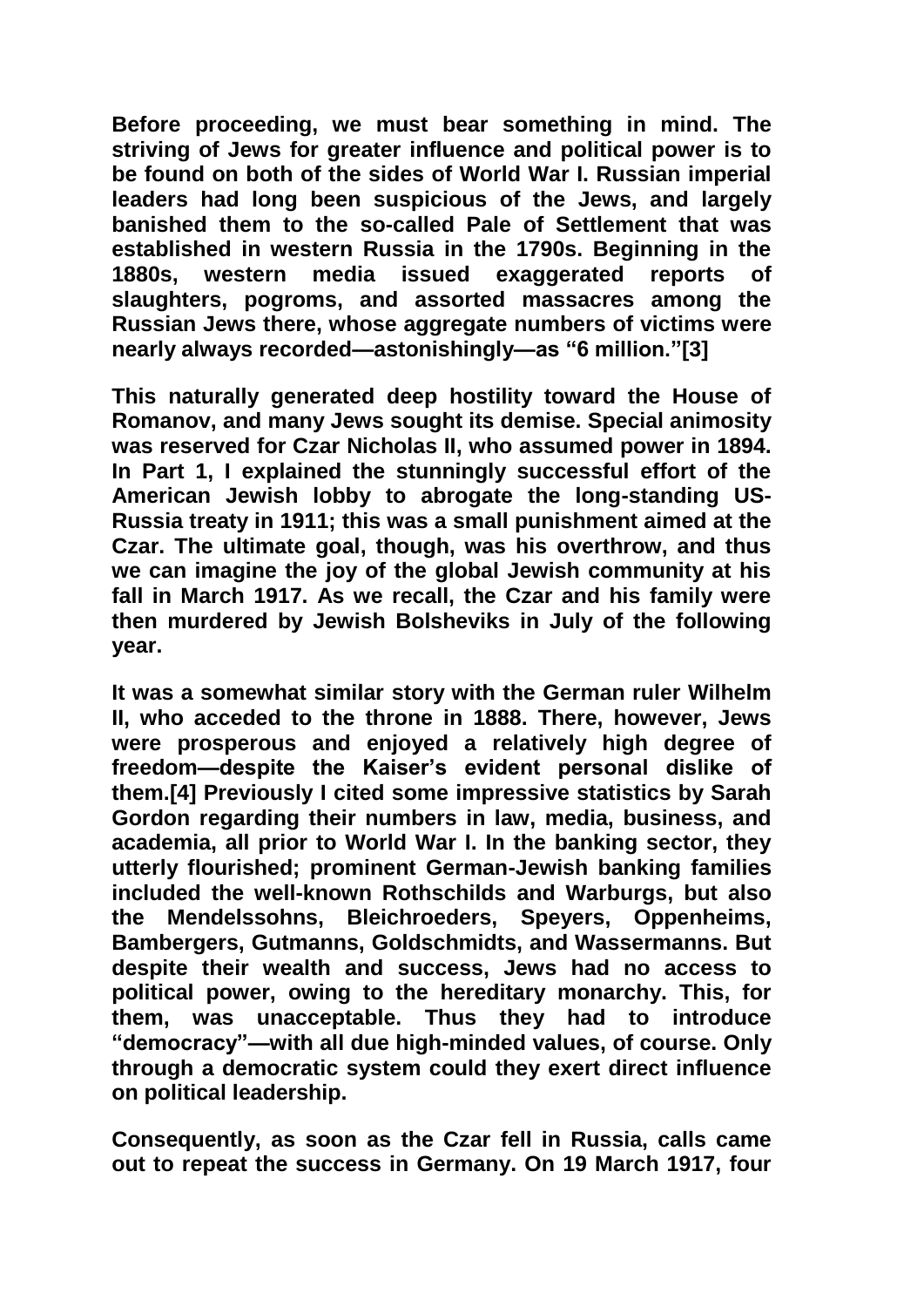**days after the Czar"s ouster, the** *New York Times* **reported on Louis Marshall lauding the event, and adding that "the revolt against autocracy might be expected to spread to Germany." Two days later, Jewish speakers at Madison Square Garden "predict[ed] an uprising in Germany." As the article explains, "[some] predicted that the revolution of the working classes of Russia was the forerunner of similar revolutions the world over. That the next revolution would be in Germany was predicted by a number of the speakers" (March 21). On March 24, Jacob Schiff took credit for helping to finance the Russian revolution. At the same time, Rabbi Stephen Wise put the blame for the pending American entry into World War I on "German militarism," adding "I would to God it were possible for us to fight side by side with the German people for the overthrow of Hohenzollernism [i.e., Kaiser Wilhelm]."**

**Strangely enough, Wise got his wish. Within two weeks, America was in the war. And about 18 months later, Wilhelm would succumb to uprisings in the ranks of his forces and be compelled to abdicate.**

#### **The Paris Peace Conference**

**Having won the war, Wilson"s Jewish team was anxious to dictate the peace. "As it turned out," remarks Robert Shogan (2010: 25), "the war would bring benefits to the Zionist cause, in part because of Brandeis" role as a trusted advisor [to Wilson]." The victorious nations convened in Paris in January 1919, and the American Jewish Congress was there as its own delegation. Shogan adds that "[Stephen] Wise was in Paris, on assignment from President Wilson to head the Zionist delegation to the peace talks." (One might reasonably ask: Why do Zionists get their own delegation at all?) Louis Marshall was also prominent there among the American Jews.**

**The Jewish aim was neither a just implementation of peace, nor fair treatment of Germany, but rather to maximize benefit to the various Jewish communities of Europe and the US. "At the beginning of 1919," says Ben-Sasson (1976: 940), "diplomatic activity in Paris became the main focus of the various attempts to fulfill Jewish aspirations." Fink (1998: 259) concurs: "In March 1919, pro-Zionist and nationalist Jewish delegations arrived in Paris." Nearly every victorious nation, it seems, had**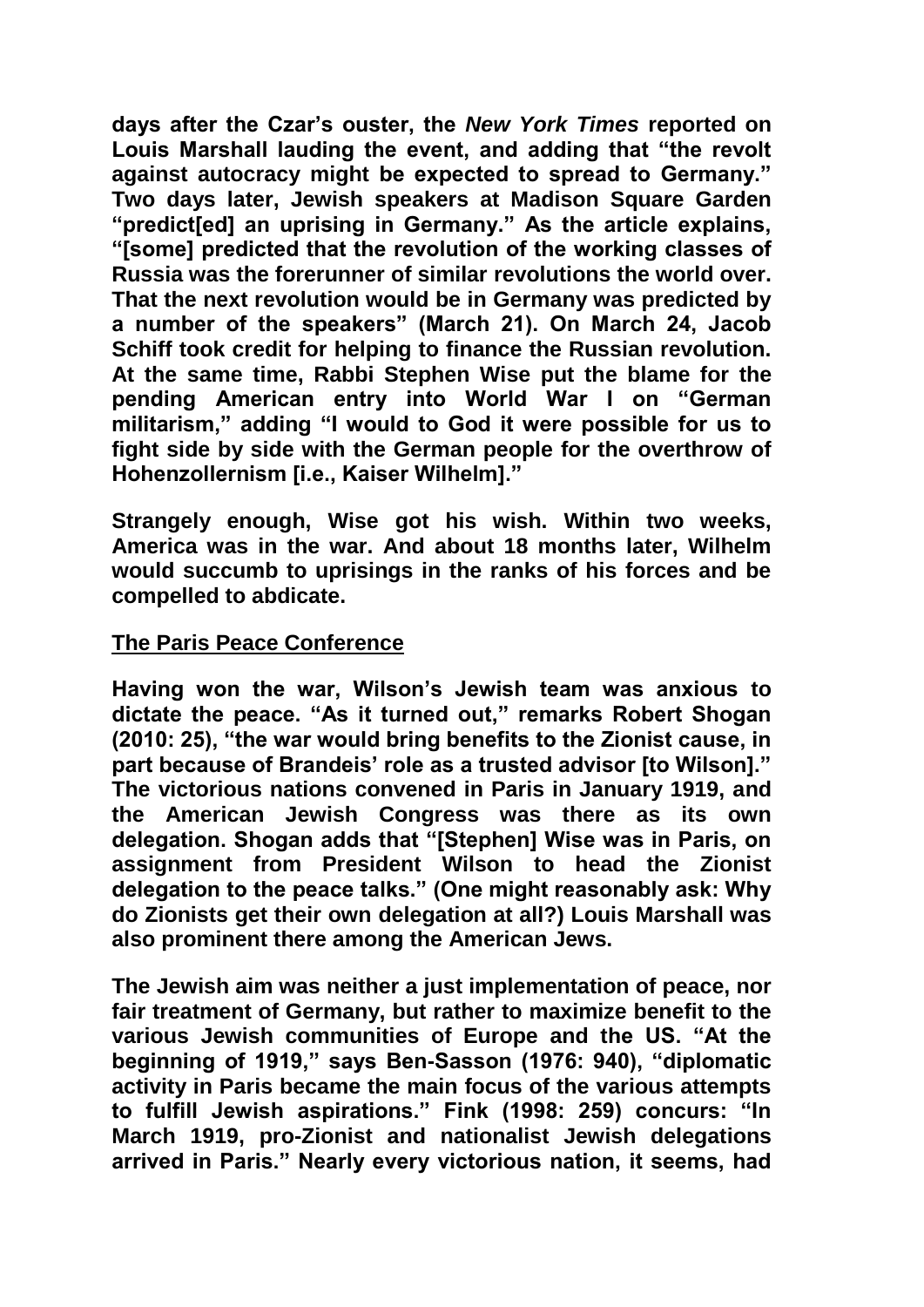**its own Jewish representatives. Some sought formal and explicit Jewish rights in their own nations, and others worked for recognition of a Jewish national state. Polish Jews were notable beneficiaries; they succeeded in achieving explicit mention in the Polish Treaty for Minority Rights.**

**Writing shortly after the event, Irish philosopher and journalist Emile Dillon saw it this way:**

*Of all the collectivities whose interests were furthered at the Conference, the Jews had perhaps the most resourceful and certainly the most influential exponents. There were Jews from Palestine, from Poland, Russia, the Ukraine, Rumania, Greece, Britain, Holland, and Belgium; but the largest and most brilliant contingent was sent by the United States. (1920: 12)*

**Describing the American side, Fink explains that "the fervent Zionist Julius Mack and the more moderate Louis Marshall quickly overshadowed the leading American anti-nationalists, Henry Morgenthau, Oscar Straus, and Cyrus Adler."**

**Though he was predisposed to be sympathetic to the Jewish plight, Dillon nonetheless noted that a "religious" or "racial" bias "lay at the root of Mr. Wilson"s policy" (496). It is a fact, he said, "that a considerable number of delegates believed that the real influences behind the Anglo-Saxon peoples were Semitic." Summarizing prospects for the future, he remarked on the general conclusion by many at Paris: "Henceforth the world will be governed by the Anglo-Saxon peoples, who, in turn, are swayed by their Jewish elements."**

**Among non-Jewish Americans there was a young Herbert Hoover, then-Secretary of the US Food Administration, and of course, future president. He was accompanied by a Jewish assistant, the financier Lewis Strauss, who remarked on his boss"s notable inclination to "champion Jewish rights," especially in Poland[.\[5 \]](http://inconvenienthistory.com/6/2/3294#_edn5) Strauss would later become instrumental in funding early development of the atomic bomb.**

**Treatment of the Germans at the conference, as is well known, was brutally harsh. They expected, and were promised, that the conference would be a fair settlement of the legitimate war claims of all belligerents—particularly given the complex and convoluted nature of the outbreak of hostilities. (We recall: the**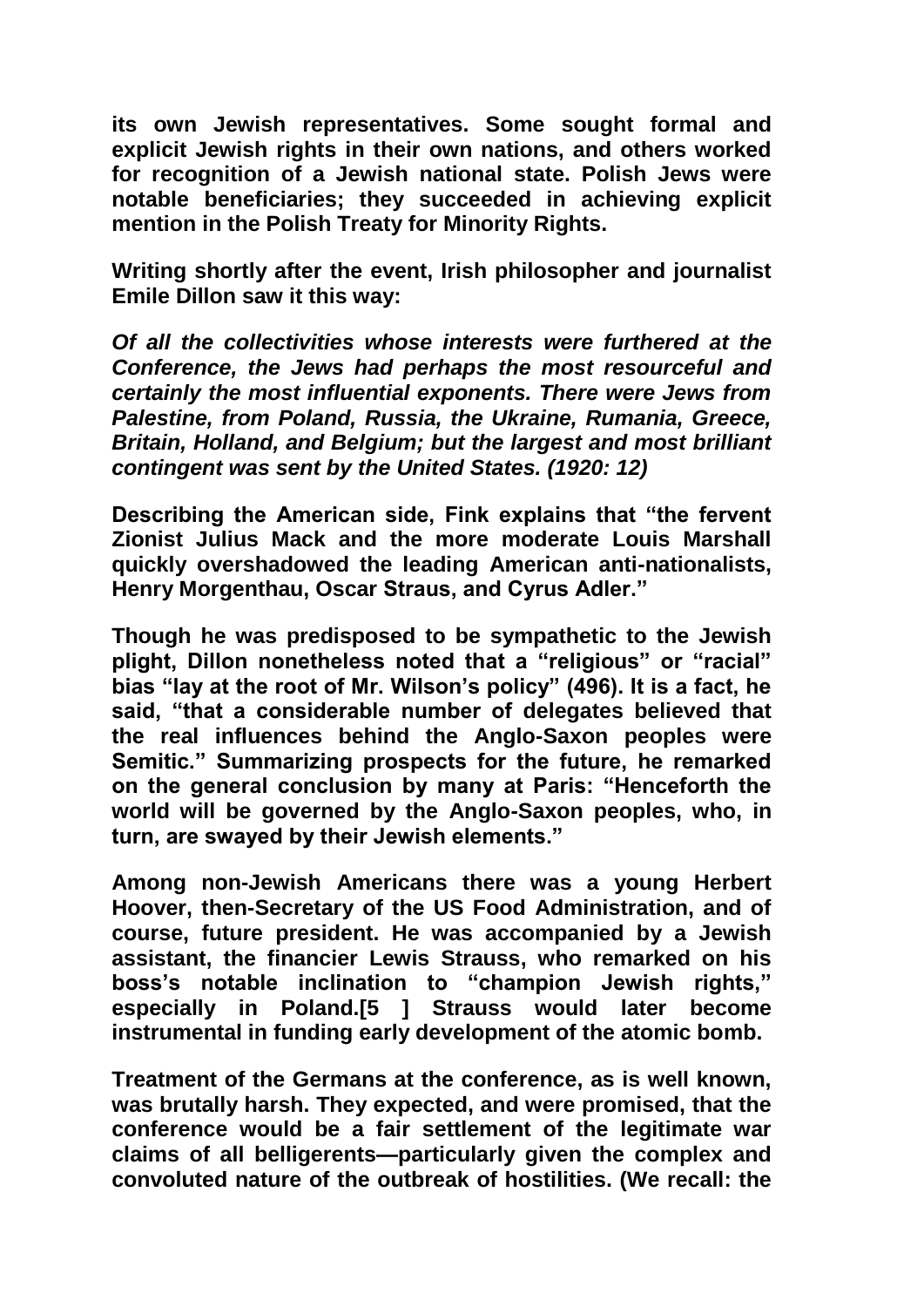**Archduke was assassinated by a Serb in June 1914; the Russian army mobilized and massed on the German border in July; a threatened Germany declared war on Russia in August; a Franco-Russian Pact required a simultaneous declaration against France; and Britain declared war on Germany as soon as Germany"s army crossed into Belgium.) By the time of the Peace Conference, Wilson and his team had decided that Germany alone was responsible for the war, and thus had to bear the full burden of reparations[.\[6 \]](http://inconvenienthistory.com/6/2/3294#_edn6) The impossible conditions forced upon them set the stage for the rise of National Socialism and the next great war.**

**All in all, what emerges from the first war and the subsequent peace conference is a picture of British and American supplication to Jewish interests. Indeed, the prime beneficiaries of the war were Jews, both in America and in Europe generally. For Germany, it was obviously a disastrous event; it suffered some 2 million military deaths along with thousands of indirect civilian losses, crushing financial debts, and witnessed the end of the 900-year reign of the House of Hohenzollern. This was a tragedy for a nation that, according to Fay (1928: 552), "did not plot a European war, did not want one, and made genuine…efforts to avert one."**

**America, which had no legitimate interest in the battles in Europe, was drawn in by Wilson"s compliance with Jewish demands. For his part, Wilson comes across as something of an amoral political schemer. MacMillan (2010: 7) describes his close, "possibly romantic," relationships with several other women during his first marriage. Theodore Roosevelt viewed him "as insincere and cold-blooded an opportunist as we have ever had in the presidency" (ibid: 6). To Lloyd-George, he was "tactless, obstinate, and vain." Granted, we all have our faults; but for most of us, they do not lead to national catastrophe.**

#### **The Jewish Revolutions**

**With the fall of Czar Nicholas in March 1917, and upon the Bolshevik revolution of October that same year, Jewish revolutionaries became particularly active in East and Central Europe. Flush with success in Russia, they hoped to duplicate events in other countries. Ben-Sasson provides a typically understated account:**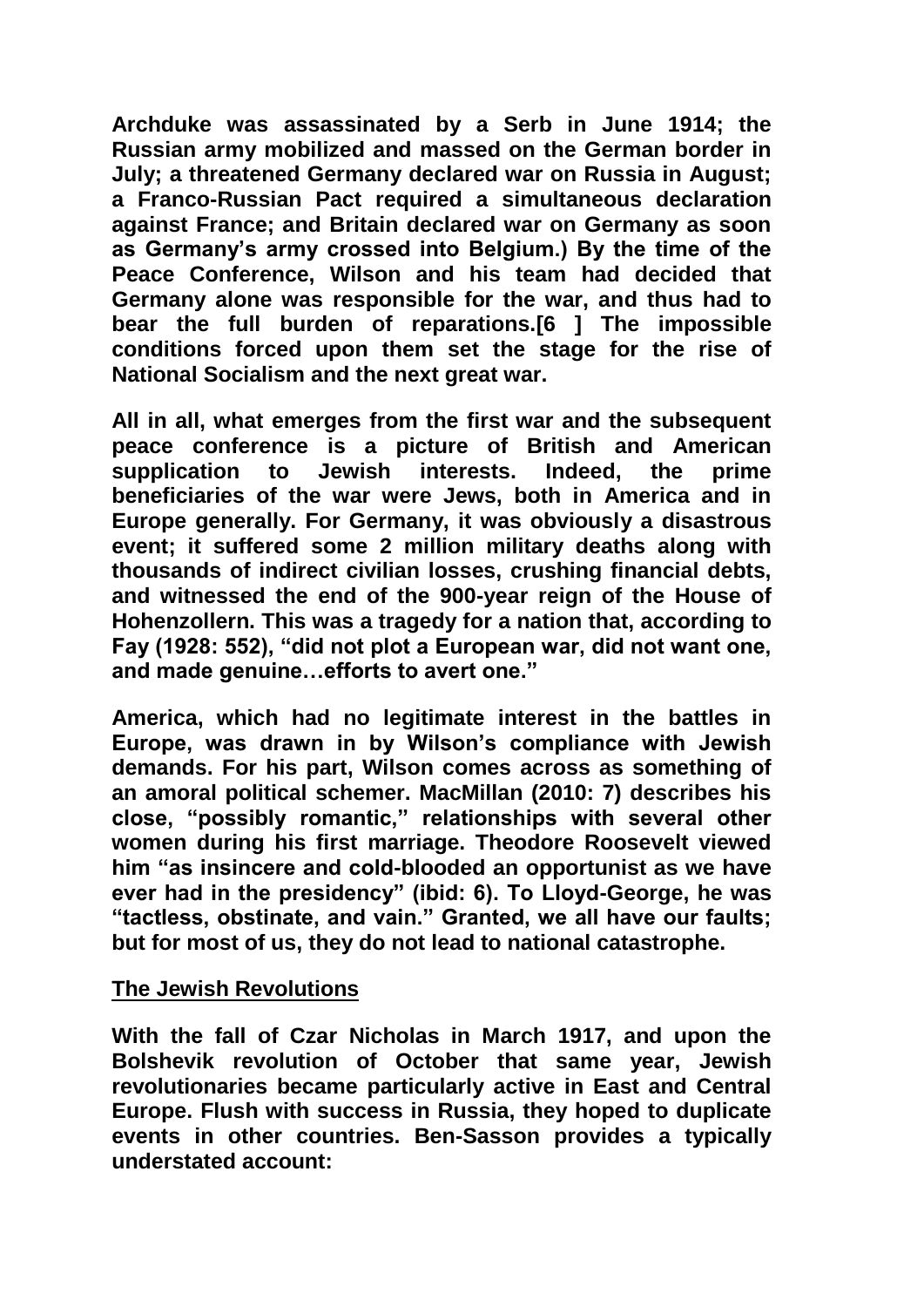*The new forces that emerged in many countries…opened up new horizons of activity for Jewish statesmen of liberaldemocratic propensities, particularly those with radicalrevolutionary views. … Jews were also extremely active in the socialist parties that came to power or attained political importance in many European countries. They were even more prominent in the communist parties that split from the socialists… In short, never before in European history had so many Jews played such an active part in political life and filled such influential roles… (1976: 943)*

**In other words, Jewish anarchists and militant communists ("new forces") conducted violent insurrection ("new horizons of activity") aimed at overthrowing the ruling governments, and installing Jewish-led regimes. Bermant (1977: 160) confirms this point: "most of the leading revolutionaries who convulsed Europe in the final decades of the last [19th] century and the first decades of [the 20th], stemmed from prosperous Jewish families." This again is in keeping with the longstanding trend of Jewish rebellion.**

**Not that any of this was news; major politicians of the time knew it well. Lord Balfour, for example, once remarked to Wilson"s aide Edward House that "nearly all Bolshevism and disturbances of a like nature, are directly traceable to the Jews of the world. They seem determined either to have what they want or to upset present civilization.["\[7\]](http://inconvenienthistory.com/6/2/3294#_edn7)**

**Consider Hungary, for example. There, a Hungarian Jew named Béla Kun (Kohn) founded and led the local wing of the Russian Communist Party in early 1918 that later became an independent entity. Along with Jewish colleagues Matyas Rakosi (Roth/Rosenfeld) and Otto Korvin (Klein), Kun"s party organized numerous strikes and conducted violent and subversive attacks against President Karolyi and the ruling Social Democrats. In March 1919 Karolyi resigned, and the SD Party proposed an alliance of necessity with Kun's communists, in the hope of leveraging his connections to the Russian Bolsheviks. Kun agreed to the proposal, on the condition that the government reestablish itself as the "Hungarian Soviet Republic," which it did.**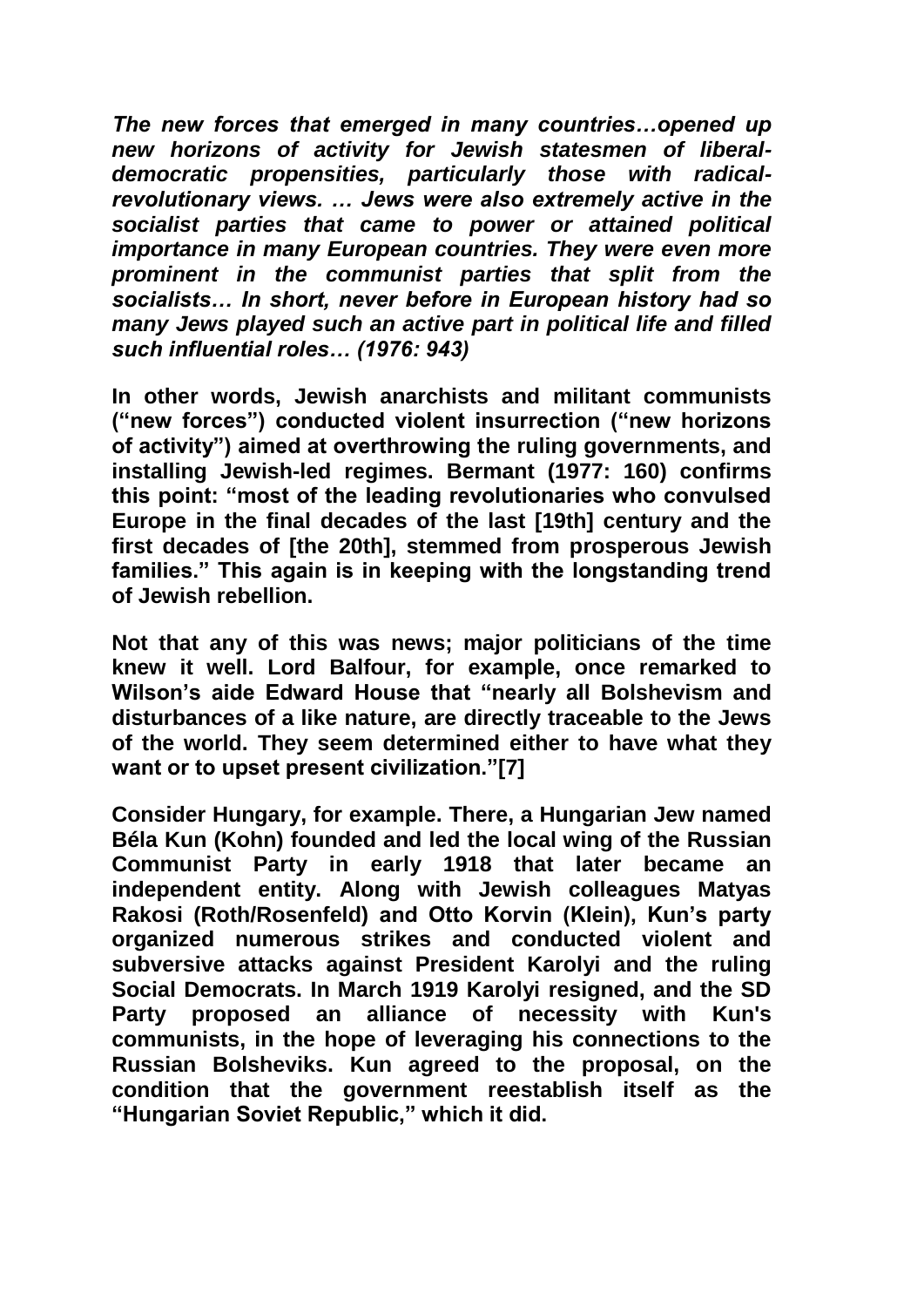**Kun dominated the new government, filling many top seats with Jews; as Muller (2010: 153) explains, "Of the government"s 49 commissars, 31 were of Jewish origin.["\[8\]](http://inconvenienthistory.com/6/2/3294#_edn8) He fended off a coup attempt in June, and then conducted what came to be known as the "Red Terror"; this was a paramilitary group, led by Jewish ideologues Georg Lukacs and Tibor Szamuely, that hunted down and killed members of the local opposition. Unfortunately for Kun, ongoing conflicts with neighboring Romania led to an invasion of Hungary, and the promised Russian aid never materialized. Kun and his fellow Jews were driven out in August, just 133 days after taking power.**

**It was not only Russia and Hungary that had problems. "Jews had a prominent role in Communist parties elsewhere," explains Bermant (172). In Poland, for example, "about a quarter of party members and about a third of delegates to party congresses were Jews." The Polish Communists were unable, however, to generate sufficient force to oust the newlyestablished government of Józef Piłsudski.**

**It was in Germany, though, that the most significant actions occurred, ones that would have a lasting effect. We need to recall events at the end of World War I. Long a stalemate, the war had essentially become a battle of attrition. American forces on the ground in mid to late 1917 threatened to change things, but for the Germans, the western front generally held up—even to the very end. At no point in time did it ever retreat into German territory. But even though the Germans were able to hold out, their allies could not. Bulgaria and the Ottoman Empire surrendered by the end of October 1918. Austria-Hungary yielded in early November. For the Germans, though, the last straw was their problems at home—with the Jews.**

**Trouble began with a minor naval mutiny in late October and early November 1918 at the ports of Kiel and Wilhelmshaven. A number of sailors, workers, and Jews from the Independent Social Democratic Party (USPD) joined forces to conduct a nonviolent rebellion against the Kaiser. The German rebels simply wanted the war to end, whereas the Jewish rebels sought power; in this sense it was a natural alliance. The "rebellion"—primarily in the form of a general strike—quickly spread, reaching Munich within a matter of days. In an attempt to cut short this action, the majority Social Democrats (SPD)**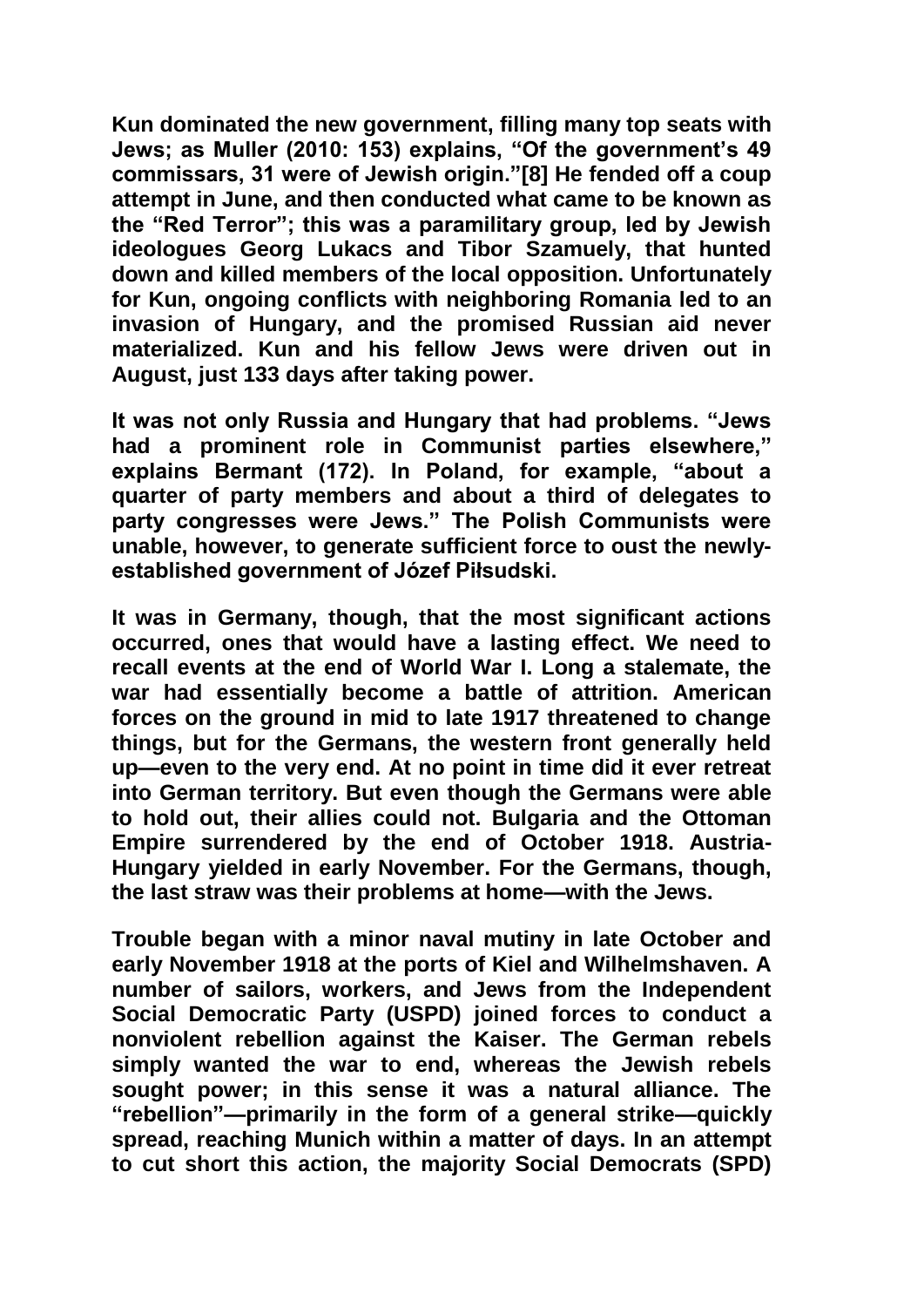**called on the Kaiser to abdicate, at which time they would form a republican government. On November 9, they prevailed; Wilhelm stepped down and a new "German Republic" was proclaimed. It was this new leadership that signed the armistice agreement on November 11, ending the war.**

**The USPD rebels, however, had their own plans. On the very same day that the German Republic was created, they declared the formation of a "Free Socialist Republic." This group had an almost entirely Jewish leadership: Rosa Luxemburg, Hugo Haase, Karl Liebknecht (half-Jewish), Leo Jogiches, Karl Radek (Sobelsohn), and Alexander Parvus (Gelfand) were the dominant figures. And these were just the activists centered in Berlin. In Munich, other Jewish rebels were conducting a separate, simultaneous revolution, aimed at creating a Bavarian communist state. The leading USPD revolutionary there was a Jewish journalist, Kurt Eisner. On November 7, he demanded the abdication of the local monarch, King Ludwig III. The king fled on the following day, and Eisner declared himself "Minister-President" of a free Bavarian state.**

**Soon enough, though, Eisner"s luck ran out. On 21 February 1919, he was assassinated by a fellow Jew, Anton Arco-Valley. Within a few weeks, other USPD Jews regained power and established a Bavarian Soviet Republic—the third in Europe, behind Russia and Hungary. Its leader was the Jewish playwright Ernst Toller. Among his group were the noted Jewish anarchists Gustav Landauer and Erich Muehsam. Through sheer incompetency, Toller"s government managed to get usurped by yet another Jewish faction, one led by Eugen Levine and the half-Jew Otto Neurath. Levine attempted to institute a true communist system, including its own "Red Army" modeled on the Russians". But once again, his success was short-lived. Remnants of the old German army quickly intervened, deposing the communists in early May.**

**Things did not end well for the Jewish rebels. Levine was captured and executed, as was Landauer. Toller, Muehsam, Radek, Parvus, and Neurath managed to escape. Luxemburg and Liebknecht were shot by German soldiers in January 1919, and Jogiches died under mysterious circumstances in March. Haase was killed by a deranged worker in November of that same year.**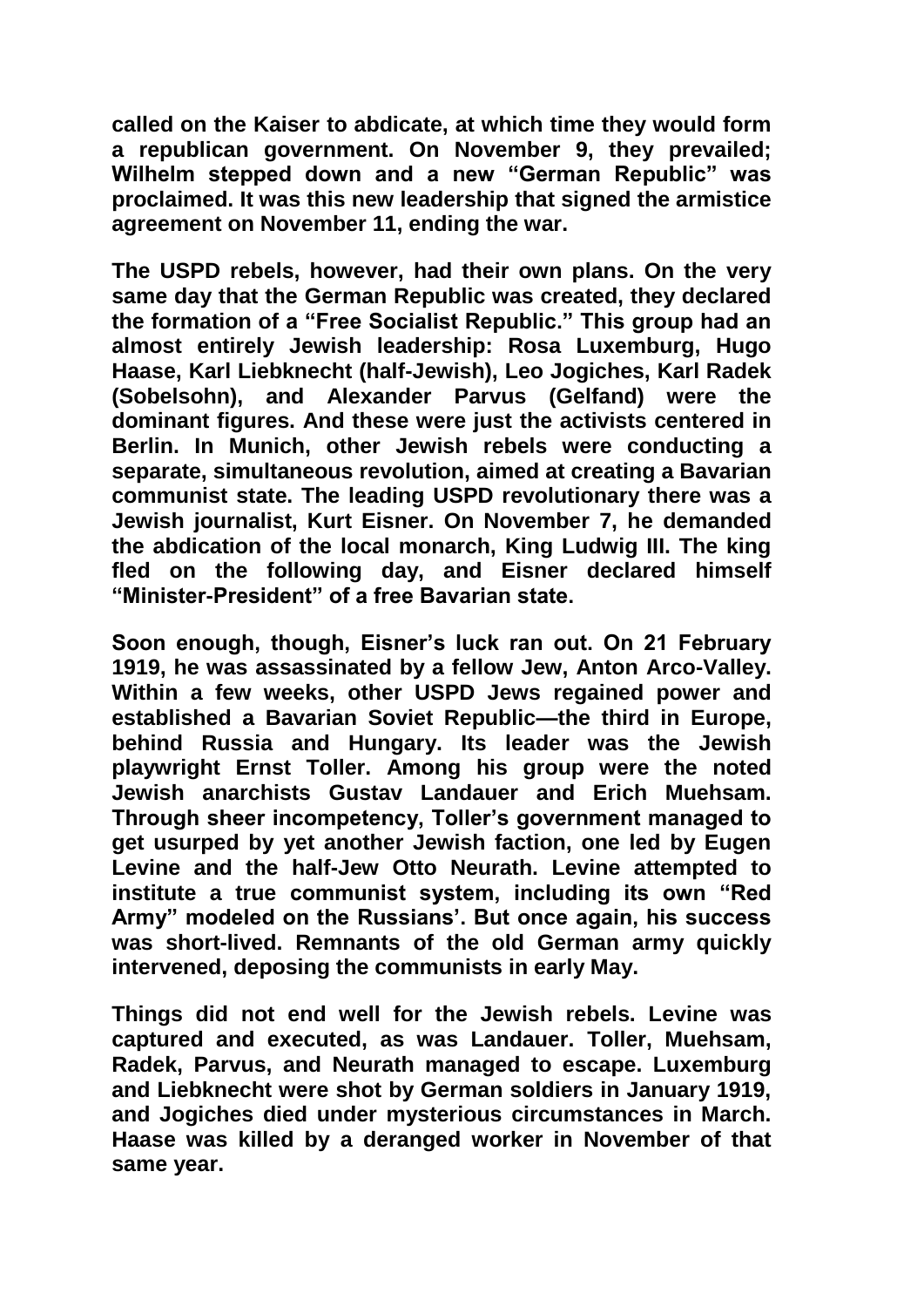**But that was far from the end of their influence in Germany. The USPD was reconstituted as the German Communist Party (KPD), under the leadership of Paul Levi. The ruling SPD had meanwhile joined forces with the moderate German Democratic Party (***DDP***), convening in January 1919 in the city of Weimar to create a constitutional form of government. Jews were front and center in both of these parties: Otto Landesberg, Eduard Bernstein, and Rudolf Hilferding in the SPD, and Walter Rathenau in the** *DDP***; Rathenau was eventually named as German Foreign Minister[.\[9\]](http://inconvenienthistory.com/6/2/3294#_edn9) His Jewish colleague, Hugo Preuss, wrote the Weimar constitution. This Jewish influence was well described by a philo-Semitic and Pulitzer-Prizewinning American journalist, Edgar Mowrer. Writing in 1933, he noted that:**

*a large number of Jews entered the Social Democratic Party [***SDP***] which inherited power as a result of the [November] Revolution. Other Jews flocked to the Democratic Party [***DDP***], a group which certainly overlooked no chance to favor the interests of trade, banking and the stock exchange… (1933: 227)*

**It is interesting that then, as now, they seem to have covered all the bases: liberal, left-wing Jews dominated the SPD, and capitalist, right-wing Jews dominated the** *DDP***. Thus, no matter which party emerged with control, Jews retained influence. Confirming my earlier statements, Mowrer added that "a number of outspoken revolutionary leaders, Rosa Luxemburg in Berlin, Erich Muehsam and Ernst Toller in Munich, were Jews." He continued:**

*In post-war politics any number of Jews rose to leadership. Both in the Reich and in the Federal States, Jews, particularly Social Democrats, became Cabinet Ministers. In the bureaucracy, the Jews rose rapidly to leading positions, and until about 1930 their number seemed on the increase.*

**Summing up the situation, he observed that, "in short, after the Revolution, the Jews came in Germany to play in politics and administration that same considerable part that they had previously won by open competition in business, trade, banking, the Press, the arts, the sciences, and the intellectual and cultural life of the country" (228).**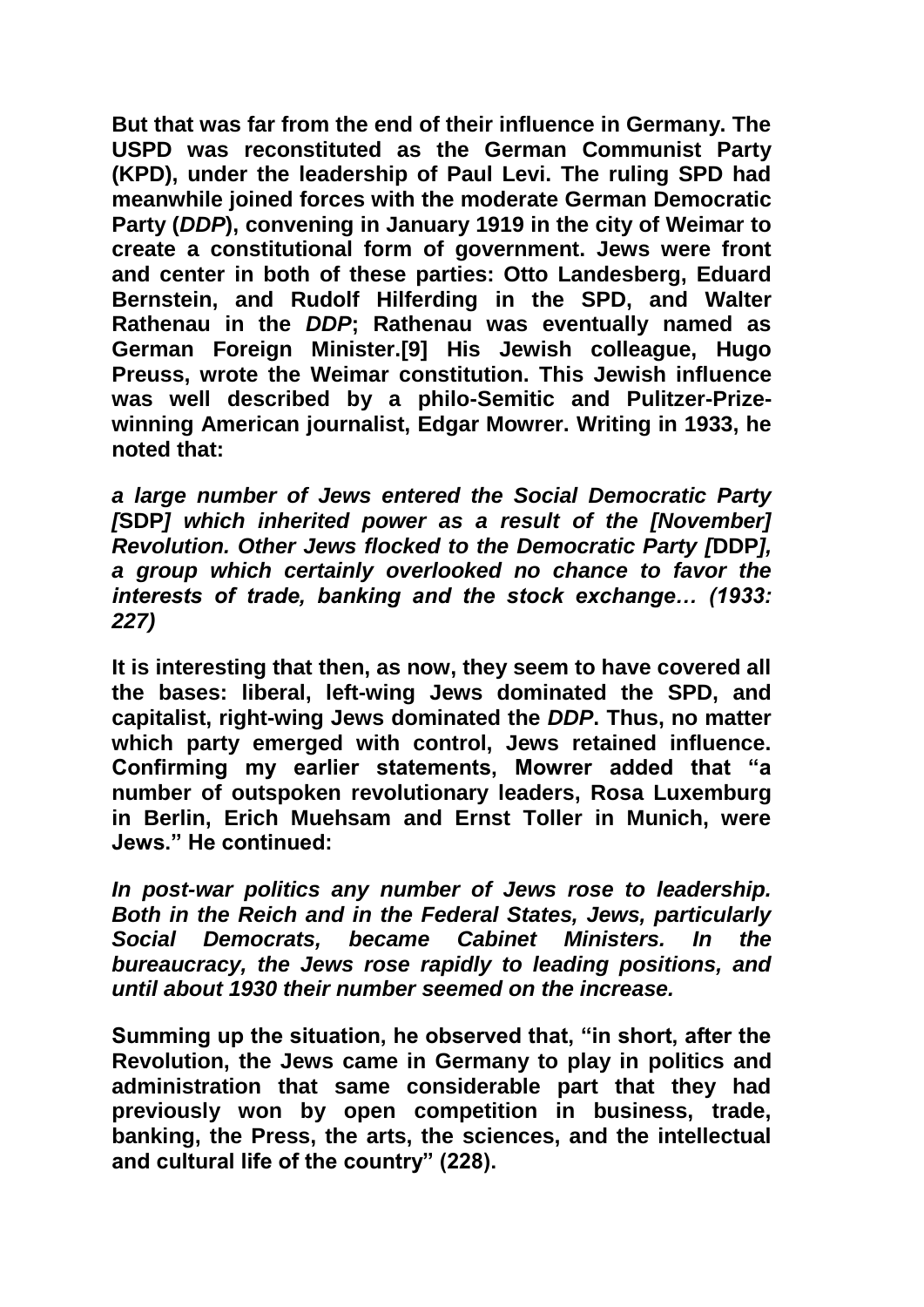**The new Weimar Republic was duly signed into law in August 1919. Unsurprisingly, it was notably friendly to German Jews, removing all remnants of legal obstructions, and granting them full access to business, academia, and government—the very process that Mowrer described. As Lavsky (1996: 41) says, "All remaining discrimination was abolished and there were no restrictions on participation in German public life." The vital role played by Weimar Jews is concisely explained by Walter Laqueur:**

*Without the Jews there would have been no "Weimar culture" to this extent the claims of the antisemites, who detested that culture, were justified. They were in the forefront of every new daring, revolutionary movement. They were prominent among Expressionist poets, among the novelists of the 1920s, among the theatrical producers and, for a while, among the leading figures of the cinema. They owned the leading liberal newspapers such as the* **Berliner Tageblatt***, the* **Vossische Zeitung** *and the* **Frankfurter Zeitung***, and many editors were Jews too. Many leading liberal and avant-garde publishing houses were in Jewish hands (S. Fischer, Kurt Wolff, the Cassirers, Georg Bondi, Erich Reiss, the Malik Verlag). Many leading theatre critics were Jews, and they dominated light entertainment. (1974: 73)*

**Laqueur, however, does not explain that the celebrated "Weimar culture" was perhaps best known for its licentiousness, promiscuity, and general moral depravity[.\[10\]](http://inconvenienthistory.com/6/2/3294#_edn10) "They established themselves in the universities, civil service, law, business, banking, and the free professions," adds Lavsky. "Certain spheres were virtually monopolized by the Jews, and their contribution to journalism, literature, theater, music, the plastic arts, and entertainment was considerable."**

**It was this very centrality of Jews to social upheaval, the November Revolution, and the new Weimar Republic that led three German activists and intellectuals—Anton Drexler, Gottfried Feder, and Dietrich Eckart—to found the** *Deutsche Arbeiterpartei* **(***DAP***) in January 1919. This would be the forerunner to the National Socialist** *DAP* **(***NSDAP***), or Nazi Party. One of their first recruits was a distraught 30-year-old former soldier, Adolf Hitler.**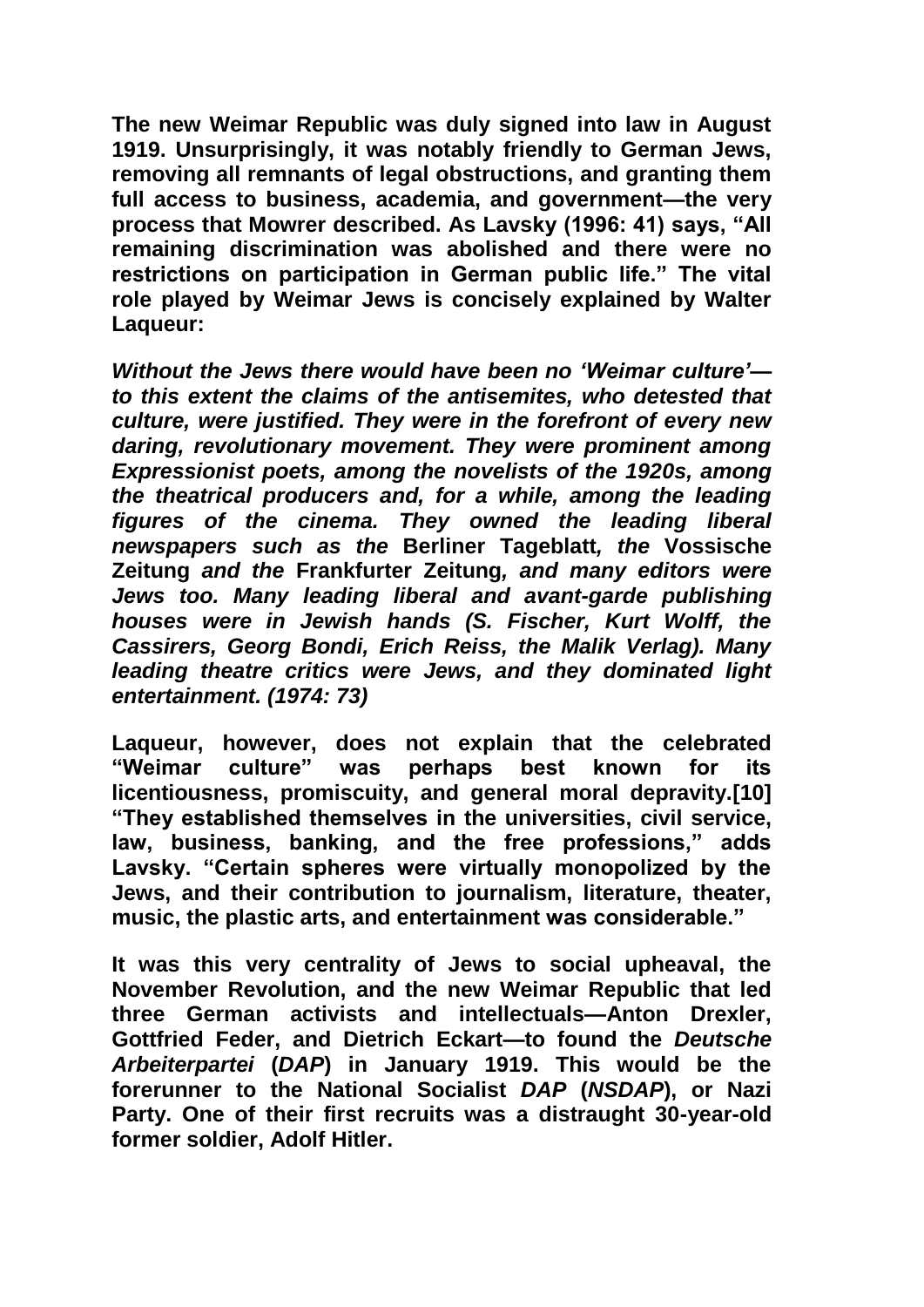**In** *Mein Kampf***, Hitler describes in painful, personal detail how the young German men went to fight and die on the front lines even as the Jewish activists and rebels undermined the imperial government back home. Calling them "hoary criminals," he adds that, all the while, "these perjured criminals were making preparations for a revolution" (I.5)[.\[11\]](http://inconvenienthistory.com/6/2/3294#_edn11) Upon a medical leave from the front in October 1916, he describes the situation in Munich:**

*Anger, discontent, complaints met one"s ears wherever one went. … The administrative offices were staffed by Jews. Almost every clerk was a Jew and every Jew was a clerk. … In the business world the situation was even worse. Here the Jews had actually become "indispensable." Like leeches, they were slowly sucking the blood from the pores of the national body. … Hence as early as 1916-1917 practically all production was under the control of Jewish finance. (I.7)*

**Hitler returned to the front in March 1917, and was struck by a mustard gas attack in October of the following year. The gas severely burned his eyes, sending him to a military hospital for recovery. It was there that he first heard about the revolution. The Jewish-Marxist "gang of despicable and depraved criminals" had led the overthrow of the Emperor and were attempting to take direct power themselves. Their revolts would be transitory, but the Jewish-influenced Weimar regime would soon take control of the nation, and this was scarcely any better. It was these events that led Hitler to become politically active.**

### **The Interwar Period and Emergence of FDR**

**1920 was a year of some importance. The Hitler-led** *NSDAP* **was formally established in February. That same month, a 46-yearold Winston Churchill penned his infamous article "Zionism versus Bolshevism," in which he decried the pernicious role of Jewish Marxists such as Trotsky, Kun, Luxemburg, and the American Emma Goldman[.\[12\]](http://inconvenienthistory.com/6/2/3294#_edn12) And in the US, Henry Ford had just begun his two-year series on the "International Jew."**

**The following year, in late 1921, Ford recalled his past efforts to bring a peaceful end to WWI[.\[13\]](http://inconvenienthistory.com/6/2/3294#_edn13) During that earlier time, he says, "it was the Jews themselves that convinced me of the direct relation between the international Jew and war."**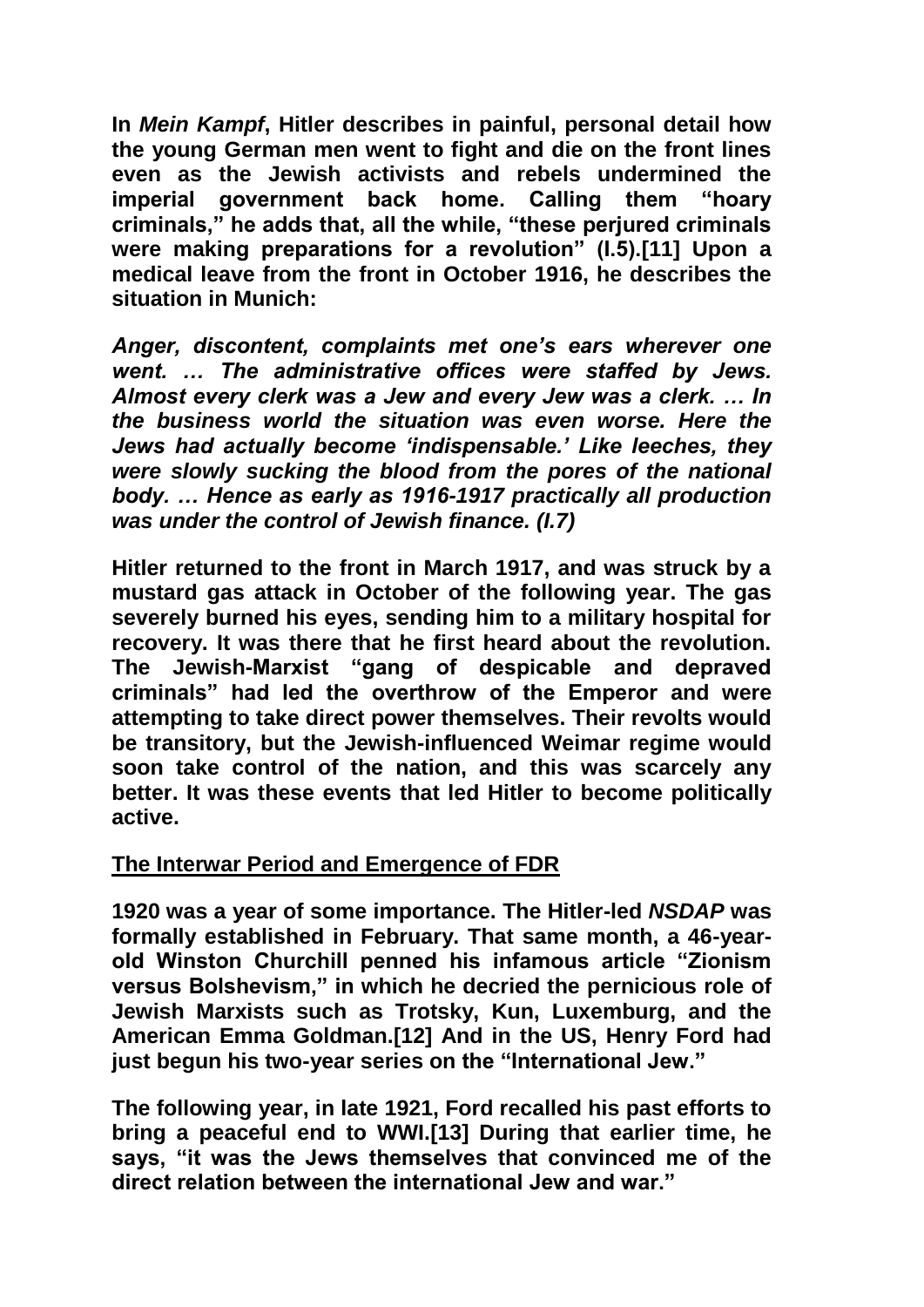*[They explained to me] the means by which the Jew controlled the war, how they had the money, how they had cornered all the basic materials needed to fight the war… They said…that the Jews had started the war; that they would continue it as long as they wished, and that until the Jew stopped the war, it could not be stopped. (***New York Times***, 5 December 1921, p. 33)*

**This was a recurrent theme in Ford"s "International Jew" series.**

**Meanwhile across the ocean, Lenin (a quarter-Jew) and his Jewish Bolshevik colleagues established the Soviet Union in December of 1922. The next year, Hitler and others within the**  *NSDAP* **launched a failed coup attempt in Bavaria, leading to his 12-month imprisonment and consequent writing of** *Mein Kampf***. In early 1924, both Lenin and Woodrow Wilson died within a month of each other.**

**Little of note occurred during the mid- to late-1920s. Jewish immigration into the US continued to expand, with their numbers surpassing 4.3 million by 1927. Jews made further inroads into Hollywood; Marcus Loew acquired MGM studios, the Cohn brothers took over at Columbia Broadcasting System, and David Sarnoff founded RKO Pictures. In the political sphere, the Republican and Christian Zionist Herbert Hoover won the presidential election of 1928, and a relatively unknown Democrat, Franklin D. Roosevelt, won the governorship of New York.**

**From the start, FDR had close and persistent ties to American Jews—ties that would prove decisive to his actions in the Second World War. His running mate in New York was Herbert Lehman, the son of German Jews. (His Republican opponent, Jewish Attorney General Albert Ottinger, failed to draw the Jewish vote that FDR did; this says something about the strength of FDR"s connection to that group.) Upon assuming the governorship, Roosevelt "filled a number of key positions from the state"s large Jewish population," according to Shogan (2010: 5). One of his first major appointments was his longtime friend Henry Morgenthau Jr. to the New York State Agriculture Committee. He also named a former speechwriter, Samuel Rosenman, as "counsel to the governor." Both would play important roles in his presidency.**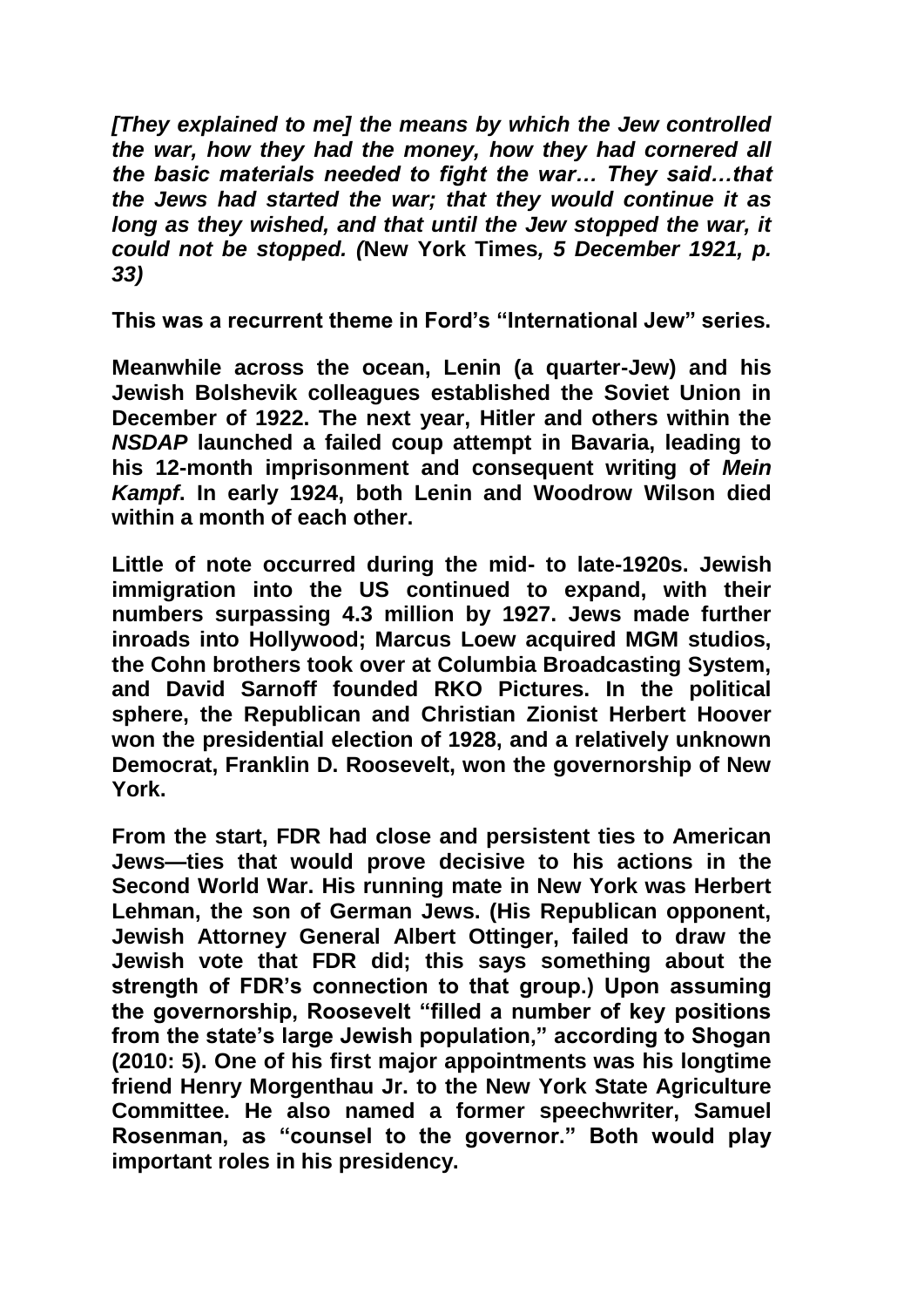**Other Jews, though, also had an interest in FDR—notably, Supreme Court Justice Louis Brandeis and his protégé, Harvard lawyer Felix Frankfurter. Even prior to his gubernatorial win in New York, "Brandeis alerted Frankfurter to his eagerness to connect with the man he believed would someday be the nation"s Commons**

**Other Jews, though, also had an interest in FDR—notably, Supreme Court Justice Louis Brandeis and his protégé, Harvard lawyer Felix Frankfurter. Even prior to his gubernatorial win in New York, "Brandeis alerted Frankfurter to his eagerness to connect with the man he believed would someday be the nation"s president" (ibid: 72). And indeed, "for the next four years Brandeis was content to rely on Frankfurter to be his conduit to the governor"s chambers in Albany."**

**The same election that put Roosevelt in the governor"s seat placed Hoover in the presidency. As I noted earlier, he had long championed Jewish interests. As president, Hoover did his part for the Hebrews, naming Eugene Meyer Fed Chairman in 1930, and appointing the second Jewish justice, Benjamin Cardozo, to the Supreme Court in March 1932. But by then the Great Depression was well underway, dooming any chance for reelection.**

#### **FDR"s Jewish Ancestry?**

**Before turning to FDR"s long and historic stint as president, I want to recall a question I raised in Part 1 of the present series: Was Roosevelt Jewish? Previously I noted that his fifth cousin Theodore claimed to be Jewish, according to former Michigan governor Chase Osborn. I have yet to find any independent confirmation of this assertion, though there seems to be no reason why Osborn would lie about such a thing. Both were good Republicans, after all. But more to the point, Osborn would have much to say about FDR, as I will explain momentarily.**

**Franklin left many clues to a possible Jewish heritage, beginning as far back as 1914. In a letter to a friend upon the birth of his son Franklin Jr., he wrote that he had considered naming him Isaac—a classic Jewish name, and one shared by both his grandfather and great-great-grandfather. But the family resisted: "this name is not met with enthusiasm, especially as**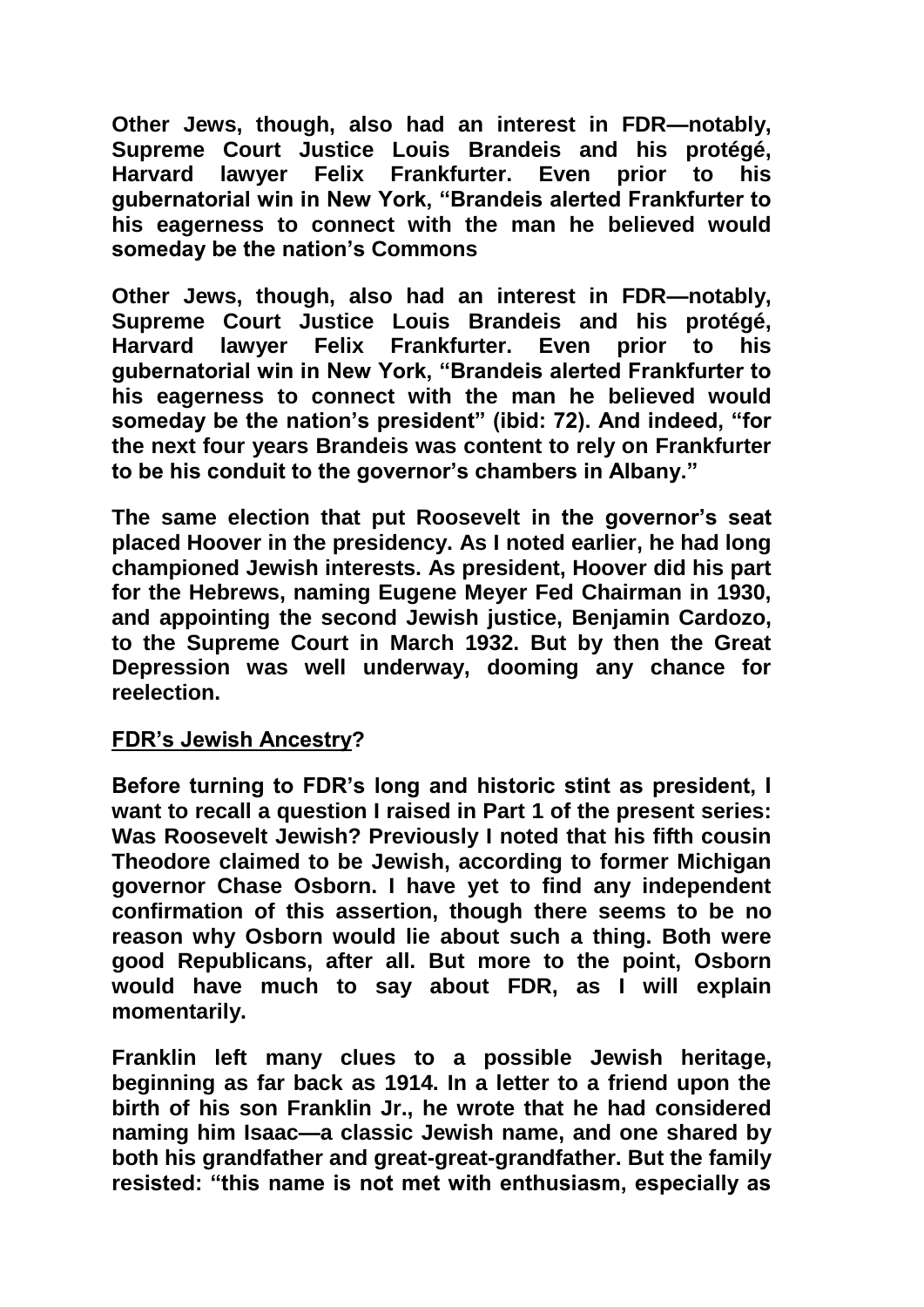**the baby"s nose is slightly Hebraic and the family have visions of Ikey Rosenvelt, though I insist it is very good New Amsterdam Dutch.["\[14\]](http://inconvenienthistory.com/6/2/3294#_edn14) For Shogan this is a sign of latent anti-Semitism, but I find that an unlikely excuse. What true anti-Semite would admit that his newborn son looked Jewish? Or would contemplate a Jewish name? More likely it was an inside joke, of the kind that people might say to family or close friends about a particular ethnic heritage within one"s own background.**

**Twenty years later, another clue. In 1934, now-president FDR gave a photo of himself and Henry Morgenthau to Henry"s wife. It bore this inscription: "For Elinor from one of two of a kind.["\[15\]](http://inconvenienthistory.com/6/2/3294#_edn15) Yes, but two of** *what* **kind? Democrats? Americans? Jews? An oddly suggestive remark.**

**That same year saw the publication of an enlightening interview with Osborn, one that would initiate a prolonged discussion on FDR"s heritage. The 8 February 1934 edition of the** *St. Petersburg* **(Fla.)** *Times* **carried an interview in which Osborn claimed that the Roosevelts were descended from the Rossacampos, a Jewish family expelled from Spain in 1620. That family spread out into Europe and altered their spelling according to the various places where they took root: Rosenberg, Rosenblum, Rosenthal, and in Holland, Rosenvelt. "The Rosenvelts in north Holland finally became Roosevelt," claimed Osborn—which in fact seems to be true: the family patriarch, Claes van Rosenvelt, immigrated to the US in 1649. His son Nicholas apparently dropped the "van" and changed the spelling to the familiar form.**

**A small Michigan publication,** *Civic Echo***, picked up and repeated the story soon thereafter. A year later, Jewish journalist and publisher Philip Slomovitz came across the** *Echo* **story, and decided to write directly to FDR to get his opinion. On 7 March 1935 the president responded:**

*I am grateful to you for your interesting letter of March fourth. I have no idea as to the source of the story which you say came from my old friend, Chase Osborn. … In the dim distant past they [the Roosevelts] may have been Jews or Catholics or Protestants—what I am more interested in is whether they were*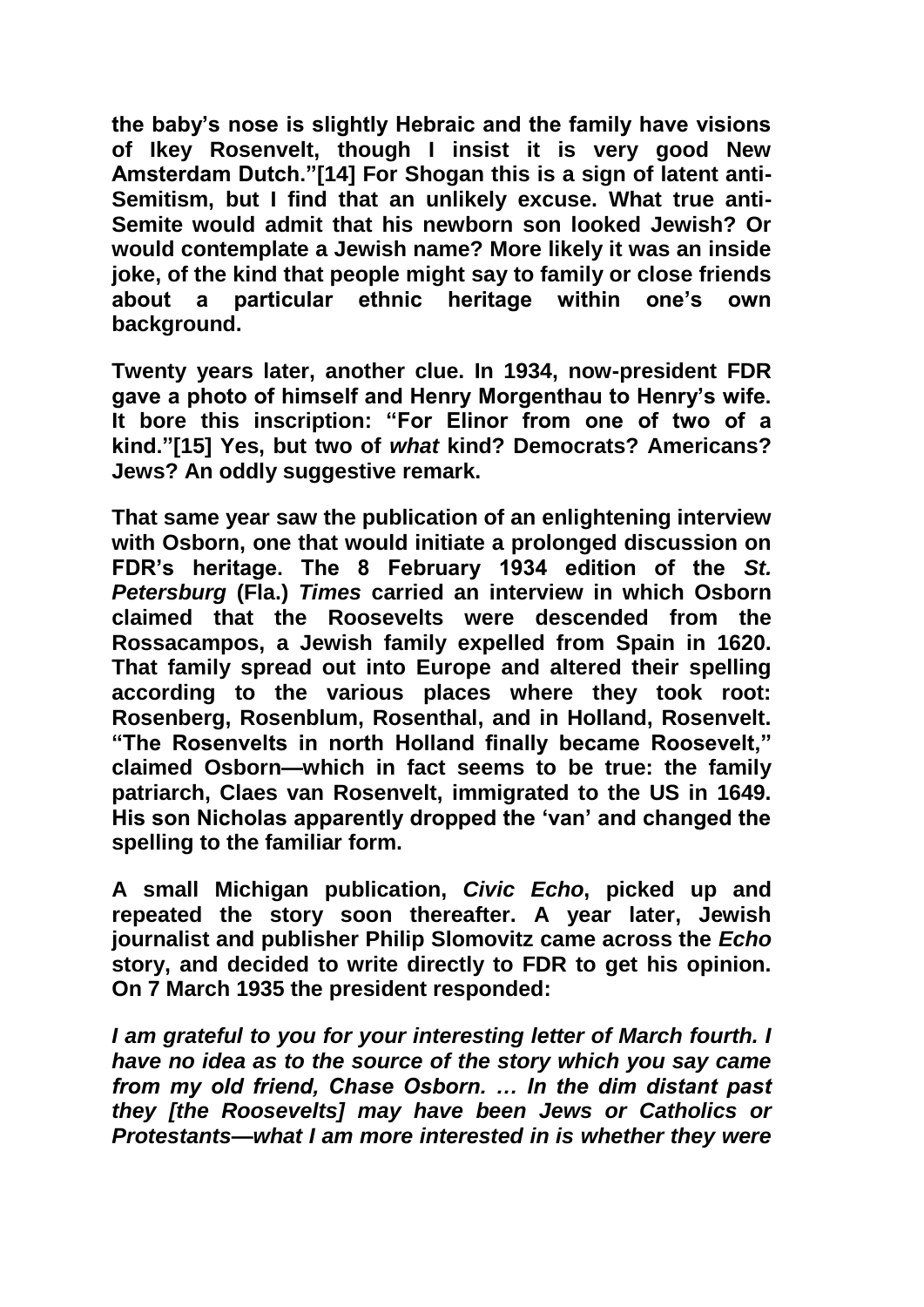*good citizens and believers in God—I hope they were both. (cited in Slomovitz 1981: 5)*

**Once again this is a suspiciously circumspect reply by FDR. For him to say that his relatives "may have been Jews" sounds very much as if he knows this truth, does not want to openly acknowledge it, but cannot quite bring himself to lie about it.**

**Slomovitz planned to publish the reply in his** *Detroit Jewish Chronicle***. Before he could do so, the** *New York Times* **got wind of it and carried the text in their issue of March 15—on page 1.**

**Slomovitz passed this reply on to Osborn, who repeated his original assertion in a return letter of March 21: "President Roosevelt knows well enough that his ancestors were Jewish. I heard Theodore Roosevelt state twice that his ancestors were Jewish. Once was to me when I asked him about it after he had made a pleasing euphemistic statement in a speech to a Jewish gathering" (ibid: 6-7). Osborn is adamant. And it is important to note that he does** *not* **take this Jewish heritage as a slur; in fact, quite the opposite. He is evidently a Christian Zionist (and Republican), and thus views it as a redeeming quality. As such, he would likely not cast the Democrat Franklin in this positive light unless he actually believed it to be true. It seems that he was talking from a factual, if unconfirmed, basis.**

**If Slomovitz was inclined to doubt Osborn"s claim, another letter would soon fortify his belief. On March 27 he received a note from none other than Rabbi Stephen Wise of New York City. Wise had evidently seen the** *New York Times* **story, and wrote to confirm it. In his letter he recounts an "almost literal transcript" given to him by his wife, who had previously attended a luncheon with Roosevelt"s wife Eleanor—who said the following: "Often cousin Alice and I say that all the brains in the Roosevelt family comes [sic] from our Jewish greatgrandmother" (ibid: 9). She then allegedly added a name, "Esther Levy." The Alice in question was the oldest child of Theodore; Eleanor"s father Elliot was his brother. Their common great-grandmother would have been either Margaret Barnhill or Martha Stewart—neither of whom appears to be Jewish, unfortunately. And we have no record of any Esther Levy in the Roosevelt lineage. A bit of a mystery.**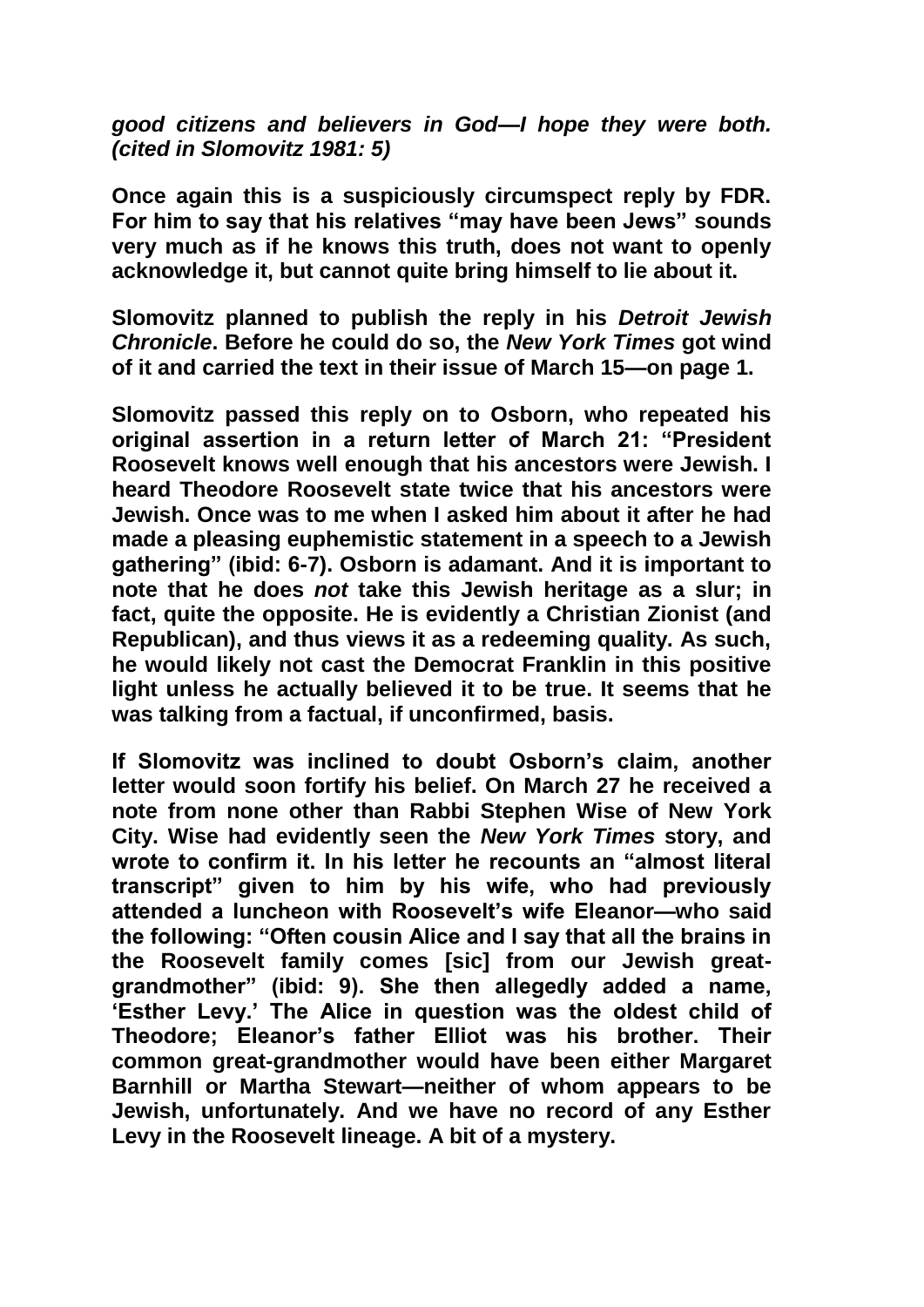**The letter then takes a little twist. Eleanor continued: "Whenever mention is made of our Jewish great-grandmother by cousin Alice or myself, Franklin"s mother [Sara Delano] gets very angry and says, "You know that is not so. Why do you say it?"" Another puzzling remark, and one that Wise leaves unexplained.**

**Wise closes the letter with his own assessment: that Roosevelt "knows what I [Wise] have just written to be true, but deems it wiser and more expedient not to make any public mention of it at this time." The letter, after all, was marked "Strictly private and confidential." Wise adds that "you [Slomovitz] must not, however, make use of this. I think it is just as well to let the matter die down now." A strange series of comments, to be sure.**

**Many years later, a final small clue appeared. From the mid-1920s to mid-1930s, Franklin"s daughter Anna was married to a stockbroker named Curtis Dall. After having two children, they divorced in 1934. Three decades later Dall published a book,**  *FDR: My Exploited Father-in-Law* **(1968). In it we read this sentence: "As I gathered it, the background of the Franklin Roosevelt family was a composite of English, Dutch, Jewish, and French stock" (98). There is no further elaboration.**

**In the end, many questions remain, but it seems possible that the Roosevelts were at least in part Jewish[.\[16\]](http://inconvenienthistory.com/6/2/3294#_edn16) Perhaps the larger question is this: Does it matter? I believe it does, on two counts. First is the basic matter of historical accuracy; if we did in fact have a partially Jewish president, or rather two such presidents, the history books ought to reflect this reality. Likely other relevant evidence exists in the vast presidential archives, and an open admission might bring this to light.**

**Second and more important is the effect this may have had on FDR"s actions prior to and during World War II. With even a partial Jewish heritage, he may have been more sympathetic to the Jewish cause, more amenable to Jews within his administration, and more likely to sacrifice on behalf of Jewish interests. The evidence shows that all these things actually happened—which is precisely why "Franklin Roosevelt was the first great hero of American Jews" (Shogan 2010: xi). The "family connection" would certainly help to explain such things.**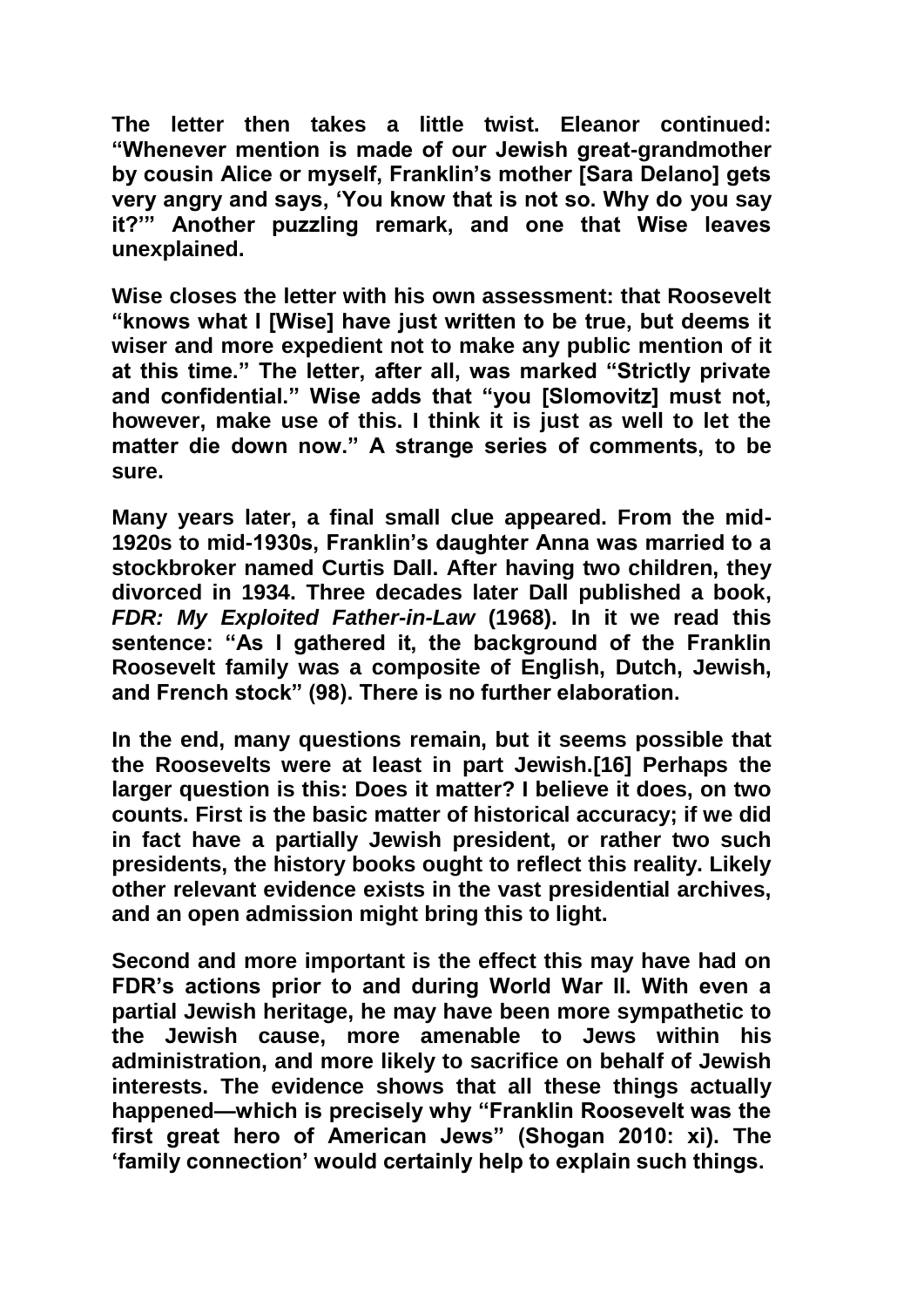**Alternatively, and as is often the case today, it could have been strictly a matter of money—of rewarding those who paved one"s way to the top. But perhaps the strongest case is this: that it was a combination of both. If FDR was predisposed by his heritage to be sympathetic to the Jews, and they also stepped forward to fund his campaigns and support him in the media, these would then be powerful incentives to reward them within his administration, and to be swayed by their concerns when it came time to deploy American military power. I examine that case now.**

#### **"All the President"s Jews"**

**The case for a possible Jewish hand in World War II could be made, if we could show the following:**

- **1. an extensive and influential Jewish presence in FDR"s administration,**
- **2. that the US public did not want war,**
- **3. that influential American Jews did want war,**
- **4. that FDR acted surreptitiously on behalf of war,**
- **5. that Jewish-run US media supported war, and**
- **6. that the US entered the war under false pretenses.**

**I will provide specific data on the first two points, and then address the remaining ones collectively.**

**Earlier I showed Roosevelt"s dependence on Jewish supporters during his gubernatorial term. When it came time to mount a presidential campaign, his old buddies were there to help. As Scholnick (1990: 193) explains, "A number of wealthy Jewish friends contributed to Roosevelt"s prenomination campaign fund: Henry Morgenthau Jr., Lt. Gov. Lehman, Jesse Straus, [and] Laurence Steinhardt." Once the primaries were out of the way, "Roosevelt"s campaign was heavily underwritten by Bernard Baruch."**

**The first rule in politics is to reward those who finance your path to success. Thus it is unsurprising that "[FDR"s] administration contained a higher proportion of Jews than any other" (Michael 2005: 178). In the words of Herzstein (1989: 40), "Jews were indeed more prominent than ever before in American history." So who were these leading figures that were so dominant during the Roosevelt years? At the top of the list**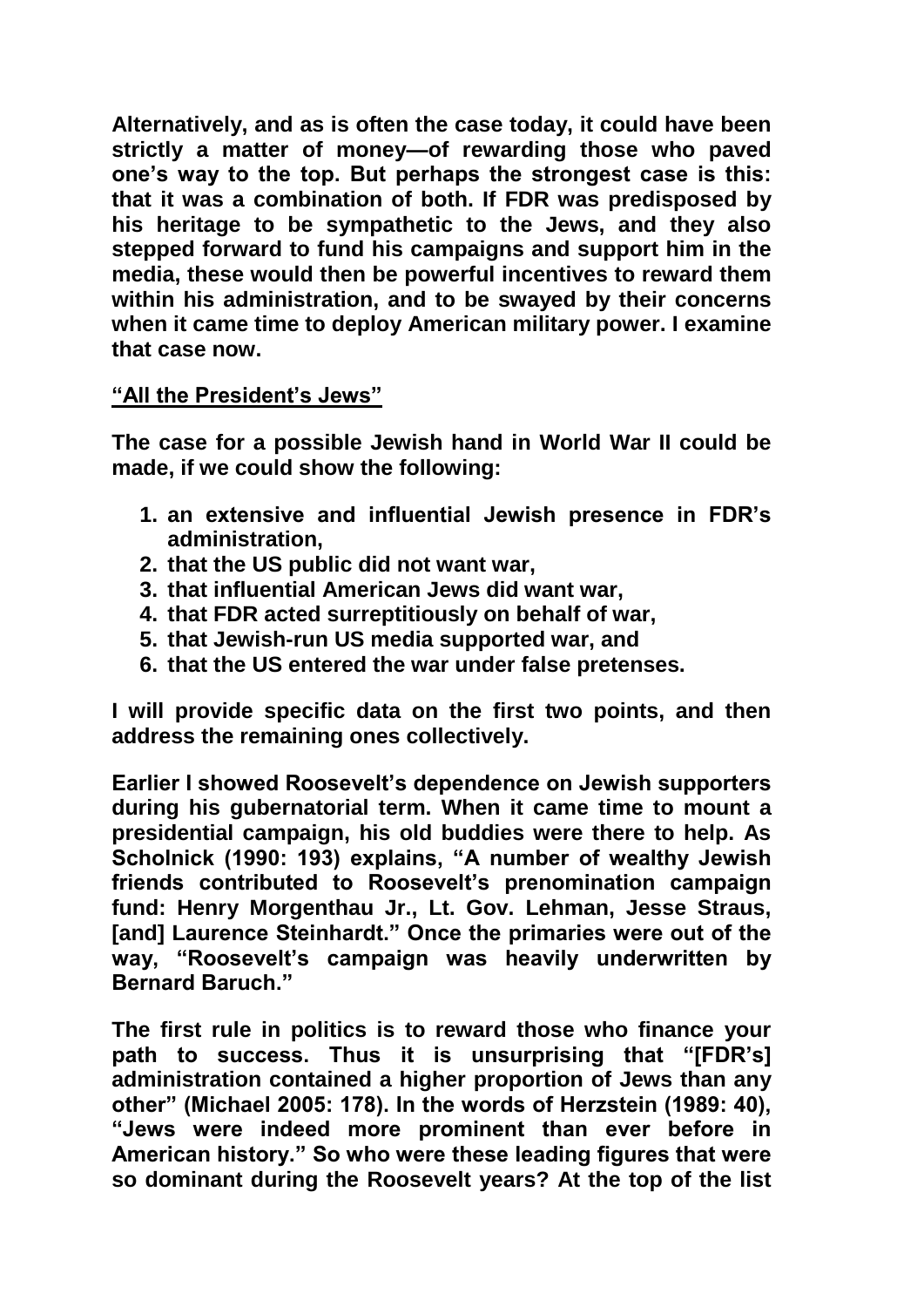**were the Big 5, the "President"s Jews" as Shogan says, who had the largest hand in swaying events within the presidency: Louis Brandeis, Felix Frankfurter, Henry Morgenthau Jr., Sam Rosenman, and Ben Cohen.**

**Brandeis was of course a sitting Supreme Court justice long before Roosevelt ran for office, having been placed there by his friend Woodrow Wilson in 1916. Even prior to his initial election in 1932, FDR arranged a meeting with Brandeis to discuss policy. According to Shogan (2010), the Justice soon sent Roosevelt "a broad blueprint for the New Deal" (72). Some years later, in 1938, "Brandeis made his first call on FDR on behalf of the Jews" (83). Such involvement in government administration by a Supreme Court justice is unusual, to say the least. Others would call it flagrantly unethical. Justices are supposed to rule on constitutional matters, not make policy. He obviously knew this, and thus generally worked through Jewish intermediaries, like Frankfurter and Cohen, to get his message to the president.**

**On a day-to-day basis, Frankfurter was particularly important. Even by 1933 he had become "probably FDR"s most influential advisor" (ibid: 105). Incensed at the extent of his power, American General Hugh Johnson called him "the most influential single individual in the United States" (86)[.\[17\]](http://inconvenienthistory.com/6/2/3294#_edn17) Frankfurter, he said, "had insinuated his boys into obscure but key positions in every vital department" related to the New Deal. Later, when Europe was on the brink of war, Frankfurter was apparently instrumental in initiating a series of secret correspondences between FDR and Churchill at a very sensitive time—neutral presidents are not supposed to be conducting secret negotiations with leaders of belligerent nations[.\[18\]](http://inconvenienthistory.com/6/2/3294#_edn18) Frankfurter, as we know, would be well rewarded by Roosevelt for his efforts, with the nomination to the Supreme Court in January 1939.**

**Moving down the list: Roosevelt "was as close to Henry Morgenthau…as to any man" (ibid: 32). So close, in fact, that Franklin would make him the second Jew ever to join a presidential cabinet; he was named Secretary of the Treasury in early 1934, serving right through the end of the war[.\[19\]](http://inconvenienthistory.com/6/2/3294#_edn19) Henry would later author the notorious "Morgenthau Plan"—a policy for the virtual destruction of postwar Germany. This again was**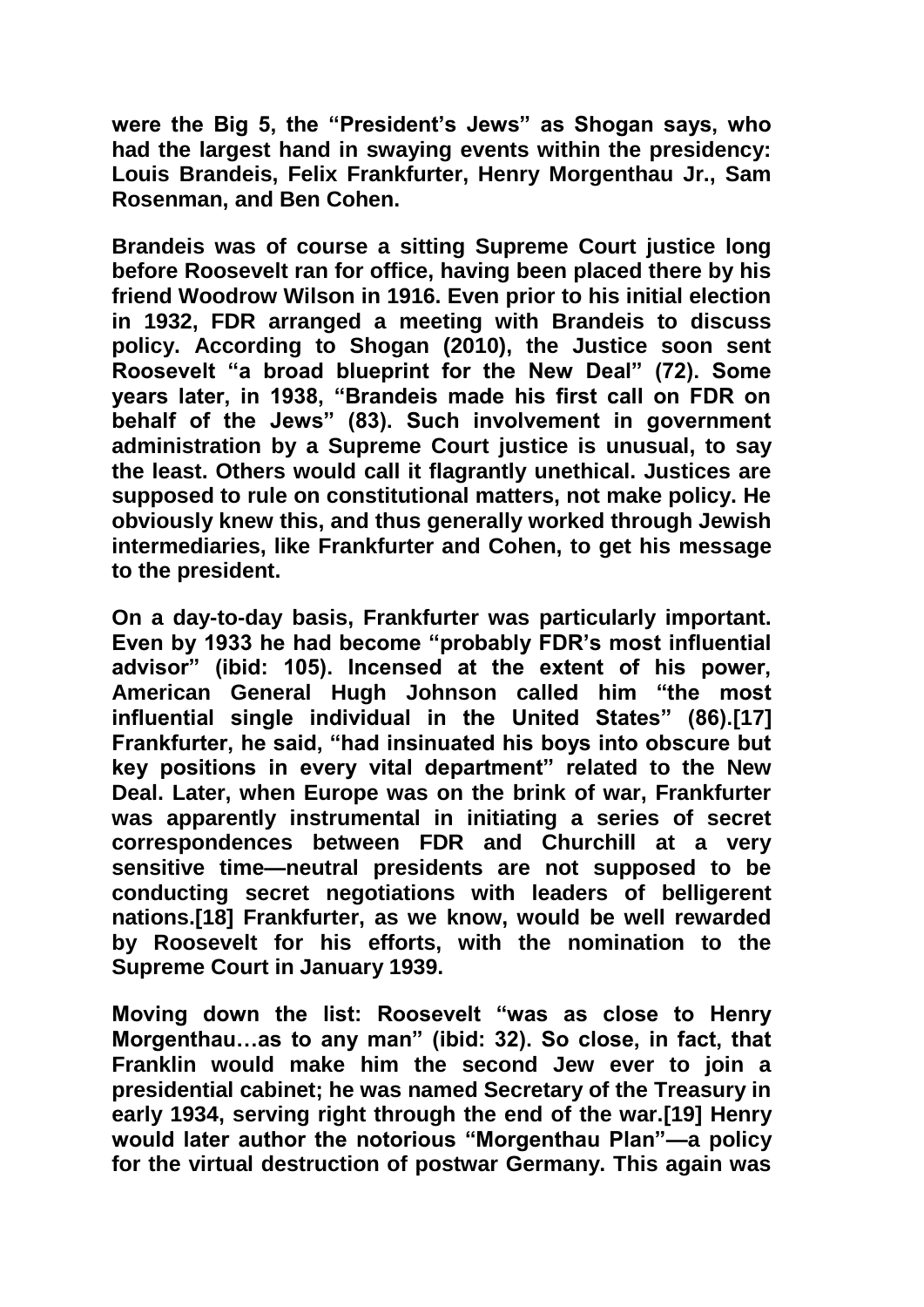**an outrageously out-of-line effort by a treasury secretary, who formally has no business conducting foreign policy. But this evidently did not stop him from trying.**

**The two youngest members of the Big 5 were Rosenman and Cohen. Though serving as a New York state judge, Rosenman also functioned as "FDR"s chief speechwriter and a leading general advisor" (ibid: 9). Ward (1989: 254) notes that he was "a close aide from 1928 onwards"—that is, even before FDR"s governorship. The lawyer Benjamin Cohen became one of the key drafters of Roosevelt"s vital New Deal legislation, which was his lasting economic legacy. He clearly had the president"s ear; Nasaw (2012: 358) calls him the "unofficial emissary of Justice Brandeis and Felix Frankfurter."**

**But more importantly, Cohen was the lead architect and executor of the infamous "bases for destroyers" plan of mid- to late-1940. At that time Britain was well into the war and badly needed military assistance from the US. But as a neutral nation, and by law, the US was unable to help. Cohen then concocted a plan by which America would "loan" 50 warships to the UK in exchange for the use of certain global bases that they held. "Employing hair-splitting technicalities and unprovable assertions about national defense, [Cohen"s] memorandum stretched the law, creating a loophole wide enough for fifty warships to steam through on their way to join the Royal Navy," says Shogan (152). Seeking legal approval for this blatantly illegal action, Roosevelt turned to…Justice Frankfurter. And to no one"s surprise, the Justice conferred his blessing. The Brits, of course, were elated. For the Germans, this was a veritable act of war by the nominally neutral Americans. Most fatefully, it seems to have been decisive in causing Hitler to sign a mutual-defense pact with Japan in October 1940; it was this agreement that would trigger Germany"s declaration of war on the United States following the attack on Pearl Harbour.**

**Beyond the Big 5, several other Jews played influential roles. Bernard Baruch, another Wilsonian holdover, was a part-time financial advisor and "prominent confidant" of both FDR and Churchill[.\[20\]](http://inconvenienthistory.com/6/2/3294#_edn20) Jerome Frank was a close aide, as was David Niles. James Warburg, son of Paul, was an early financial advisor. In May of 1934, Eugene Black was named Fed**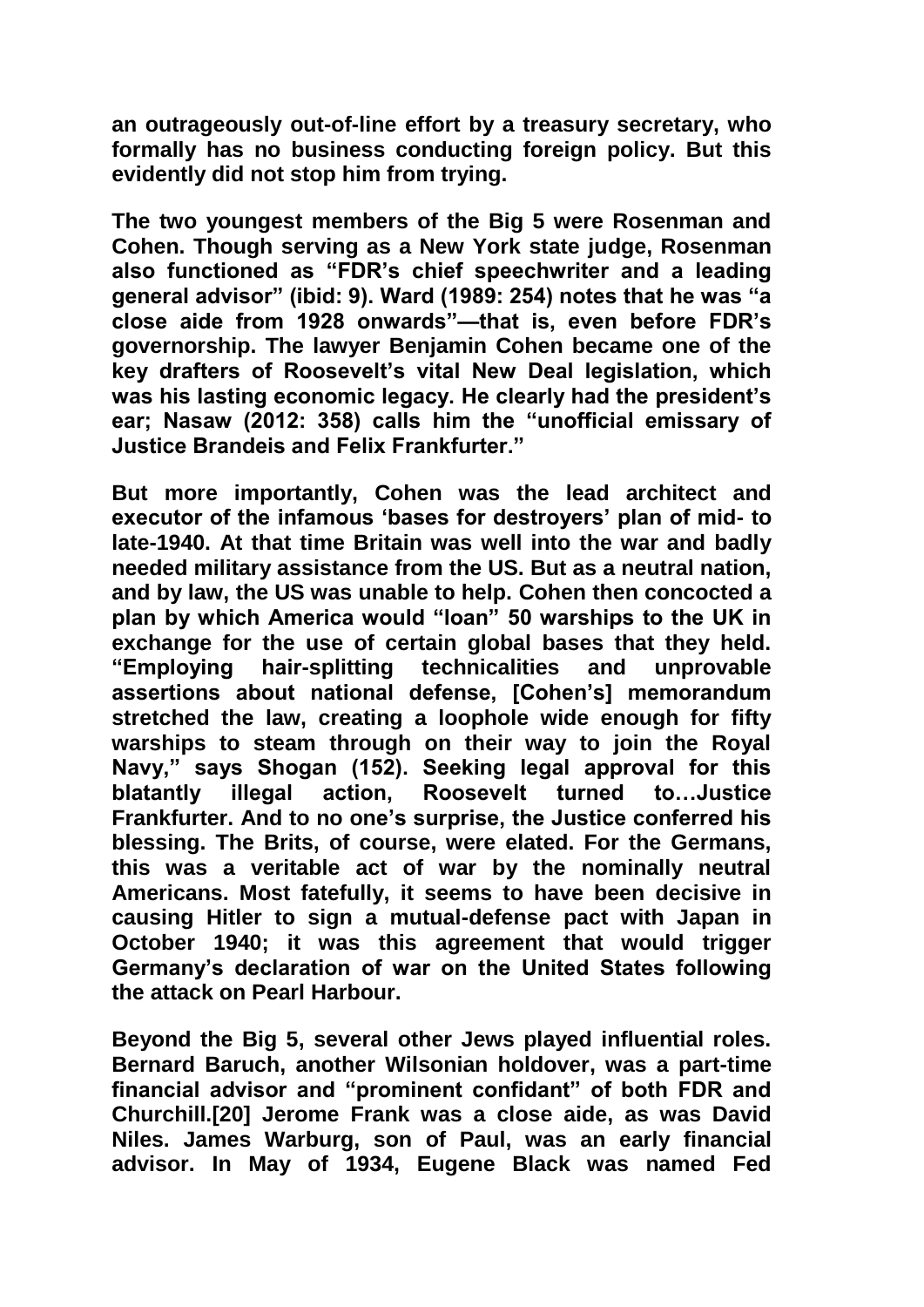**Chairman, and Jesse Straus was appointed ambassador to France—even as his nephew, Nathan Straus Jr., came to head the US Housing Authority. William Bullitt, a quarter-Jew, was given two critical ambassadorships: first to the Soviet Union, and then, during the war, to France[.\[21\]](http://inconvenienthistory.com/6/2/3294#_edn21) Laurence Steinhardt, who had helped so much with campaign funding, was awarded a string of ambassadorships throughout FDR"s tenure. Franklin"s old friend Herbert Lehman was appointed head of the new Office of Foreign Relief and Rehabilitation in 1943. Herbert Feis was an influential economics advisor for the State Department. Abe Fortas served as Undersecretary of the Interior. Charles Wyzanski was solicitor general in the Labor Department. Mordecai Ezekiel was economics advisor to the Agriculture Secretary. David Lilienthal became chairman of the TVA. Other Jews, like Sidney Hillman and Rose Schneiderman, emerged as important advisors on labour matters.**

**Even some of FDR"s non-Jewish team members had Semitic connections. Long-time Secretary of State Cordell Hull"s wife, Frances Witz, was Jewish. So too was the spouse of New Deal architect and close confidant Harry Hopkins (Ethel Gross). We can be sure that they were sympathetic to the Jewish cause. All in all, one can well understand the motivation of Roosevelt"s critics, who derided his administration as the "Jew Deal.["\[22\]](http://inconvenienthistory.com/6/2/3294#_edn22)**

**On the second point, it is uncontroversial that Americans overwhelmingly wanted to avoid the war. In a radio address of 23 April 1941, the leading anti-war advocate, Charles Lindbergh, condemned the course of action "to which more than 80 per cent of our citizens are opposed." In an address the month before, Congressman Hamilton Fish stated that "somewhere between 83 and 90 percent of the people, according to the various Gallop polls, are opposed to our entrance into war unless attacked.["\[ 23\]](http://inconvenienthistory.com/6/2/3294#_edn23) The data supported such claims. According to surveys conducted in June and July 1940, between 81 and 86% of respondents preferred to "stay out" of a war, if it were to come up for a vote[.\[24\]](http://inconvenienthistory.com/6/2/3294#_edn24) Another poll in July 1941 registered a 79% figure[.\[25\]](http://inconvenienthistory.com/6/2/3294#_edn25) The highest recorded number came somewhat earlier, in a report published in mid-1938; when asked "If another war like the World War [I] develops in Europe, should America take part again?," fully 95% of the respondents replied "No"[.\[26\]](http://inconvenienthistory.com/6/2/3294#_edn26) Such figures generally held up right until the attack on Pearl Harbour.**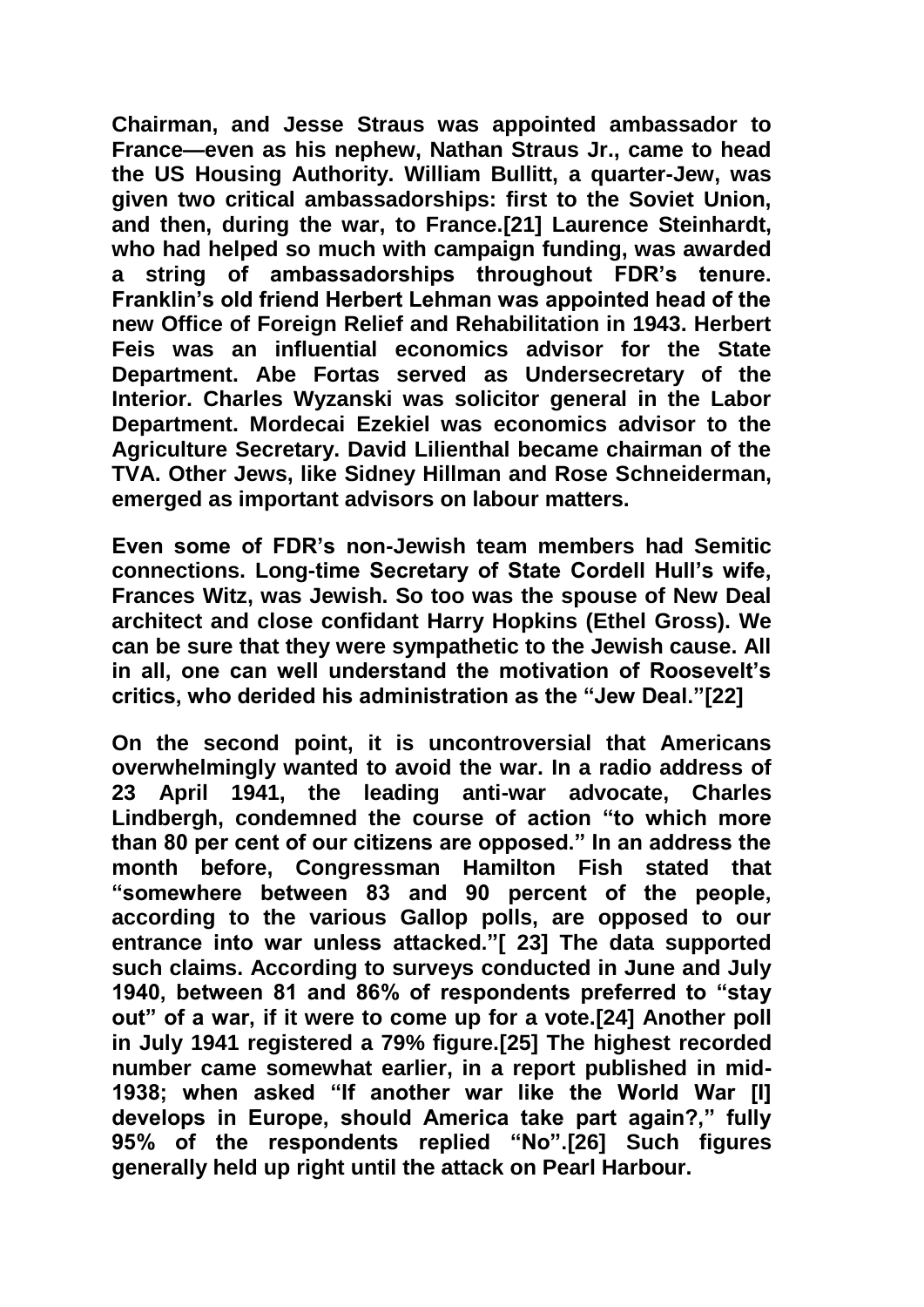#### **The Path to War**

**The remaining points become clear, I think, simply by stepping through some key events and observations as they happened chronologically.**

**As is well known, Jews worldwide confronted Hitler as soon as he assumed power in 1933—witness the infamous "Judea Declares War on Germany" headline in the UK"s** *Daily Express* **of 24 March 1933. In a sense, this was understandable. Putting an end to a post-World War I Weimar Republic dominated by Jews, Hitler quickly banished them from positions of power, and placed immediate restrictions on their movement and business activities. In fact, one may speculate that this was not unrelated to Germany"s amazing economic renaissance.**

**But the Western media did not see it this way. As early as April 1933, the** *New York Times* **was reporting on the "economic extermination of Jews in Germany" (April 6). Two months later we read, simply, that "Hitler"s program is one of extermination" (June 29). In August, we are shocked to learn that "600,000 Jews are facing certain extinction" (August 16). Here we can graphically see how the "extermination" myth rapidly evolved, from a plan of economic exclusion[.\[27\]](http://inconvenienthistory.com/6/2/3294#_edn27)**

**For the Germans, Western—particularly American—media meant** *Jewish* **media. As early as 1934, they viewed it as a potential threat. A communiqué by the German ambassador to the US, Hans Luther, observed that America possessed "the strongest Jewish propaganda machine in the world.["\[28\]](http://inconvenienthistory.com/6/2/3294#_edn28) This comment was made in light of Jewish dominance in Hollywood, and the fact that Jews owned two of the major American newspapers, the** *New York Times* **and the** *Washington Post***[.\[29\]](http://inconvenienthistory.com/6/2/3294#_edn29) Luther"s impression was held by the German leadership throughout the war. Goebbels, for example, wrote the following in his diary entry of 24 April 1942: "Some statistics are given to me on the proportion of Jews in American radio, film, and press. The percentage is truly frightening. Jewry controls 100% of the film business, and between 90 and 95% of press and radio.["\[30\]](http://inconvenienthistory.com/6/2/3294#_edn30)**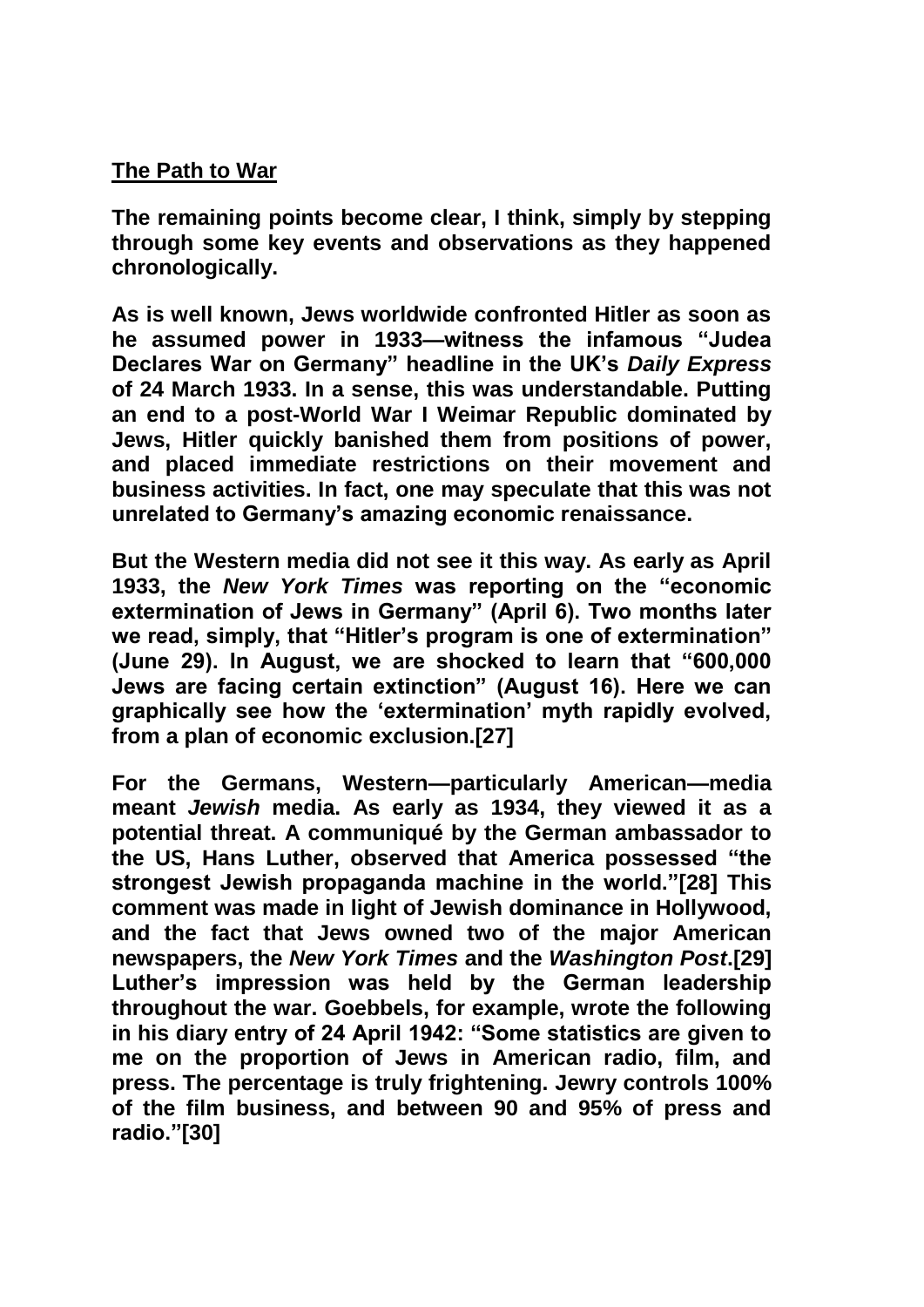**By the mid-1930s, Germany was in the midst of their astounding economic recovery, one that was particularly striking given their ruination after World War I, and that it occurred during the Great Depression. Within just his first four years, Hitler had reduced unemployment from 6 million to 1 million; the jobless rate fell from 43.8% when he took office, to effectively** *zero* **by the end of 1938. In just four years, he increased GNP by 37%, and oversaw a 400% increase in auto production. In effect, he single-handedly ended the Depression in Germany. Two more years, and the nation would be a world power of the first rank.**

**Germany thus emerged as a viable competitor to the traditional global powers. Churchill felt particularly threatened. In a congressional testimony, US General Robert Wood recalled a statement by the British politician from 1936: "Germany is getting too strong. We must smash her.["\[31\]](http://inconvenienthistory.com/6/2/3294#_edn31) This suggests a belligerence on Churchill"s part long before any aggressions by Hitler. As we know: it was the UK that declared war on Germany, not vice versa.**

**In October 1937, Roosevelt gave his famous "quarantine" speech. Here we find one of the first indications, albeit indirect, that he anticipates a time when the US would come into direct conflict with Germany, and he subtly propagandizes the public in favor of war. The danger of Hitler is exaggerated; neutrality and isolation are disparaged; baseless assertions and cautiously conditional statements are thrown out—and all in the language of peace. Should Hitler prevail, "let no one imagine that America will escape, … that this Western Hemisphere will not be attacked." "There is no escape through mere isolation or neutrality," he said; "international anarchy destroys every foundation for peace." "We are determined to keep out of war," said FDR, "yet we cannot insure ourselves against the disastrous effects of war and the dangers of involvement." Sparing no hyperbole, he added that, if Germany initiates a war, "the storm will rage till every flower of culture is trampled and all human beings are leveled in a vast chaos." This is difficult to read except as an indication that the path of violent confrontation had already been decided upon, and that the long process had begun to persuade a reluctant public that they must support it.**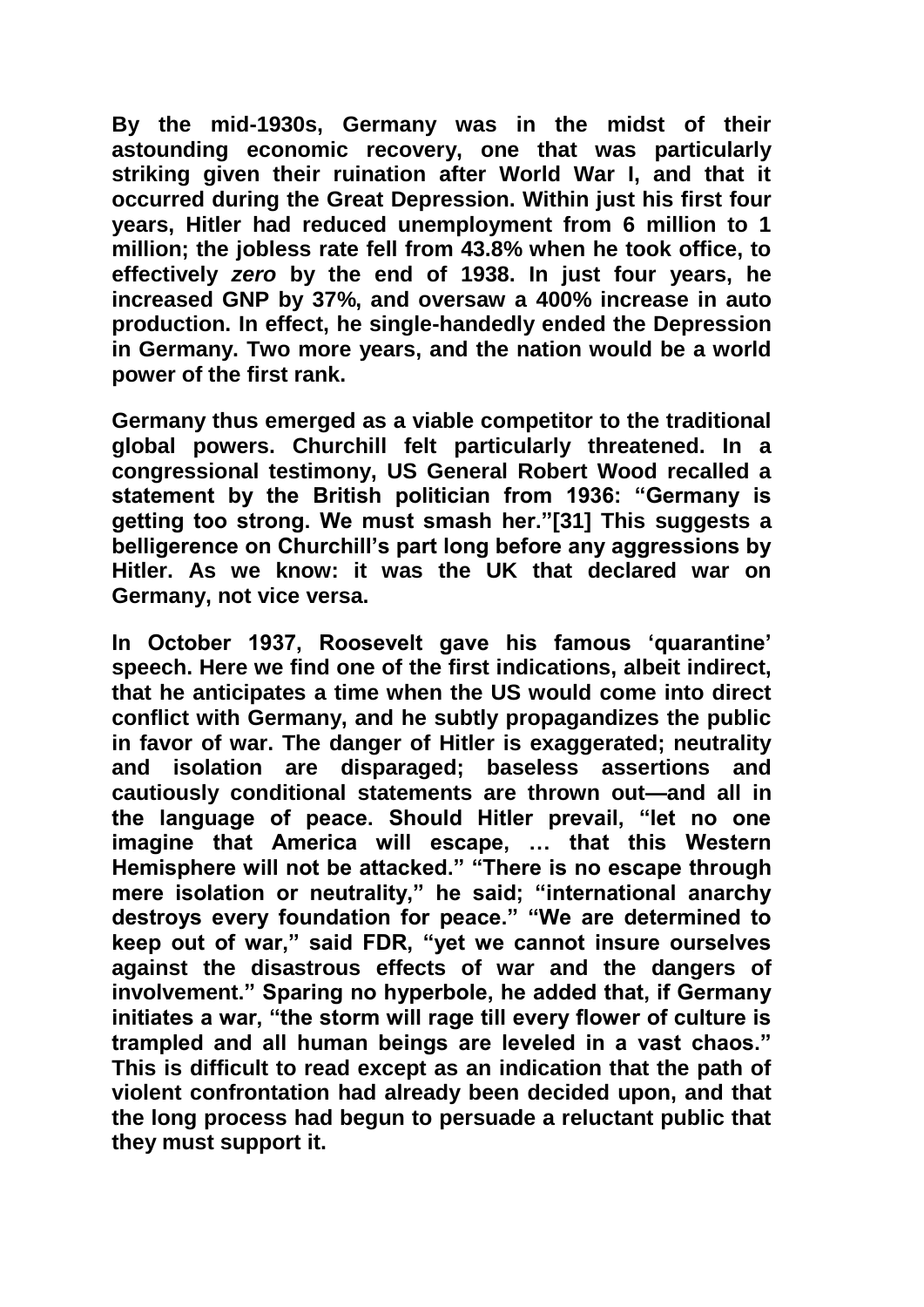**By this time, Jewish lobbies around the world, but especially in the UK and US, began to press hard for military action, to intervene on behalf of their beleaguered coreligionists in Nazi Germany, and to once again overthrow a hated regime—never mind that the Germans may have had some right to selfdetermination. One of the first clear pieces of evidence of this came in early 1938, from the Polish ambassador to the US, Jerzy Potocki. He reported back to Warsaw on his observations of the American political scene:**

*The pressure of the Jews on President Roosevelt and on the State Department is becoming ever more powerful... The Jews are right now the leaders in creating a war psychosis which would plunge the entire world into war and bring about general catastrophe. This mood is becoming more and more apparent. In their definition of democratic states, the Jews have also created real chaos; they have mixed together the idea of democracy and communism, and have above all raised the banner of burning hatred against Nazism.*

*This hatred has become a frenzy. It is propagated everywhere and by every means: in theaters, in the cinema, and in the press. The Germans are portrayed as a nation living under the arrogance of Hitler which wants to conquer the whole world and drown all of humanity in an ocean of blood. In conversations with Jewish press representatives, I have repeatedly come up against the inexorable and convinced view that war is inevitable. This international Jewry exploits every means of propaganda to oppose any tendency towards any kind of consolidation and understanding between nations. In this way, the conviction is growing steadily but surely in public opinion here that the Germans and their satellites, in the form of fascism, are enemies who must be subdued by the "democratic world." (February 9[\)\[32\]](http://inconvenienthistory.com/6/2/3294#_edn32)*

**Such a view is confirmed in a letter by Senator Hiram Johnson (R-Cal.), written to his son that same year. The pro- and antiwar camps were clear: "all the Jews [are] on one side, wildly enthusiastic for the President, and willing to fight to the last American." Though sympathetic, Johnson had no interest in fighting a war on their behalf. He and other like-minded politicians wanted to speak out, "but everybody is afraid—I**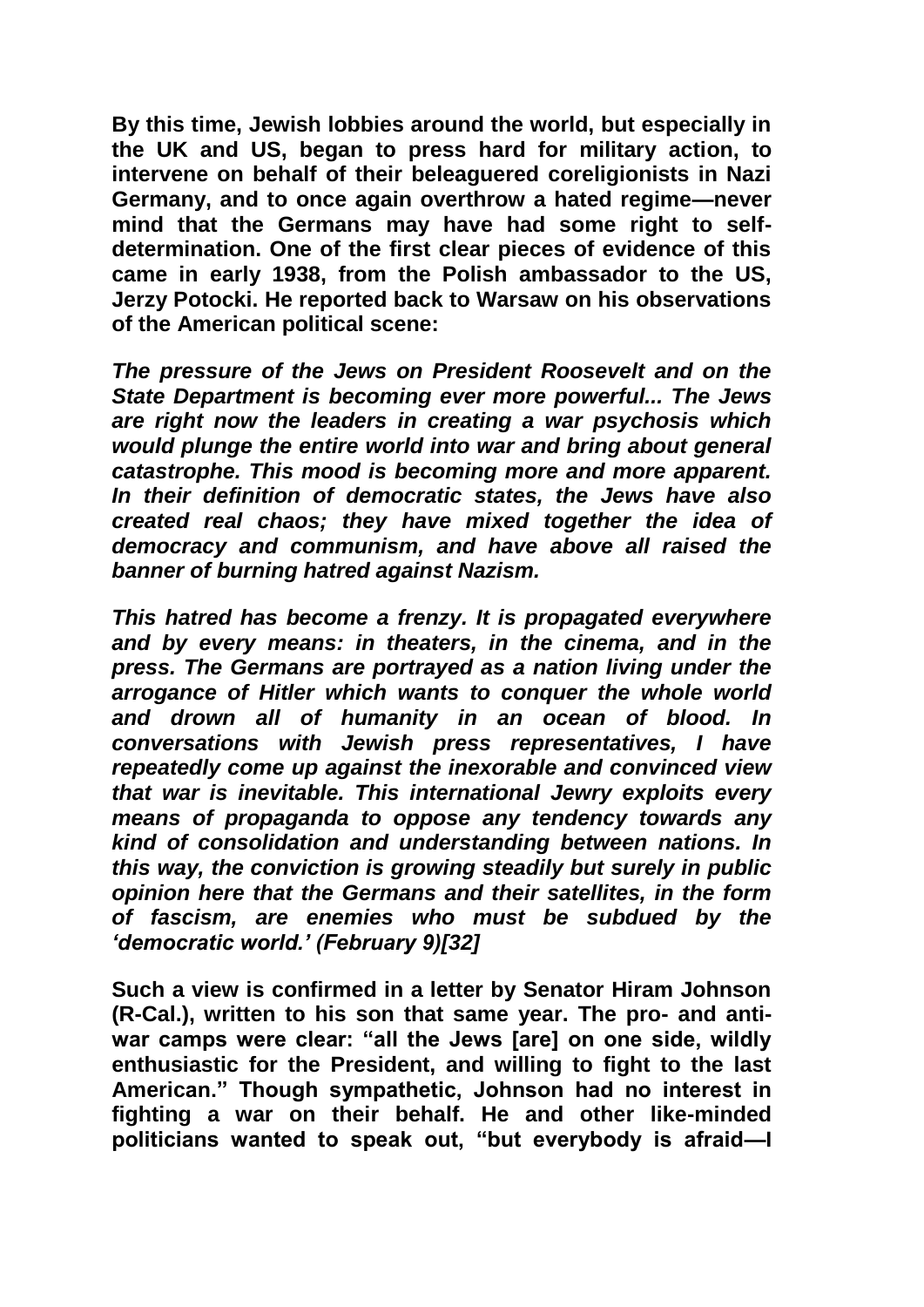**confess** *I* **shrink from it—of offending the Jews.["\[33\]](http://inconvenienthistory.com/6/2/3294#_edn33) The situation has hardly changed in 75 years.**

**For his part, Bernie Baruch was certainly itching for a fight. Speaking to General George Marshall, he said "We are going to lick that fellow Hitler. He isn"t going to get away with it.["\[34\]](http://inconvenienthistory.com/6/2/3294#_edn34) One wonders how he would know this, in 1938. Actually, it"s not much of a mystery: Churchill apparently told him so. As Sherwood (1948: 111) recounts, Churchill—then still First Lord of the Admiralty—said this to Baruch: "War is coming very soon. We will be in it and you (the United States) will be in it. You (Baruch) will be running the show over there, but I will be on the sidelines over here." This is an astonishing claim; how would Churchill know such a thing, in 1938? The** *Anschluss* **with Austria had been completed in March that year, and Germany annexed the Sudetenland in October, but the Munich Accord was signed in September, nominally preserving a kind of tenuous peace. So what could have convinced Churchill that war was inevitable, and that the Americans would be running the show?** *Kristallnacht***, perhaps? Was that the last straw, for the global Jewish lobby[?\[35\]](http://inconvenienthistory.com/6/2/3294#_edn35)**

**Apparently Lord Beaverbrook thought so. Writing to Frank Gannett in December 1938, he made this striking statement:**

*The Jews are after [Prime Minister] Chamberlain. He is being terribly harassed by them… All the Jews are against him… They have got a big position in the press here [in the UK]… I am shaken. The Jews may drive us into war [and] their political influence is moving us in that direction. (cited in Nasaw 2012: 357-358)*

**Beaverbrook was a prominent and influential media executive and politician, rather like the Rupert Murdoch of his day. He was well positioned to make such a claim.**

**The year 1939 opened with FDR"s State of the Union speech and more veiled threats. "We have learned that God-fearing democracies of the world…cannot safely be indifferent to international lawlessness anywhere. They cannot forever let pass, without effective protest, acts of aggression against sister nations." He consequently called for an unprecedented peacetime allocation of \$2 billion for national defense. A**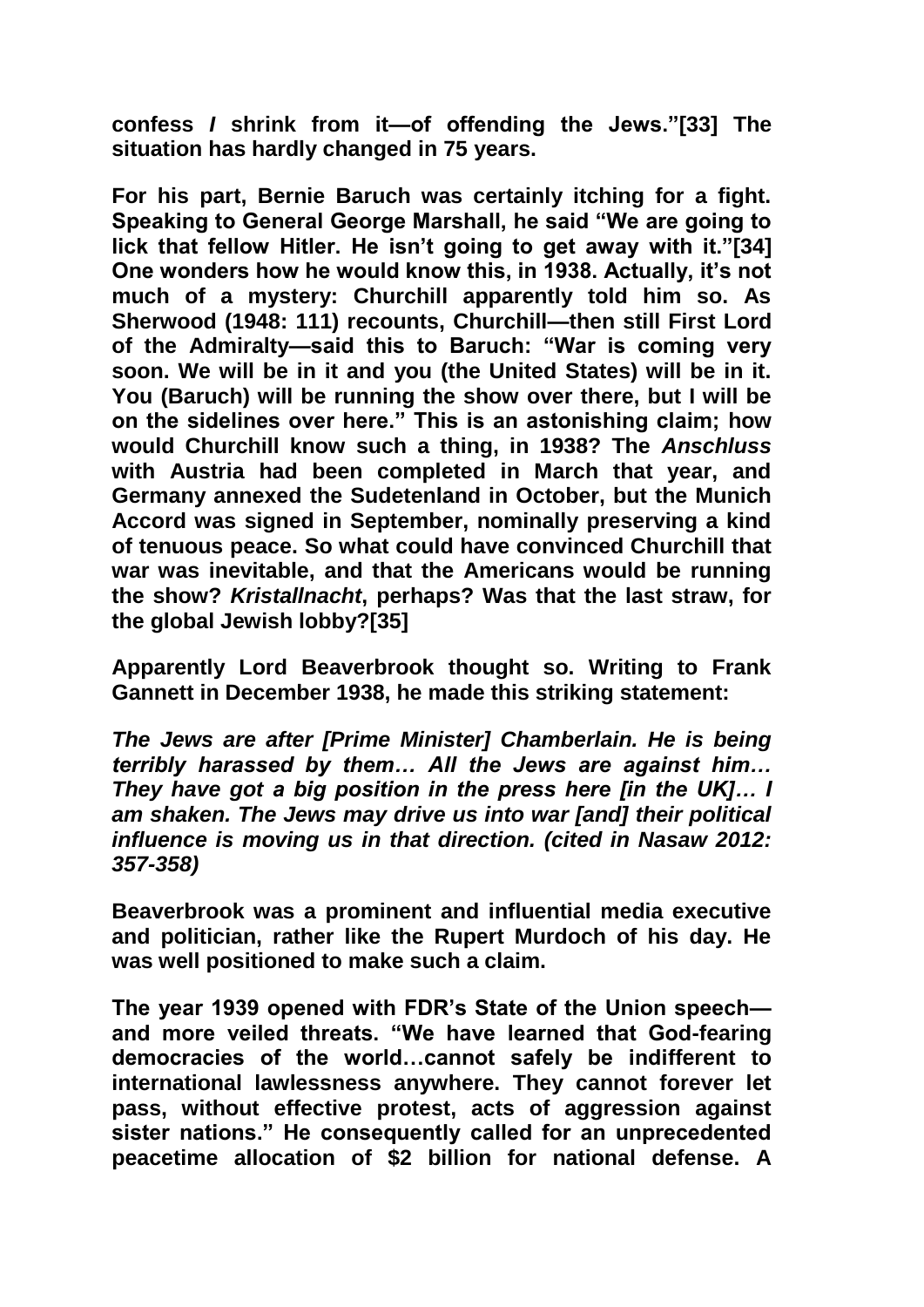**message to Hitler—and to all those Americans who might oppose intervention in European affairs.**

**Hitler, incidentally, was giving his own speeches, most infamously to the Reichstag on January 30. It included this memorable warning:**

*If the international Jewish financiers in and outside Europe should succeed in plunging the nations once more into a world war, then the result will not be the Bolshevization of the earth, and thus the victory of Jewry, but the annihilation [***Vernichtung***] of the Jewish race in Europe!*

**Two quick comments: The German word "***Vernichtung***" has multiple meanings, and in no way requires the killing of any persons in question. The literal meaning is "to bring to nothing." More broadly it means to completely remove or eliminate the presence, role, or influence of something. And there are many ways to do this short of murder. But more to the point, Hitler"s alleged program of physical extermination was supposedly a great secret. He cannot possibly have told the world, in the most public of venues, of his "secret" plan to kill all the Jews—in early 1939. Clearly he was referring to their displacement from Europe, and to an elimination of their previously dominant role there. But this was no secret at all he had been doing that in Germany for some six years already.**

**Back in Washington, Ambassador Potocki sent two more revealing reports to Warsaw. A short statement on January 9 included this: "The American public is subject to an ever more alarming propaganda, which is under Jewish influence and continuously conjures up the specter of the danger of war. Because of this, the Americans have strongly altered their views on foreign policy problems, in comparison with last year." Three days later came the longest and perhaps most insightful report:**

*The feeling now prevailing in the United States is marked by a growing hatred of Fascism and, above all, of Chancellor Hitler and everything connected with Nazism. Propaganda is mostly in the hands of the Jews, who control almost 100 percent radio, film, daily and periodical press. Although this propaganda is extremely coarse and presents Germany as black as possible above all religious persecution and concentration camps are*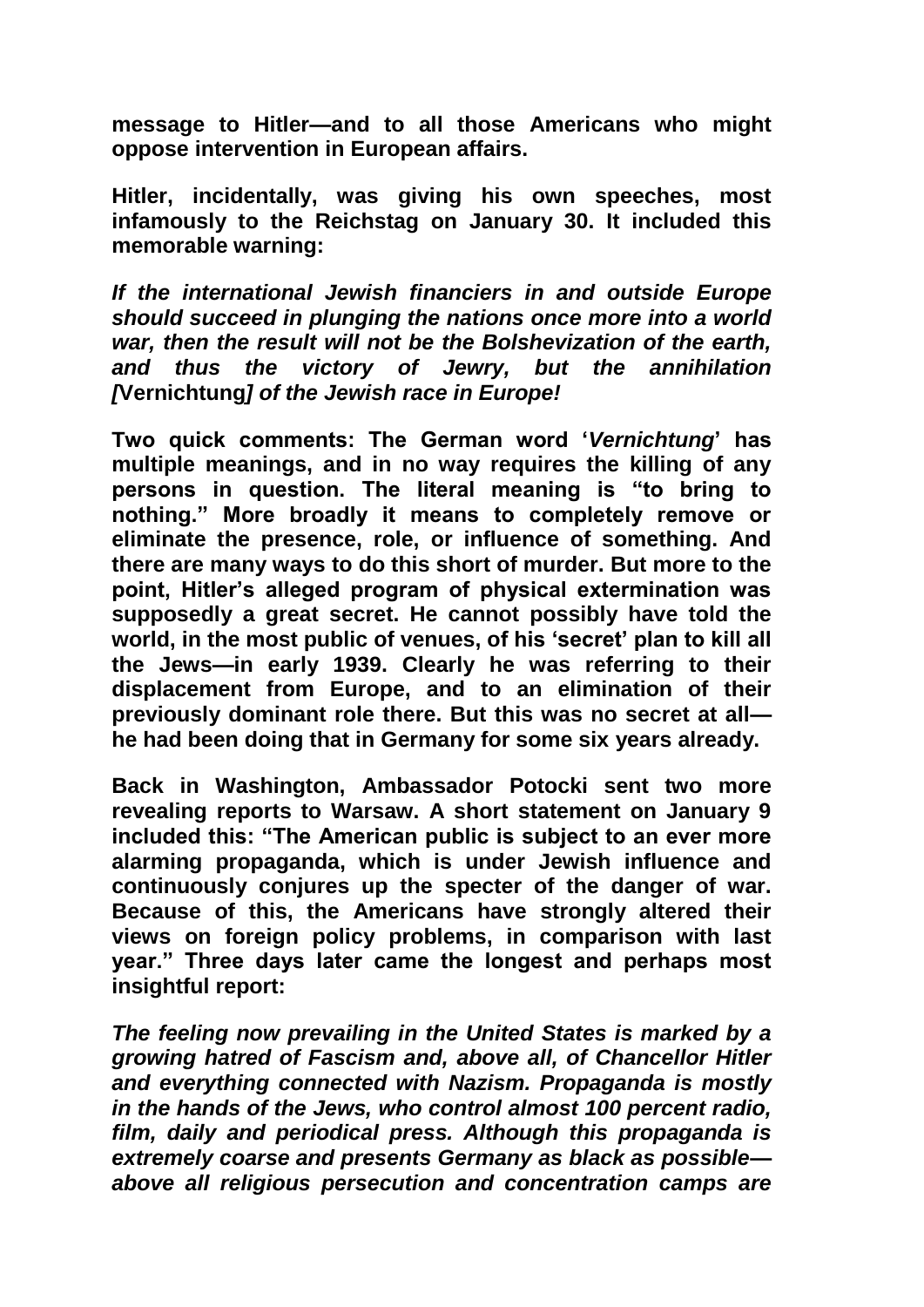*exploited—this propaganda is nevertheless extremely effective, since the public here is completely ignorant and knows nothing of the situation in Europe. …*

*The prevalent hatred against everything which is in any way connected with German Nazism is further kindled by the brutal policy against the Jews in Germany and by the émigré problem. In this action, various Jewish intellectuals participated: for instance, Bernard Baruch; the Governor of New York State, Lehman; the newly appointed judge of the Supreme Court, Felix Frankfurter; Secretary of the Treasury Morgenthau; and others who are personal friends of President Roosevelt. They want the President to become the champion of human rights, freedom of religion and speech, and the man who in the future will punish trouble-makers. These groups of people, who occupy the highest positions in the American government and want to pose as representatives of "true Americanism" and "defenders of democracy," are, in the last analysis, connected by unbreakable ties with international Jewry.*

*For this Jewish international, which above all is concerned with the interests of its race, to portray the President of the United States as the "idealist" champion on human rights was a very clever move. In this manner they have created a dangerous hotbed for hatred and hostility in this hemisphere, and divided the world into two hostile camps. The entire issue is worked out in a masterly manner. Roosevelt has been given the foundation for activating American foreign policy, and simultaneously has been procuring enormous military stocks for the coming war, for which the Jews are striving very consciously[.\[36\]](http://inconvenienthistory.com/6/2/3294#_edn36)*

**If Potocki were correct, it would mean that war had effectively been decided upon by the Allied powers. And in fact, that"s exactly what Bullitt said to American journalist Karl von Wiegand: "War in Europe has been decided upon. Poland had an assurance of the support of Britain and France, and would yield to no demands from Germany. America would be in the war after Britain and France entered it.["\[37\]](http://inconvenienthistory.com/6/2/3294#_edn37) Bullitt obviously had inside access to a well-developed plan, one that was proceeding apace.**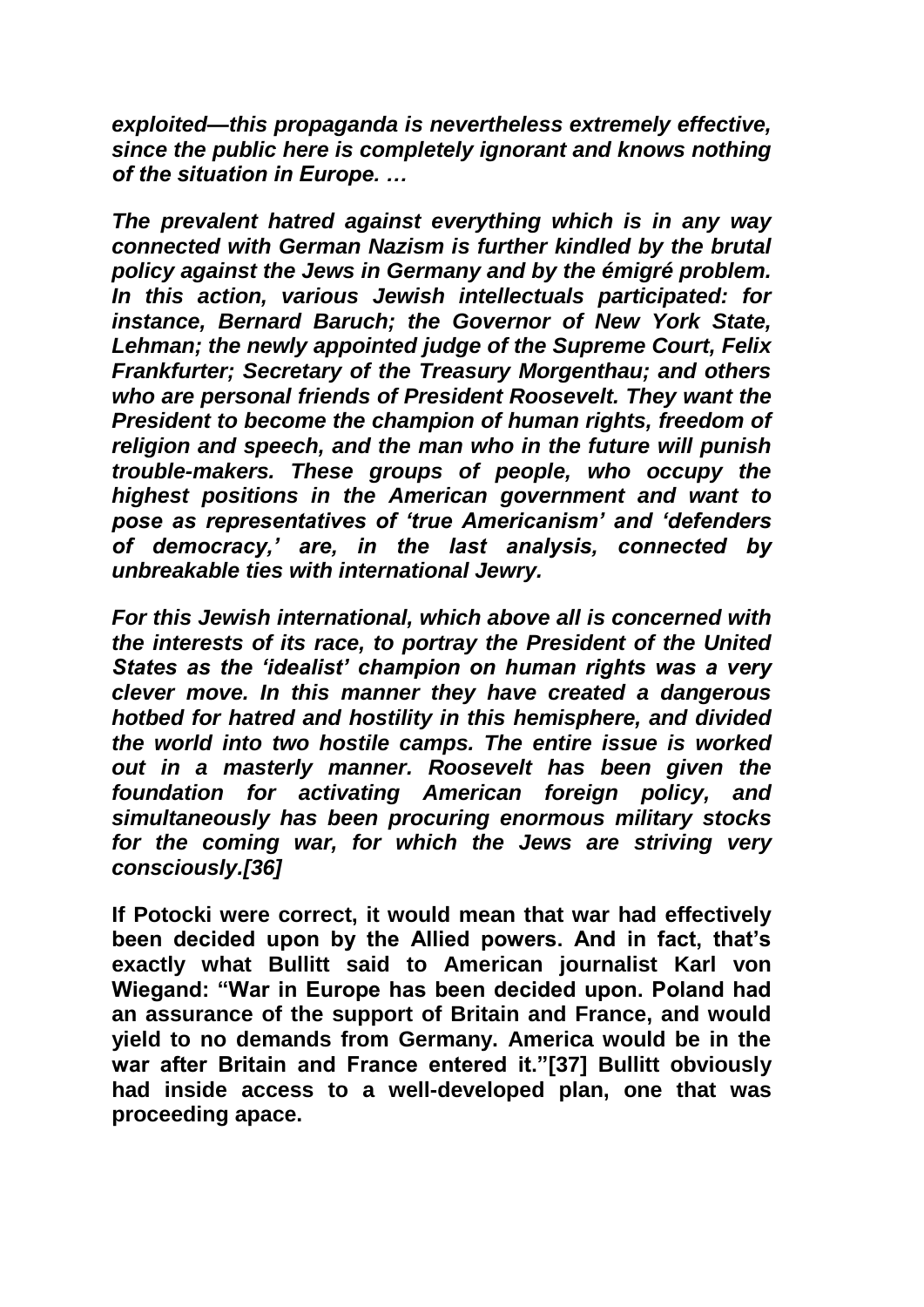**In July, Potocki was back in Warsaw, speaking with a foreign ministry undersecretary named Jan Szembek. In his diary, Szembek recorded Potocki as stating the following: "In the West, there are all kinds of elements openly pushing for war: Jews, big capitalists, arms dealers. Now they are all ready for some excellent business… They want to do business at our expense. They are indifferent to the destruction of our country.["\[38\]](http://inconvenienthistory.com/6/2/3294#_edn38) This is notable, if only as confirmation of the legitimacy of the earlier reports.**

**Around that same time, the American ambassador to Great Britain began to cause a stir. He was a member of the Bostonarea Irish Catholic set, a successful businessman…and father of a future president. Joseph Kennedy contributed to Roosevelt"s 1932 presidential campaign, and was rewarded with the chairmanship of the SEC. He left that office in 1935, and was appointed ambassador to the UK in January 1938.**

**By mid-1939, Kennedy evidently began to have concerns about the Jewish role in the push toward war—and he began to speak openly to his colleagues in London. Somehow word of this got out to a local periodical,** *The Week***, which found its way over the ocean to Washington D.C. and into the hands of the Secretary of the Interior, Harold Ickes. Convening with the president in early July, Ickes raised his concern: "This [story] was to the effect that Kennedy was privately telling his English friends in the Cliveden set that the Jews were running the United States and that the President would fall in 1940. It also charged that "[Kennedy believes] that the democratic policy of the United States is a Jewish production".["\[39\]](http://inconvenienthistory.com/6/2/3294#_edn39)**

**Amazingly, the president was unfazed. "It is true," he said. Ickes provides no further information on the incident, and thus it is hard to know how to take this blunt response. Was FDR joking? A half-joke? An outright, straight-faced admission? We simply do not know. What was undoubtedly true, though, was that Kennedy had deep concerns about Jewish influence.**

**He was not the only diplomat with such worries. A month later, reports Taylor (1961: 267), British ambassador to Germany Nevile Henderson told Hitler that "the hostile attitude in Great Britain was the work of Jews and enemies of the Nazis." Here again we see a parallel action on both sides of the Atlantic, and**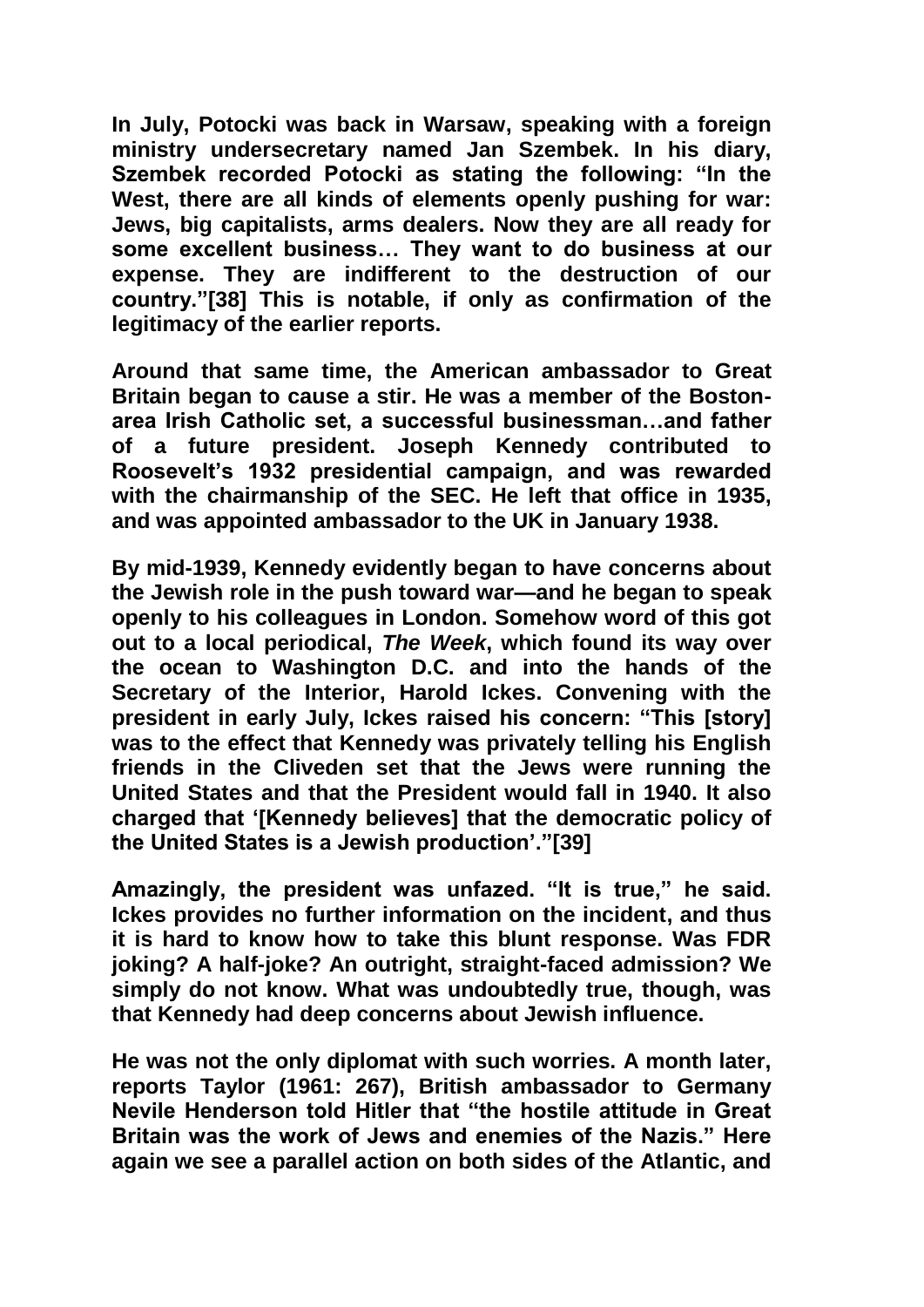**possibly coordinated. This would be consistent with Baruch"s role as a "prominent confidant" of both Roosevelt and Churchill.**

**A few weeks later, on September 2, the German army crossed into Poland. What began as part of a long-standing border conflict between two neighboring countries became, two days later, a European war, when England and France declared war on Germany[.\[40\]](http://inconvenienthistory.com/6/2/3294#_edn40)**

#### **England Stands Alone**

**On September 3, Roosevelt broadcast another of his many fireside chats to the American public. It contained the usual combination of exaggeration, propaganda, and misrepresentation. "When peace has been broken anywhere," he said, "the peace of all countries everywhere is in danger." Even one who strives for neutrality "cannot be asked to close his mind or his conscience." His ending was again cloaked in the hypocritical language of peace:**

*I hate war. I say that again and again. I hope the United States will keep out of this war. I believe that it will. And I give you assurance and reassurance that every effort of your government will be directed toward that end. As long as it remains within my power to prevent, there will be no black-out of peace in the United States.*

**Here Roosevelt clearly reveals himself as a dissembler and a liar. Qualifications, conditionals, half-truths—all evidently designed to manipulate public opinion in favor of war. Jews inside and outside his administration had been pressing for intervention for years; now with actual combat underway, the pressure would rapidly escalate. Roosevelt knew this, but said nothing. After all, he was facing another election the following year, and had to publicly maintain an anti-war stance or risk losing to the Republicans. But he also had to keep his Jewish financiers happy. The fact that the vast majority of the American people were still strongly against the war apparently had no effect upon him—so much for democracy.**

**Kennedy could see what was happening. He strongly opposed American entry into the war, both on principle and because he had three sons who would likely be drawn in—and indeed, his**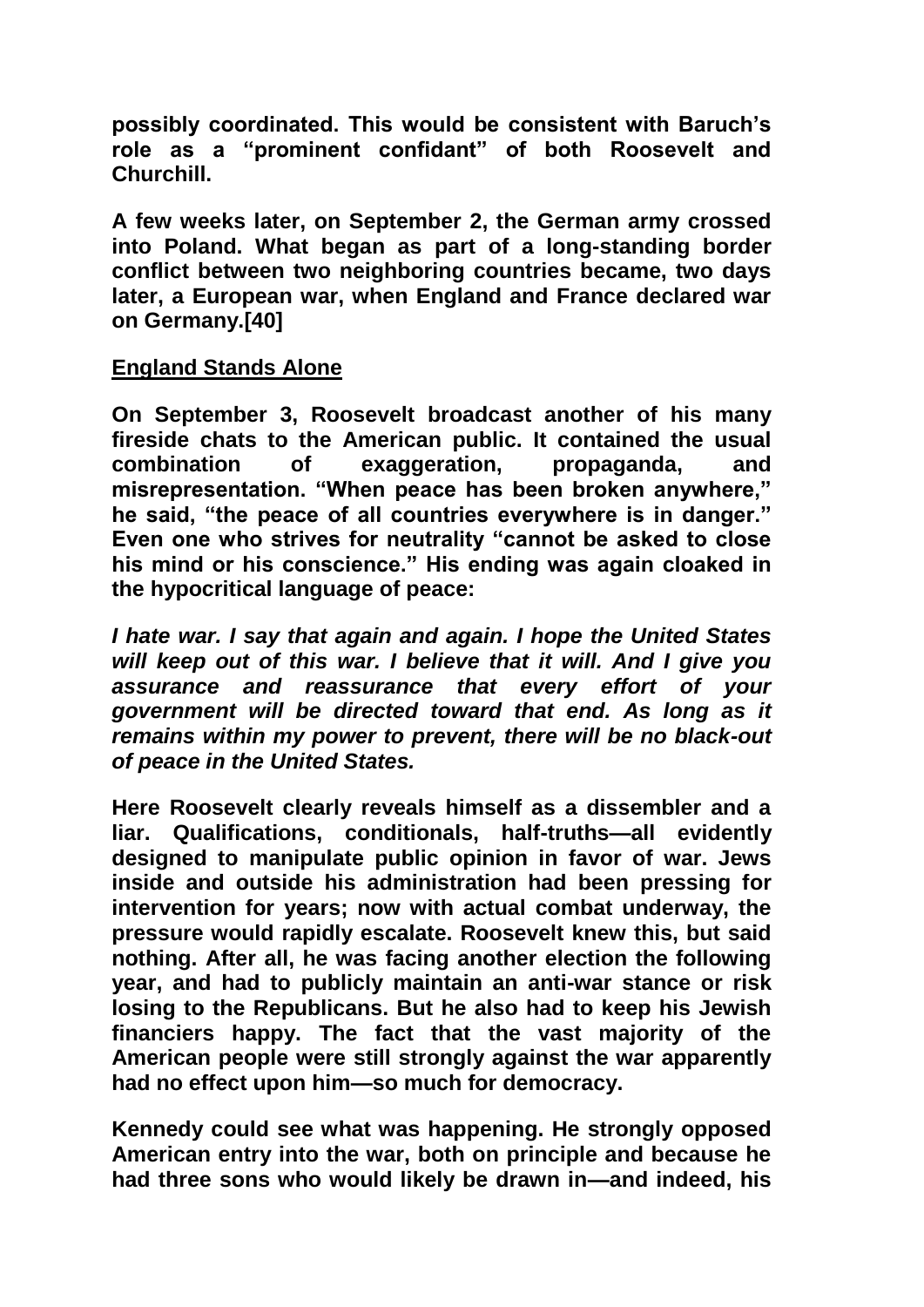**eldest son, Joe Jr., would be killed during a bombing run in 1944. Speaking to his colleague Jay Moffat, Kennedy said, "Churchill…wants us there as soon as he can get us there. He is ruthless and scheming["\[41\]—](http://inconvenienthistory.com/6/2/3294#_edn41)unsurprising, given that the Brits found themselves in a war that they were ill-prepared to fight. But Churchill knew whom to go to: "He is also in touch with groups in America which have the same idea, notably, certain strong Jewish leaders."**

**Not that this was a secret. In a December 1939 memo to the British cabinet, Churchill recalled the vital role played by the Jews back in World War One—to draw in the Americans, against their wishes, against their desires, and against their national interests. "It was not for light or sentimental reasons," wrote Churchill, that Balfour issued his famous promise of Palestine to the Zionists. "The influence of American Jewry was rated then as a factor of the highest importance…" "Now," he added, "I should have thought it was more necessary, even than in November 1917, to conciliate American Jewry and enlist their aid in combating isolationist and indeed anti-British tendencies in the United States.["\[42\]](http://inconvenienthistory.com/6/2/3294#_edn42)**

**Here we have an amazingly bald-faced admission. Churchill has utter contempt for the "tendencies" (read: democratic principles) of the Americans. His sole concern is to leverage Jewish power to draw a neutral nation into yet another major war, to save his skin and to aid his Zionist friends[.\[43\]](http://inconvenienthistory.com/6/2/3294#_edn43) Kennedy was naturally appalled—both that Churchill would do such a thing, and that it seemed to be working. "I don"t trust him," he wrote in his diary; "He always impressed me that he was willing to blow up the American Embassy and say it was the Germans if it would get the United States in.["\[44\]](http://inconvenienthistory.com/6/2/3294#_edn44) No doubt that was true—just as FDR would be willing to sacrifice some 2,400 American lives at Pearl Harbor for precisely that end.**

**Into 1940, Hitler ran off an impressive string of victories, culminating in the capture of Paris in June. Chamberlain resigned as prime minister, to be replaced by Churchill, who immediately initiated the "bases for destroyers" plan with the US (see above).**

**As the year wore on, Roosevelt continued to lie to the American public. His campaign address in Boston on October 30**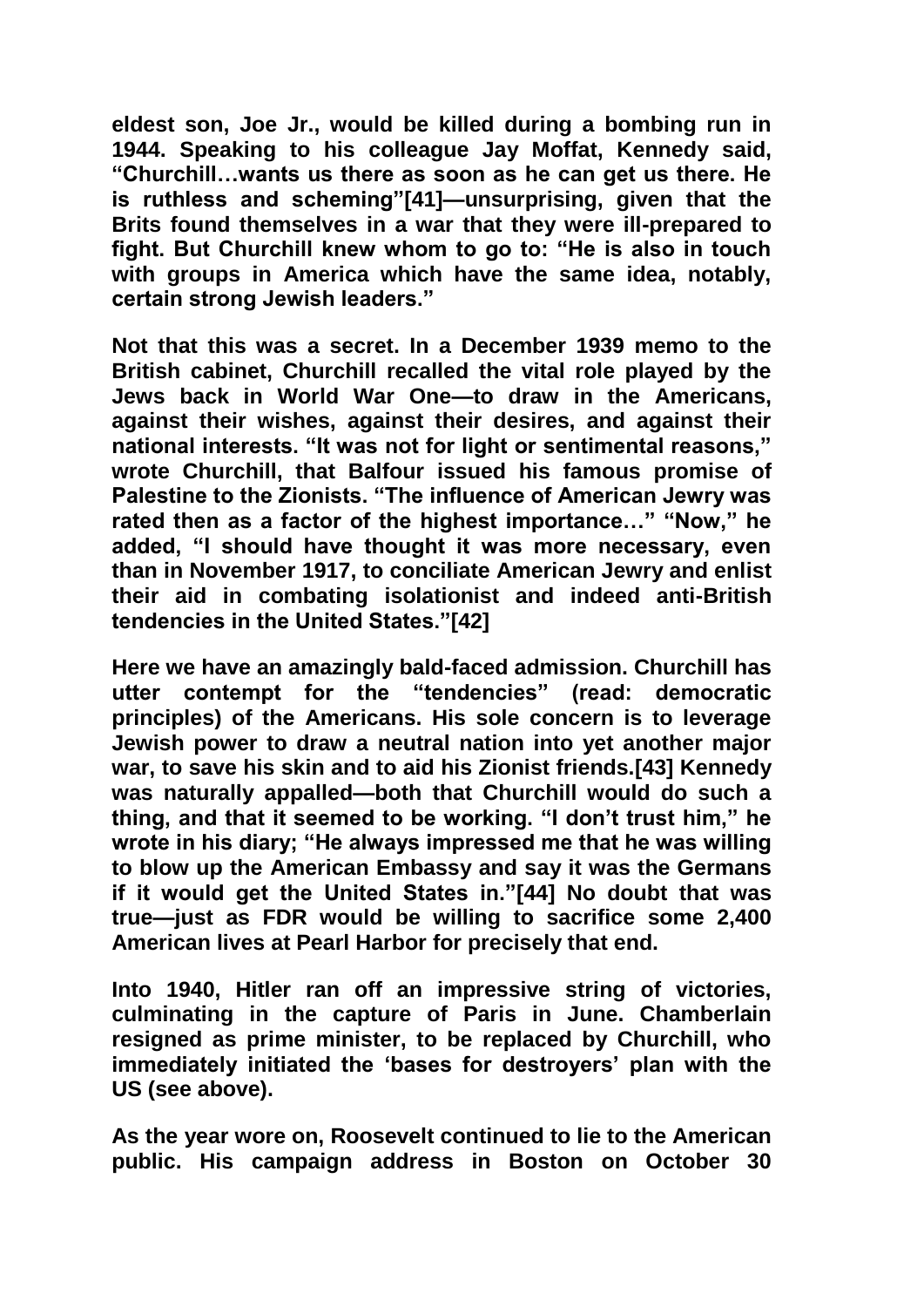**contained the same deceptive falsehoods of his earlier speeches. "Your government has acquired new naval and air bases in British territory in the Atlantic Ocean"—but no mention of the extralegal 50 destroyers that he gave them in return. He boasted of doubling the size of the army within the past year, and of letting out \$8 billion in defense contracts. But not to worry, fellow Americans—"I give you one more assurance. I have said this before, but I shall say it again and again and again: Your boys are not going to be sent into any foreign wars." An utter lie, and he knew it.**

**One is perhaps tempted to make excuses for FDR: that he was morally torn, that he could see a larger danger that the public could not see, that he had to lie to us "for our own good." None of these withstands scrutiny. The ethics of warfare are fairly well established, at least for nominal democracies. They would include, at a minimum: proportionality, mutuality, direct threat, and public support. That is, (a) any aggressions should be responded to only with equivalent force, (b) rules for one party hold for all, (c) force is justified only in the face of a direct and imminent threat, and (d) the public must be given an honest appraisal of the situation, and its wishes respected. Suffice it to say that none of these conditions would hold. One wonders: If the public had known of the ultimate cost—some 420,000 American deaths, and roughly \$4.2 trillion (present-day equivalent)—would they have embraced war, even after Pearl Harbor? Or would they perhaps have put FDR and his Jewish supporters on trial, for fraud, treason, and war crimes?**

**By October, Joe Kennedy had enough; he resigned his post. But he continued to comment on the role of the Jews, both to friends and in his private writings. On December 15, for example, he made this diary entry:**

*[Justice Frankfurter] is supposed directly and indirectly to influence Roosevelt on foreign policy over [Secretary of State] Hull"s and [Undersecretary of State] Welles"s heads, [and] whose cohort of young lawyers are in practically every government department, all aiding the cause of Jewish refugees getting into America… It looks to me as if the English sympathizers were tying their cause in with the Jews because they figure they"ve got all the influence in US. (cited in Nasaw 2012: 507)*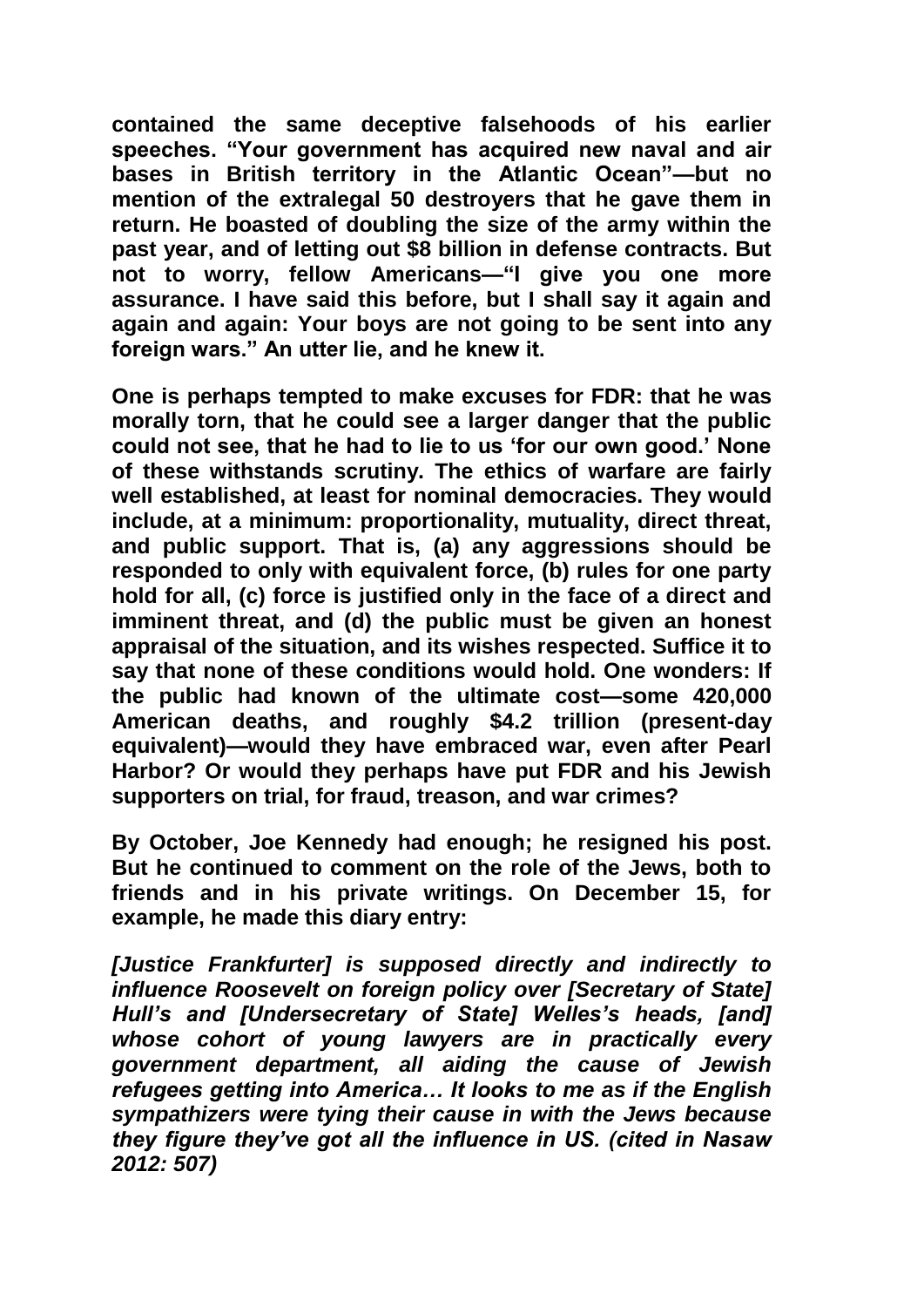**Jewish population in the US, incidentally, was soon to reach 5 million. Frankfurter"s boys were doing a good job.**

**As before, Kennedy was not alone in his concern. Another Supreme Court Justice, Frank Murphy, confided to him that "it was Frankfurter and Ben Cohen who wrote the Attorney General"s opinion on destroyers and bases." Kennedy added: "Murphy regards the Jewish influence as most dangerous. He said that after all, [Harry] Hopkins"s wife was a Jew; Hull"s wife is a Jew; and Frankfurter and Cohen and that group are all Jews.["\[45\]](http://inconvenienthistory.com/6/2/3294#_edn45) For his part, Welles privately referred to Frankfurter as "dangerous" and "a Jew chiseler."**

**One of the most revealing remarks by Kennedy comes from the diary of James Forrestal, who at the time was Secretary of the Navy. In the entry from 27 December 1945, we read this:**

*Played golf today with Joe Kennedy…. He said Chamberlain"s position in 1938 was that England had nothing with which to fight, and that she could not risk going to war with Hitler. Kennedy"s view: That Hitler would have fought Russia without any later conflict with England, if it had not been for Bullitt"s urging on Roosevelt in the summer of 1939 that the Germans must be faced down about Poland; neither the French nor the British would have made Poland a cause of war, if it had not been for the constant needling from Washington…. Chamberlain, he says, stated that America and the world Jews had forced England into the war. (Forrestal 1951: 121-122)*

**So, we must ask: Why was the partly Jewish Bullitt—a mere diplomat—"urging" the president of the United States to face down Hitler? And why were Bullitt and Roosevelt "constantly needling" England and France to fight a war that** *they themselves* **did not see as necessary or winnable? And why did these nations succumb to American pressure? And why did Chamberlain ultimately link together America and "the world Jews" as the driving force for war? We need not look very hard to see a Jewish hand at work.**

#### **Media Blitz**

**Jewish-run media was becoming very active by this time. The newspapers, for example, had found much disagreement with Washington on domestic issues, but "Roosevelt"s standing**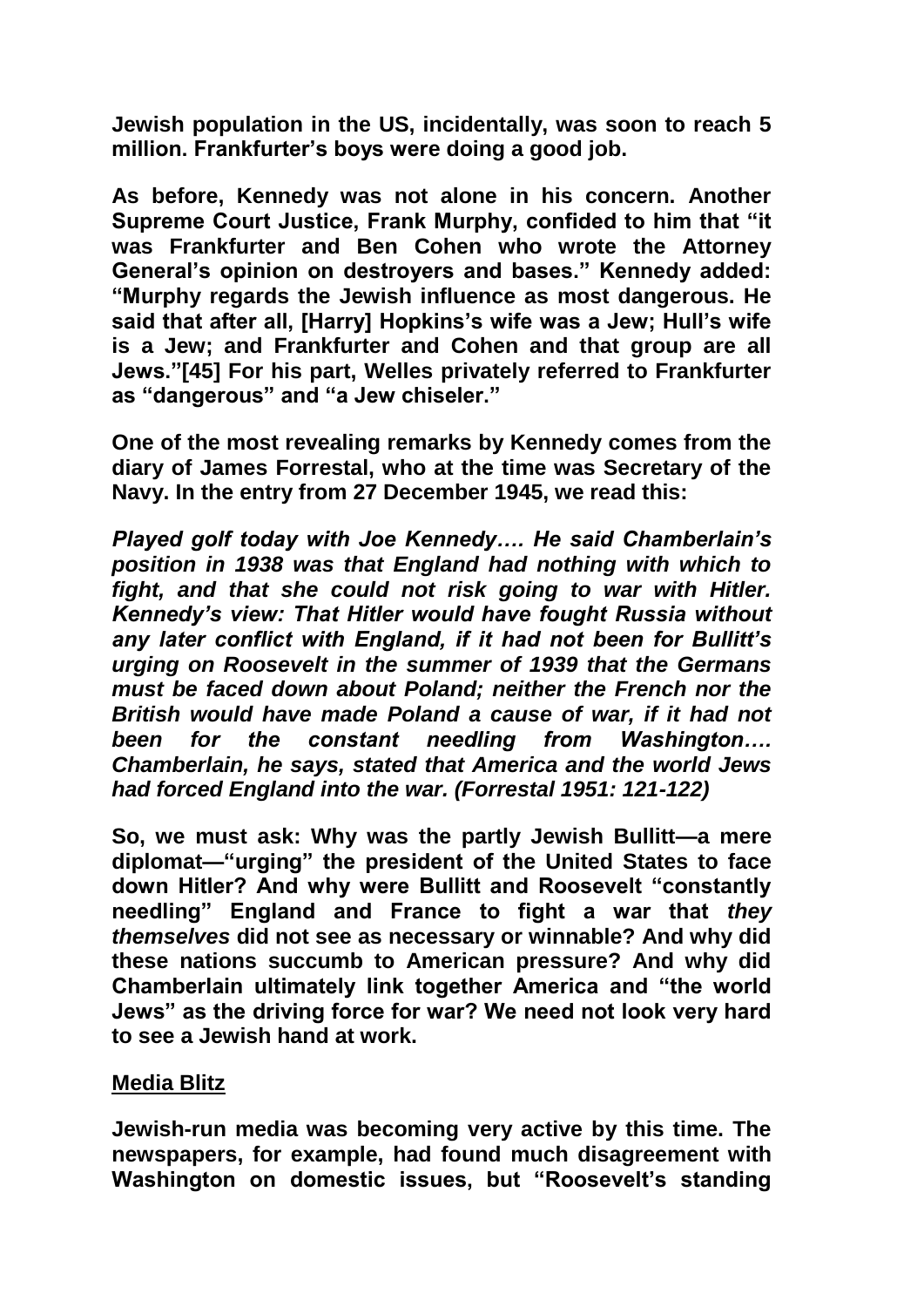**with the press on foreign policy matters was much stronger," according to Cole (1983: 478). Apart from the** *Chicago Tribune* **and the Hearst papers, most dailies backed intervention. Unsurprisingly, "the more prestigious and influential news publications strongly supported the president." These included the** *New York Times***, the** *New York Herald Tribune***, the** *Chicago Daily News***, and** *Time Magazine***.**

**The motion picture industry certainly did its part to get America into war. Given that it took at least a year to get a motion picture from conception to theater, and that efforts to produce pro-war films did not start in earnest until 1937, it was well into 1939 before they began to appear. Early efforts like**  *Confessions of a Nazi Spy* **and** *Beasts of Berlin* **came out that year, and set the stage for a flood of films over the next three years. In 1940, Hollywood released graphic and high-impact films like** *Escape* **and** *Mortal Storm***; Hitchcock"s** *Foreign Correspondent* **came out that year, as did Chaplin"s** *The Great Dictator***. In May, two major studio heads, Jack and Harry Warner—more accurately known as Itzhak and Hirsz Wonskolaser—wrote to Roosevelt, assuring him that they would "do all in our power within the motion picture industry…to show the American people the worthiness of the cause for which the free peoples of Europe are making such tremendous sacrifices.["\[46\]](http://inconvenienthistory.com/6/2/3294#_edn46) It"s nice to see such unselfish, high-minded public service amongst corporate executives.**

**By early 1941, Jewish filmmakers and producers were working subtle, pro-war themes into many of their films. The anti-war group America First argued that belligerent propaganda was becoming widespread; "films that have nothing to do with the European war are now loaded with lies and ideas which bring about an interventionist reaction" (in Cole: 474). In August of that year—just one month before Pearl Harbor—Senator Gerald Nye (R-N. Dak.) delivered a stinging radio address, arguing that the Hollywood studios "had become the most gigantic engines of propaganda in existence, to rouse the war fever in America and plunge this nation to her destruction" (in ibid: 475). By that time, nearly three dozen major pro-war films had been released[.\[47\]](http://inconvenienthistory.com/6/2/3294#_edn47)**

**In the end, more than 60 explicitly "patriotic," pro-war films were produced, along with dozens of ordinary films that**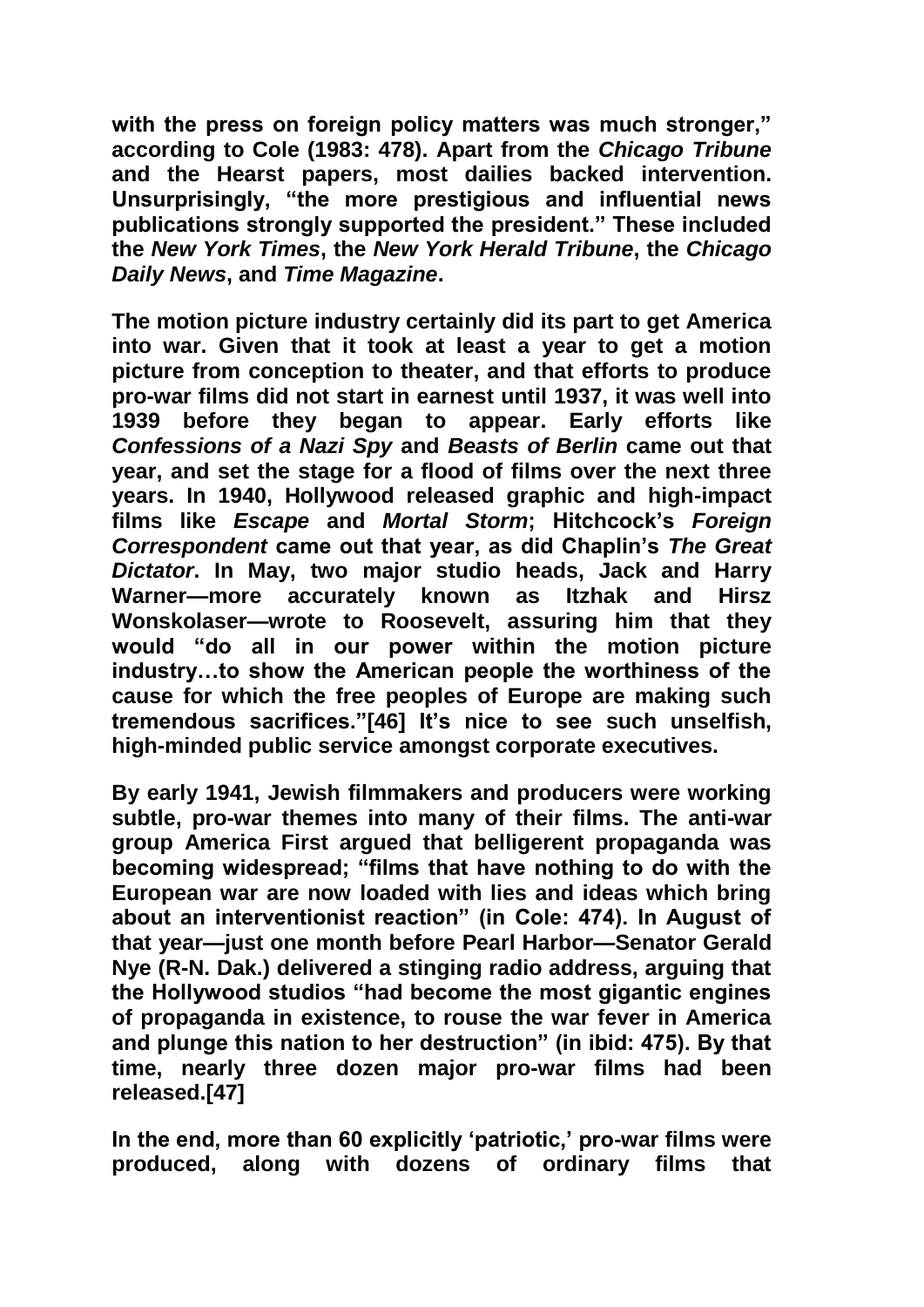**incorporated subtle pro-war messages. There were a few classics—***Casablanca***,** *Sergeant York***,** *To Be or Not to Be***—and many duds.** *Hitler"s Children* **and** *Nazi Agent***, for example, won"t be making any Top 10 lists.**

**In March of 1941, under pressure from the Jewish lobby, Congress passed the Lend-Lease Act; this allowed shipment of armaments and military supplies to Britain and the other Allied nations. The vote was 260-165 in the House, and 59-30 in the Senate. Public opinion was narrowly in favor of the Act, but only as a defensive measure; a strong majority still wished to stay out of the war. FDR could arm the Allies but not join the fighting.**

**Roosevelt made a major radio address in May, declaring an "unlimited national emergency." It was filled with more war hyperbole, most notably regarding the Germans" alleged striving toward "world domination." Over and over came the words: "Nazi book of world conquest"; "Hitler"s plan of world domination"; "a Hitler-dominated world." Suffice to say that no evidence of such a plan has ever come forth[.\[48\]](http://inconvenienthistory.com/6/2/3294#_edn48) Deploying the most facile, us-or-them language, FDR struggled to persuade reluctant Americans that they should fight and die: "Today the whole world is divided between human slavery and human freedom—between pagan brutality and Christian ideal." He even hinted at the essentials of his strategy, namely, to provoke an "incident" that would allow him to declare war: "We are placing our armed forces in strategic military position. We will not hesitate to use our armed forces to repel attack."**

**In June, convinced of the Bolshevist threat posed by Stalin, Hitler invaded the Soviet Union. In August, the US placed military forces in Iceland, effectively occupying that country. And on 11 September 1941—60 years to the day before that other 9/11—Charles Lindbergh gave his most famous speech, at Des Moines, Iowa. There he called out for the first time the three main groups that were driving the US toward war: the British, the Roosevelt administration, and the Jews. Of this latter group, Lindbergh acknowledged their plight under the Nazis, and their hatred of Hitler. But instead of inciting America to war, they should be working to halt it; "for they will be among the first to feel its consequences"—presumably meaning both in Germany and in the US, where anti-Semitism**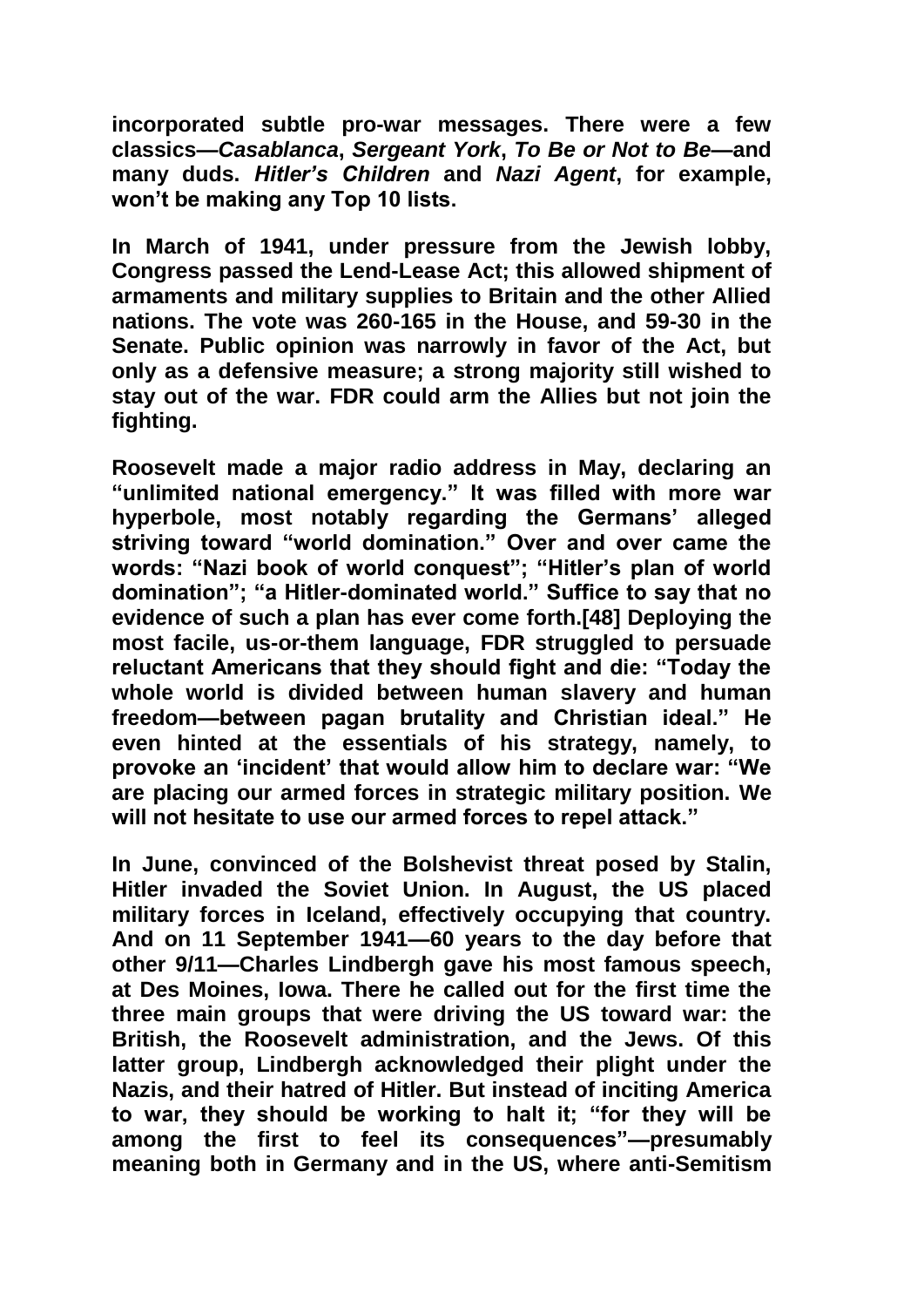**would surely be inflamed. In one of the more notable lines of the speech, he said that "[The Jews"] greatest danger in this country lies in their large ownership and influence in our motion pictures, our press, our radio, and our government." Lindbergh thus ran afoul of the first rule of wartime: Thou shalt never speak the truth.**

**Indeed: If Jewish influence in "our government" was part of the danger, then naming the "Roosevelt administration" was redundant. The true danger was Jews in media, Jews in Hollywood, and Jews in the government—along with those non-Jews who worked on their behalf. And even to name the British—Churchill and his Zionist backers—was, in effect, to name yet more Jews. On all fronts, it was powerful and influential Jews driving peaceful people toward war, simply to destroy the hated Nazi regime.**

**There is no doubt that Lindbergh was right—that British Jews were pushing the US toward war, and that they were succeeding. In a strange coincidence, just one day before Lindbergh"s Des Moines speech, leading British Zionist Chaim Weizmann delivered this notorious letter to Churchill:**

*There is only one big ethnic group [in America] which is willing to stand, to a man, for Great Britain, and a policy of "all-out aid" for her: the five million Jews. From Secretary Morgenthau, Governor Lehman, Justice Frankfurter, down to the simplest Jewish workman or trader, they are conscious of all that this struggle against Hitler implies.*

*It has been repeatedly acknowledged by British Statesmen that it was the Jews who, in the last war, effectively helped to tip the scales in America in favour of Great Britain. They are keen to do it—and may do it—again. (cited in Irving 2001: 77)*

**A most explicit admission: American Jews, working in conjunction with British Jews, hold the key to war. They are "keen to do it." Virtually upon command, they can "tip the scales"—again—and drive the Americans into another war that they desperately want to avoid.**

**The Pearl Harbor "Incident"**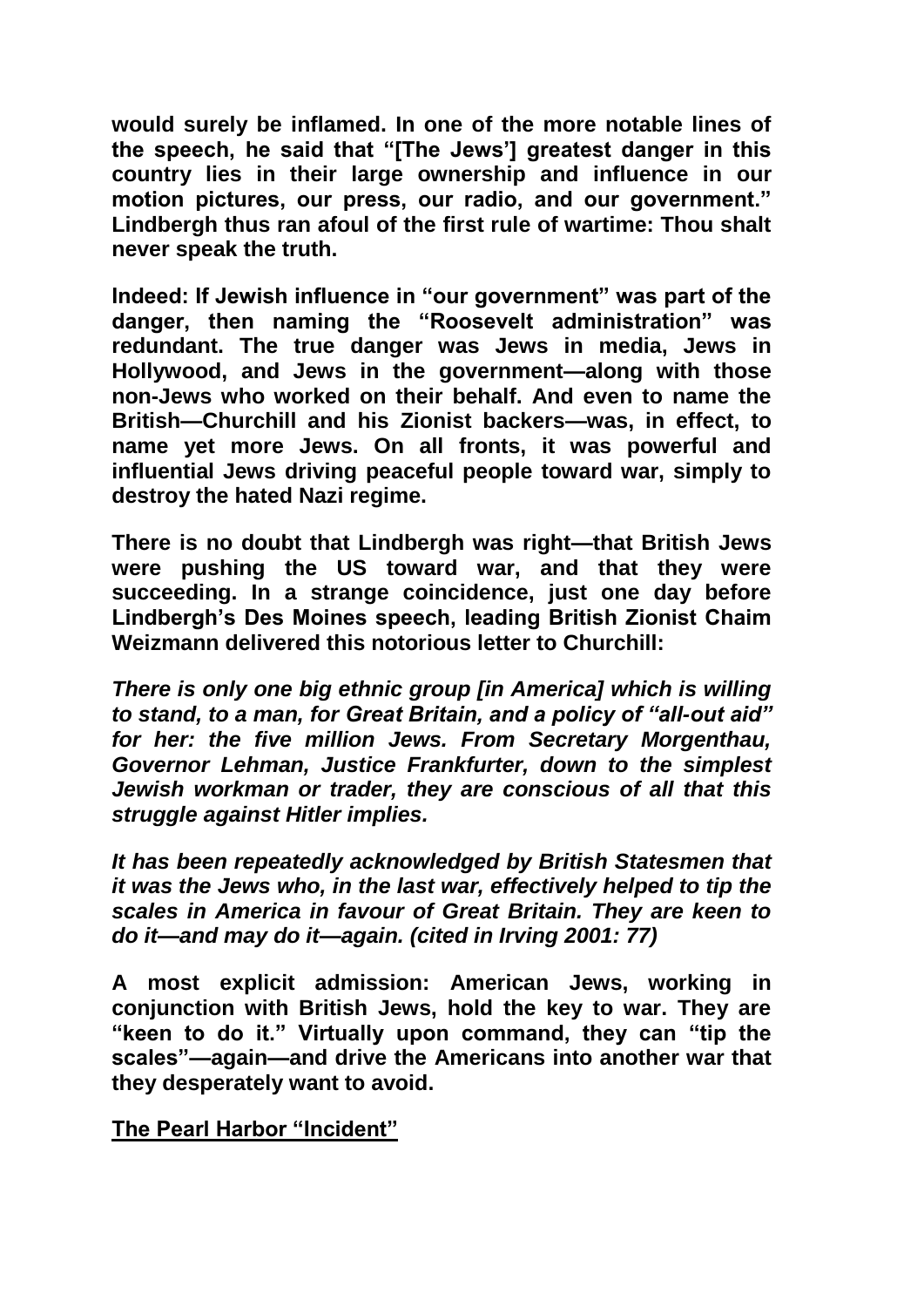**With American opposition to war still hovering near 80%, FDR and his Jewish team were evidently becoming desperate. Dramatic action was increasingly necessary. At that point, only a direct attack on American soil could alter public opinion. For a good two years, Roosevelt had been harassing the Germans. But they refused to bite. What to do?**

**History is full of "false flag" operations in which governments or other actors conduct a fake attack, blame the enemy, and then use the event as a pretext for military action. By some accounts, the earliest was in 47 BC, when Julius Caesar arranged and paid for insurgent "rebel" actions in Rome prior to his taking of the city. A more recent instance occurred in 1846, when President James Polk sent an army detachment into a disputed area along the Texas-Mexico border. When the Mexicans responded, he declared it an attack on "American soil," and promptly began the US-Mexico War. For centuries, military commanders have understood the benefits of false flags; Roosevelt"s team was no different.**

**Though I cannot elaborate here, there is ample evidence that the Pearl Harbor attack was effectively a false flag event. While obviously not directly conducting the attack, Roosevelt did everything possible to encourage and allow the Japanese to strike—and then to feign shock when it actually happened. Below are the key elements of that story[.\[49\]](http://inconvenienthistory.com/6/2/3294#_edn49)**

**The earliest explicit indication that some such plan was in the works comes from October 1940, in the so-called McCollum Memorandum. Lt. Commander Arthur McCollum was director of the Office of Naval Intelligence"s Far East Asia section when he issued a five-page letter to two of his superiors. The memo describes a situation in which a neutral US is surrounded by hostile nations across two oceans, and notes that "Germany and Italy have lately concluded a military alliance with Japan directed against the United States." This was a mutual-defense pact, such that an attack against Japan would be considered by Germany to be an act of war. This gave FDR two paths to war: attack by Germany, or attack by Japan. Germany was scrupulously eschewing conflict, but perhaps Japan could be engaged.**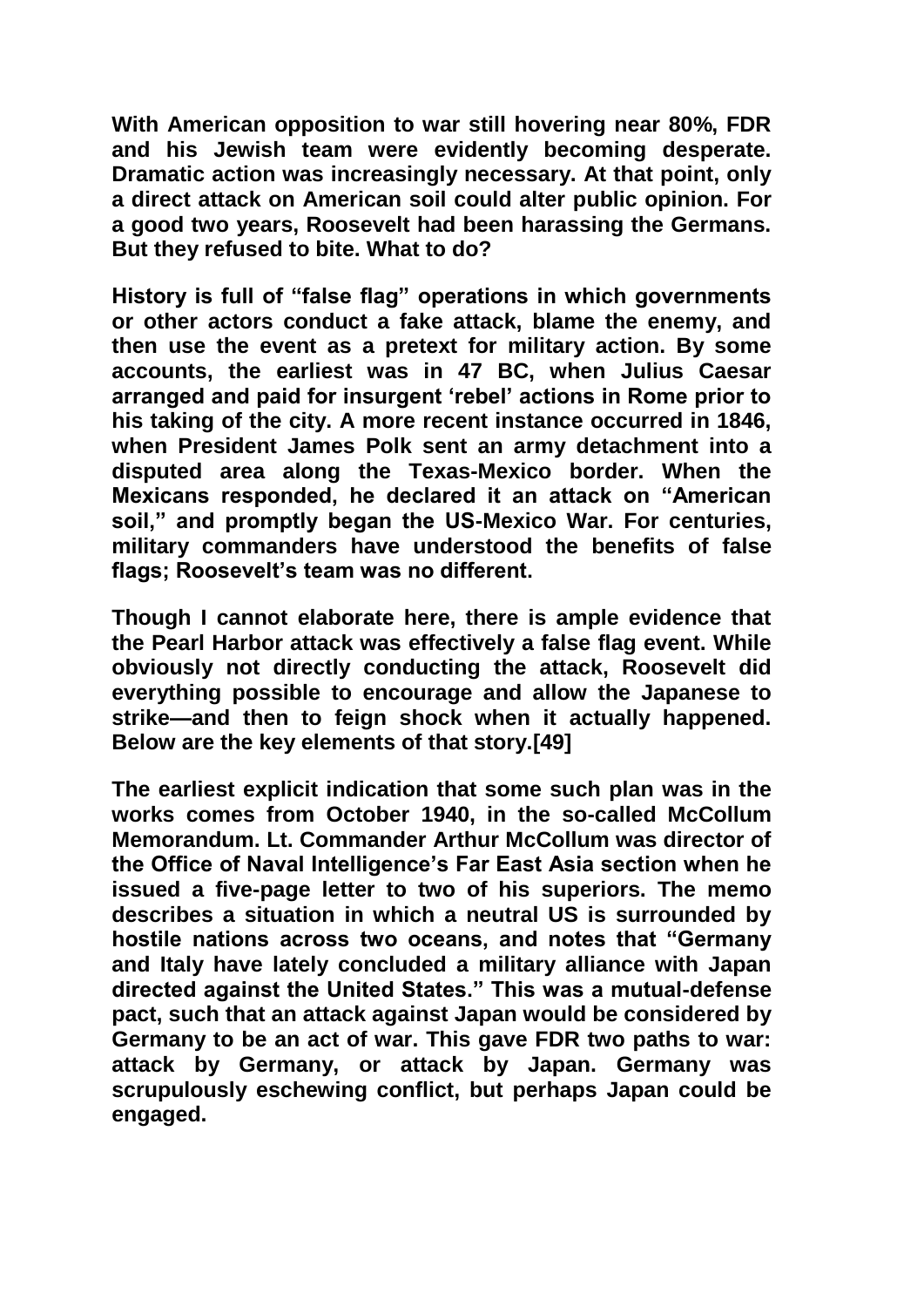**This was evidently well understood within the military establishment. As McCollum explained, "It is not believed that in the present state of political opinion, the US government is capable of declaring war against Japan without more ado; and it is barely possible that vigorous action on our part might lead the Japanese to modify their attitude"—clever language that essentially means: Japan does not really want war either, but perhaps we could provoke them enough ("more ado") that they would launch a first strike ("modify their attitude"). McCollum then suggested an eight-point action plan, anticipating conflict with Japan. Item Six includes this: "Keep the main strength of the US fleet now in the Pacific in the vicinity of the Hawaiian Islands." The memo concludes with this striking sentence: "If by these means Japan could be led to commit an overt act of war, so much the better." The plan could hardly be clearer.**

**On 19 August 1941, Churchill told his war cabinet that FDR was doing all he could to provoke an attack by the Axis powers information which came to light only in 1972. Churchill said:**

*[Roosevelt] was obviously determined that they [the US] should come in. … The president said to me that he would wage war but not declare it, and that he would become more and more provocative. If the Germans did not like it, they could attack American forces. … Everything was being done to force an "incident." The president has made it clear that he would look for an "incident" which could justify him in opening hostilities[.\[50\]](http://inconvenienthistory.com/6/2/3294#_edn50)*

#### **Further comment is unnecessary.**

**Lindbergh essentially understood what was going on. In his September 1941 speech, he laid out FDR"s three-part plan: (1) prepare for war in the guise of defense, (2) incrementally involve the US in conflict situations, and (3) "create a series of incidents which would force us into actual conflict." Near the end of his speech he added that "The war groups have succeeded in the first two of their three major steps into war. … Only the creation of sufficient "incidents" yet remains." An amazing prognosis, given that the Pearl Harbor attack was just three months away.**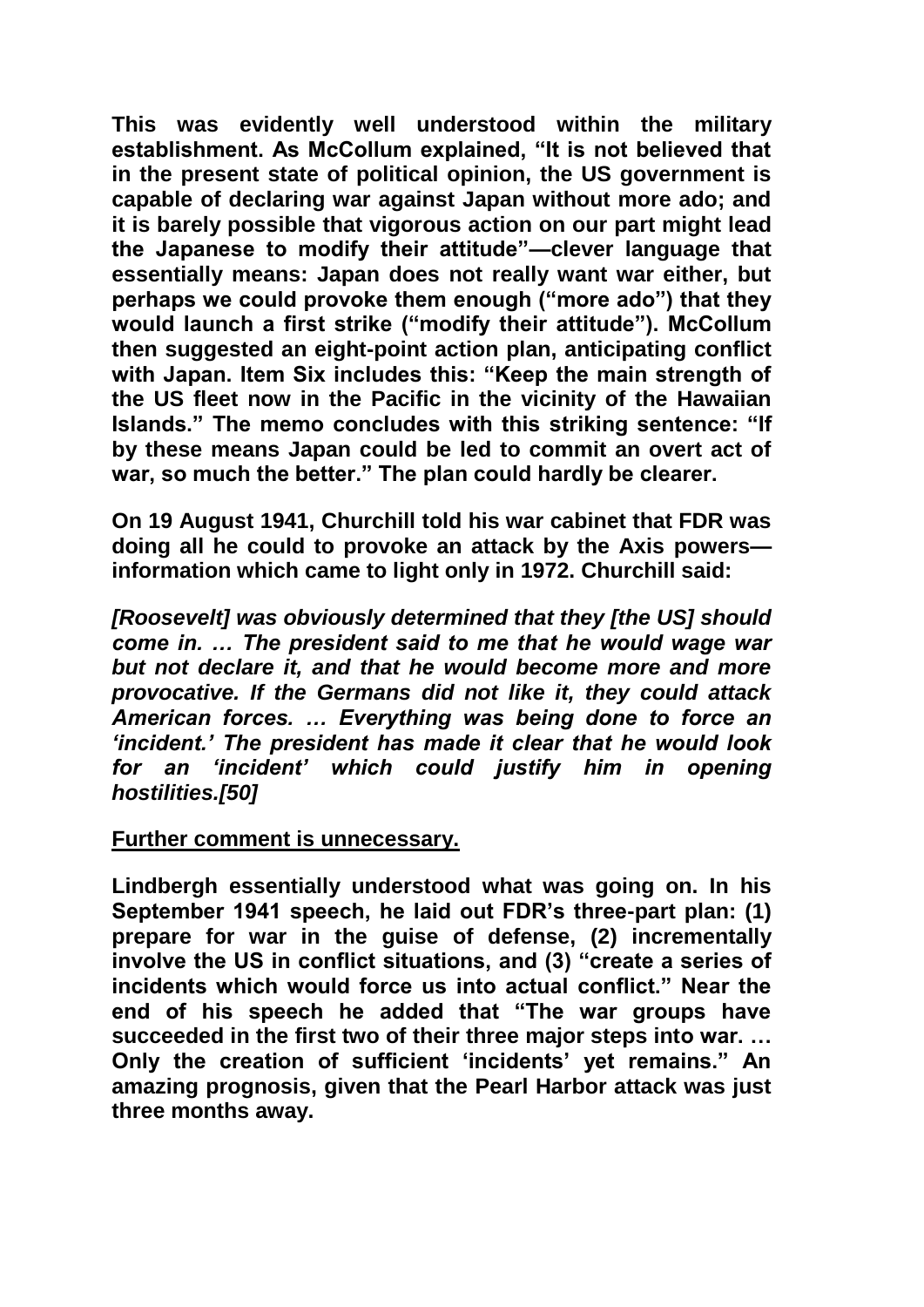**On 25 November 1941, 12 days before the attack, Roosevelt held a War Cabinet meeting at the White House. Secretary of War Henry Stimson wrote the following in his diary of that day:**

*[Roosevelt] brought up the event that we were likely to be attacked perhaps next Monday [December 1], for the Japanese are notorious for making an attack without warning, and the question was how we should maneuver them into the position of firing the first shot without allowing too much danger to ourselves. It was a difficult proposition[.\[51\]](http://inconvenienthistory.com/6/2/3294#_edn51)*

**This is Stimson"s infamous "maneuver" remark; once again, it is clear and explicit.**

**The following day, November 26, Secretary of State Hull presented a letter to the Japanese ambassador, demanding that they withdraw from China and French Indochina (section II, point #3). Though couched in the language of peace, it was effectively an ultimatum, and it was thusly perceived by the Japanese prime minister.**

**On December 4, the anti-war paper** *Chicago Daily Tribune* **ran a huge headline: "FDR"s War Plans!" It detailed a plan for a 10 million-man military force, half of whom would be dedicated to fighting Germany. It even mentioned a specific date—1 July 1943—as the day for the "final supreme effort by American land forces to defeat the mighty German army in Europe." This was incredibly accurate; the Allied invasion of Sicily, the first direct assault on European territory, occurred on 9 July 1943. Clearly FDR"s secrets were quickly unravelling.**

**At 4:00 pm on Saturday, December 6, a decoded Japanese communiqué was delivered to Roosevelt. It indicated that Japan was not going to accept any portion of America"s ultimatum, and that they were compelled to respond to its ongoing belligerence. "This means war," said the president. If war was inevitable, said Harry Hopkins, it was too bad that we couldn"t strike first. "No, we can"t do that," said Roosevelt, hypocritically; "We are a democracy of a peaceful people. We have a good record. We must stand on it.["\[52\]](http://inconvenienthistory.com/6/2/3294#_edn52) Pearl Harbour was not explicitly mentioned, but the president took no action to forewarn any of his commanders in the Pacific theatre, thus rendering them defenceless before the oncoming assault.**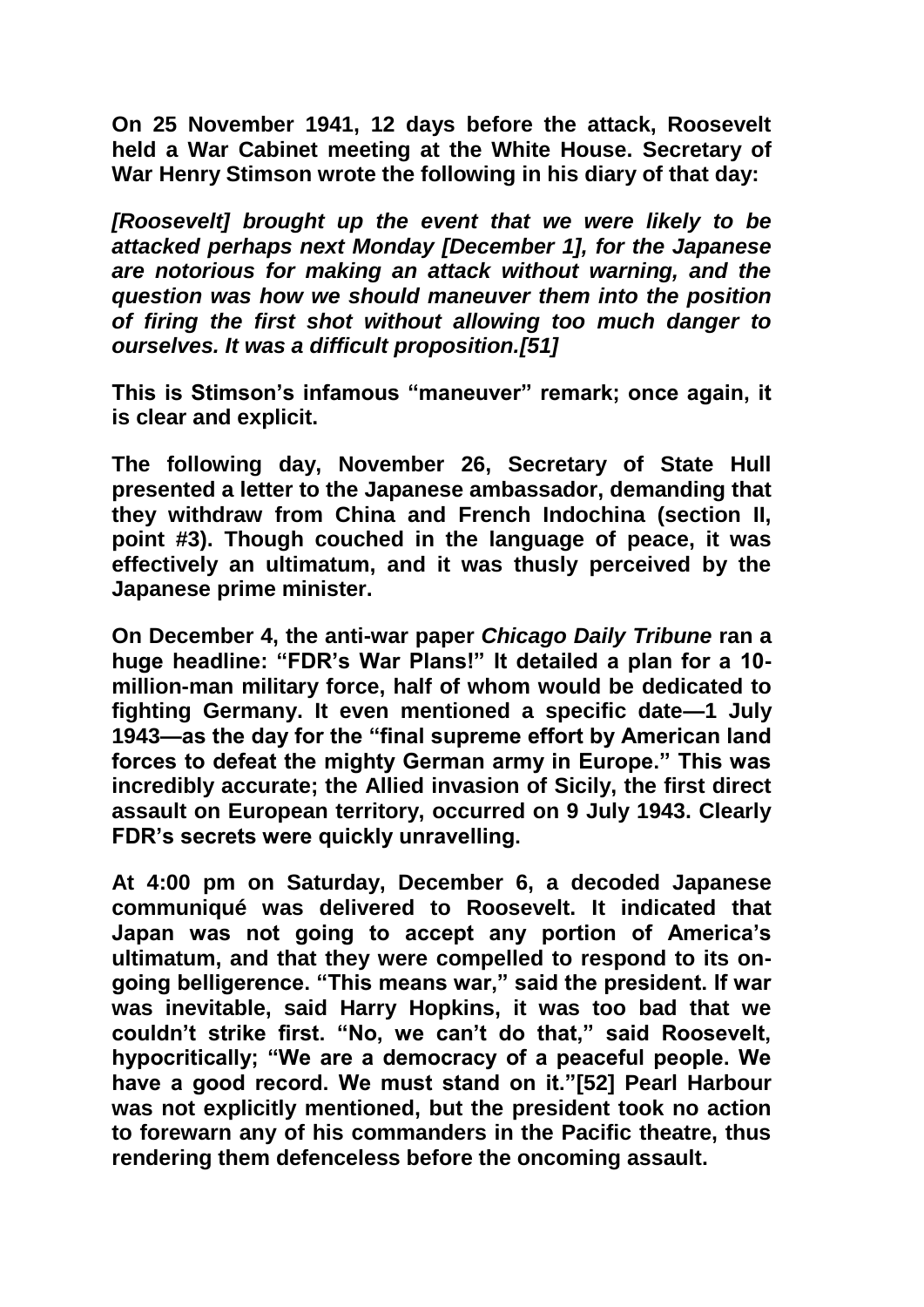**Eight years after the attack, the president"s administrative assistant, Jonathan Daniels, recalled events of that time. "There was a mass of warning before Pearl Harbour," he wrote (1949: 490). "As a matter of fact, warning had been clear for many months before Pearl Harbour. The increasing menace had been understood and accepted. Of course, even Senators can now read to precise clarity—to the place and the hour—the warnings we possessed." At the time, though, Roosevelt was surprised: "Of course, he was surprised. But he had deliberately taken the chance of surprise, as he had won the strategy of successful militant delay. The blow was heavier than he had hoped it would necessarily be." Indeed—2,400 Americans killed in one day.**

**Or perhaps it was no "surprise" at all. In 1989, a 90-year-old British naval intelligence officer named Eric Nave came forth with a stunning assertion: that the Brits had detailed foreknowledge of the attack, days before the event. As reported in the** *Times of London* **(June 1), Nave"s decoding of Japanese battle commands made "clear their intention to attack several days before the raid took place." "His revelations challenge the view that the Americans were taken by surprise, and support evidence that Churchill, and probably Roosevelt, allowed the attack to go ahead unchallenged as means to bring America into the Second World War." Nave added this: "We never had any doubt about Pearl Harbour itself. It should never have happened. We knew days, even a week before." His account is detailed in his book** *Betrayal at Pearl Harbour* **(1991). Nave died in 1993.**

### **Some Concluding Thoughts**

**This essay has been a study in history. But we must never forget: History is suffused with lessons for the present. What, then, can we conclude from this long and tragic story?**

**First: Wars are complex events, and all complex events have multiple causes. They are generally the result of an accumulation of tensions and conflicts over several years. It would be all but impossible for any one group, no matter how influential, to precipitate war if the conditions were not already favourable. But a small group can certainly heighten existing**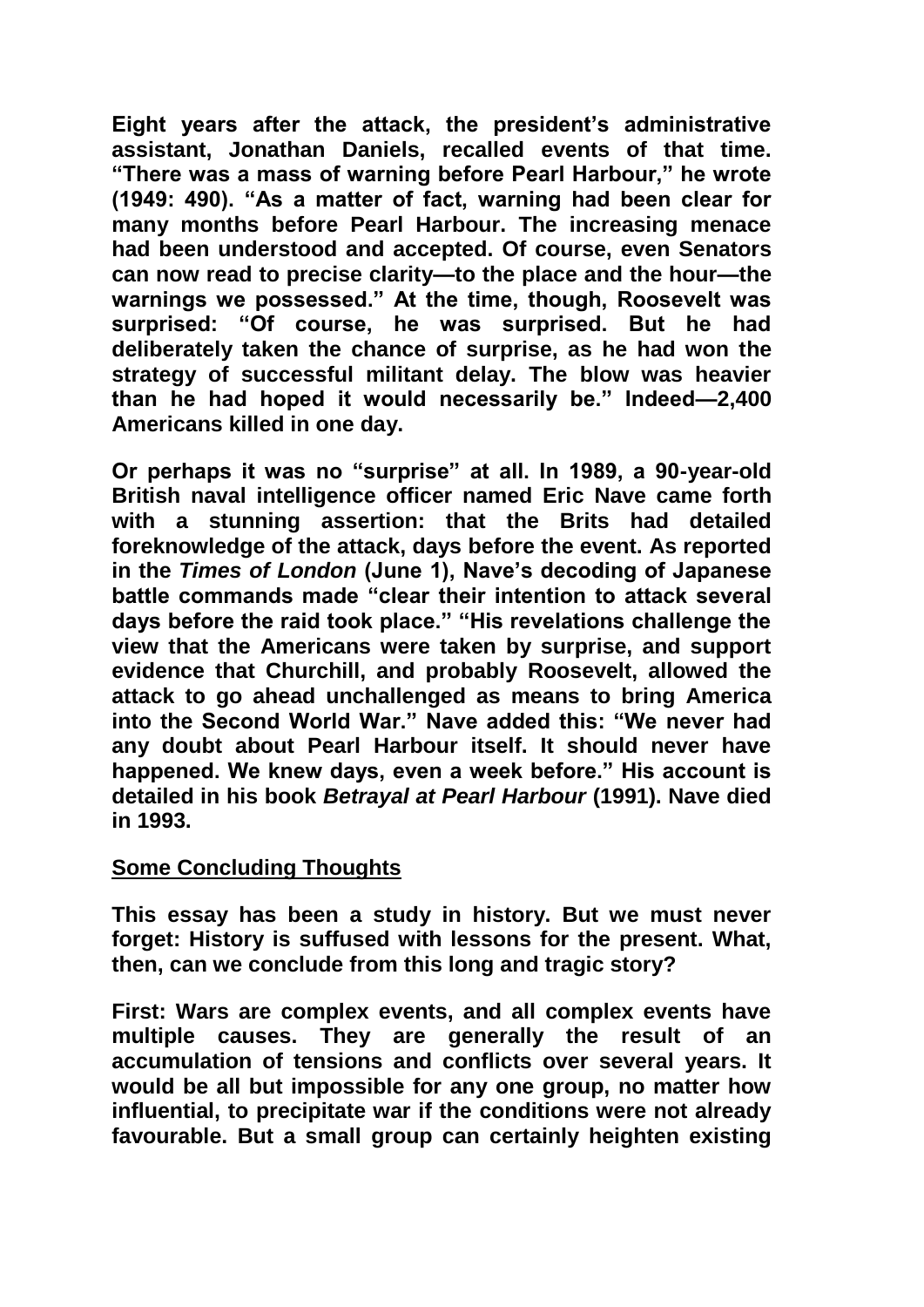**tensions, or serve as a trigger, or exacerbate an on-going conflict.**

**It would be misleading to say that Jews "caused" World War I, or the Russian Revolution, or World War II—though they certainly had a** *significant* **influence on all these events, and arguably a** *decisive* **influence. Clearly they are not the sole cause of the wars under review. It is not as if, were there no Jews at all, fighting in Europe would never have occurred. There were, for example, many non-Jewish belligerents on all sides during World War II, including Lord Halifax in England, and Stimson among the Americans. Military men always have an inclination to fight; after all, their very positions and prestige depend upon it.**

**Counterfactuals are notoriously difficult to apply to historical events: What if Jewish rebels and Weimar reconstructionists had not dominated post-World War I Germany? What if Roosevelt had not relied upon Jewish money to finance his campaigns? What if Churchill had not been a Zionist? What if Ben Cohen"s "bases-for-destroyers" plan had failed? We obviously can never know these things; but it is clear that Jews were active and instrumental at several critical junctures on the path to war. And indeed, this is one of the most striking facts: that Jews were so active, at so many points along the way, that we can scarcely avoid attributing to them a significant portion of blame for the world wars and accompanying revolutions.**

**Second: FDR comes off, rather like Wilson, as an amoral, opportunistic, war-mongering dupe. His own Secretary of War, Henry Stimson, wrote that "his mind does not follow easily a consecutive chain of thought, but he is full of stories and incidents, and hops about in his discussions from suggestion to suggestion, and it is very much like chasing a vagrant beam of sunshine around a vacant room.["\[53\]](http://inconvenienthistory.com/6/2/3294#_edn53) Supreme Court Justice Oliver Wendell Holmes famously declared him "a second-class intellect" in 1933. His close advisor Frankfurter once wrote, "I know his limitations. Most of them derive, I believe, from a lack of incisive intellect…["\[54\]](http://inconvenienthistory.com/6/2/3294#_edn54) British ambassador to the US Sir Ronald Lindsay considered FDR "an amiable and impressionable lightweight," one who could not keep a secret from the American press[.\[55\]](http://inconvenienthistory.com/6/2/3294#_edn55) Even his wife Eleanor did not**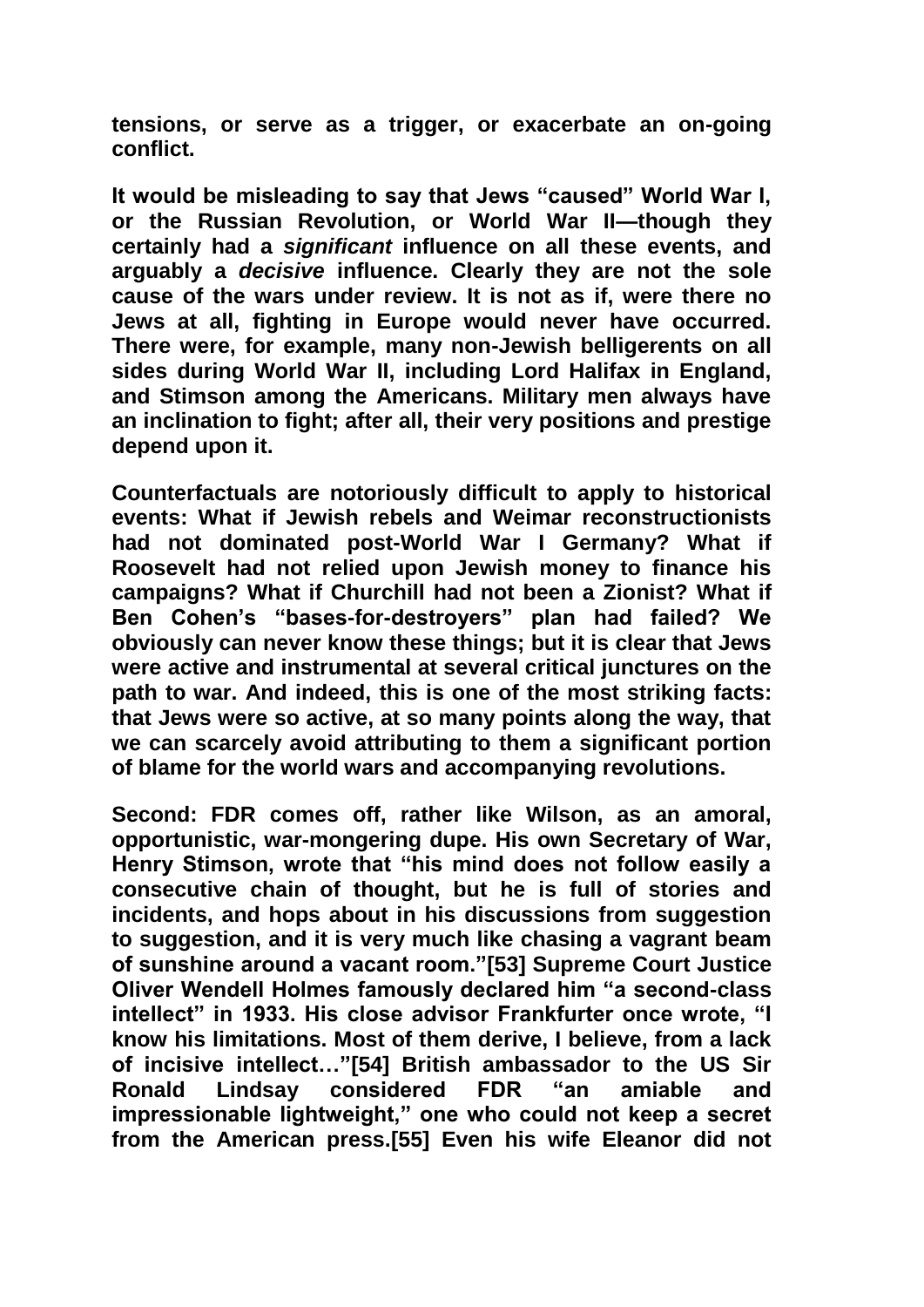**know "whether FDR had a hidden centre to his personality or only shifting peripheries.["\[56\]](http://inconvenienthistory.com/6/2/3294#_edn56)**

**His lies were persistent, malicious, and criminal. His more knowledgeable opponents could see through them, even if the public could not. Lindbergh certainly knew the truth, and was appalled at the ability of our executive-in-chief to baldly lie to the people. In late 1944, with hostilities nearing an end, Congresswoman Clare Boothe Luce (R-Con.) loudly and publicly declared that Roosevelt, "lied us into war.["\[57\]](http://inconvenienthistory.com/6/2/3294#_edn57) "The shame of Pearl Harbour," she added, "was Mr. Roosevelt"s shame."**

**Thus we see something of a long-term trend: Unethical, unprincipled, deceptive American presidents, who are "swayed by their Jewish elements" (Dillon), to lead an unwilling nation into battle against sovereign countries that are deemed to be enemies of the Jews. The parallels to the past 25 years are striking.**

#### *Sources*

- **Ben-Sasson, H. 1976.** *A History of the Jewish People***. Harvard University Press.**
- **Bermant, C. 1977.** *The Jews***. Times Books.**
- **Beschloss, M. 2002.** *The Conquerors***. Simon and Schuster.**
- **Brecher, F. 1988. "Charles R. Crane"s crusade for the Arabs."** *Middle Eastern Studies***, 24(1): 42-55.**
- **Breitman, R. and Lichtman, A. 2013.** *FDR and the Jews***. Belknap.**
- **Bryant, A. 1940.** *Unfinished Victory***. Macmillan.**
- **Buchanan, P. 2008.** *Hitler, Churchill, and the Unnecessary War***. Crown.**
- **Cecil, L. 1996.** *Wilhelm II* **(vol. 2). University of North Carolina Press.**
- **Chalberg, J. (ed.) 1995.** *Isolationism***. Greenhaven.**
- **Churchill, W. 1920/2002. "Zionism versus Bolshevism." In L. Brenner (ed.),** *51 Documents***, Barricade.**
- **Cohen, M. 1985/2003.** *Churchill and the Jews***. F. Cass.**
- **Cole, W. 1983.** *Roosevelt and the Isolationists***. University of Nebraska Press.**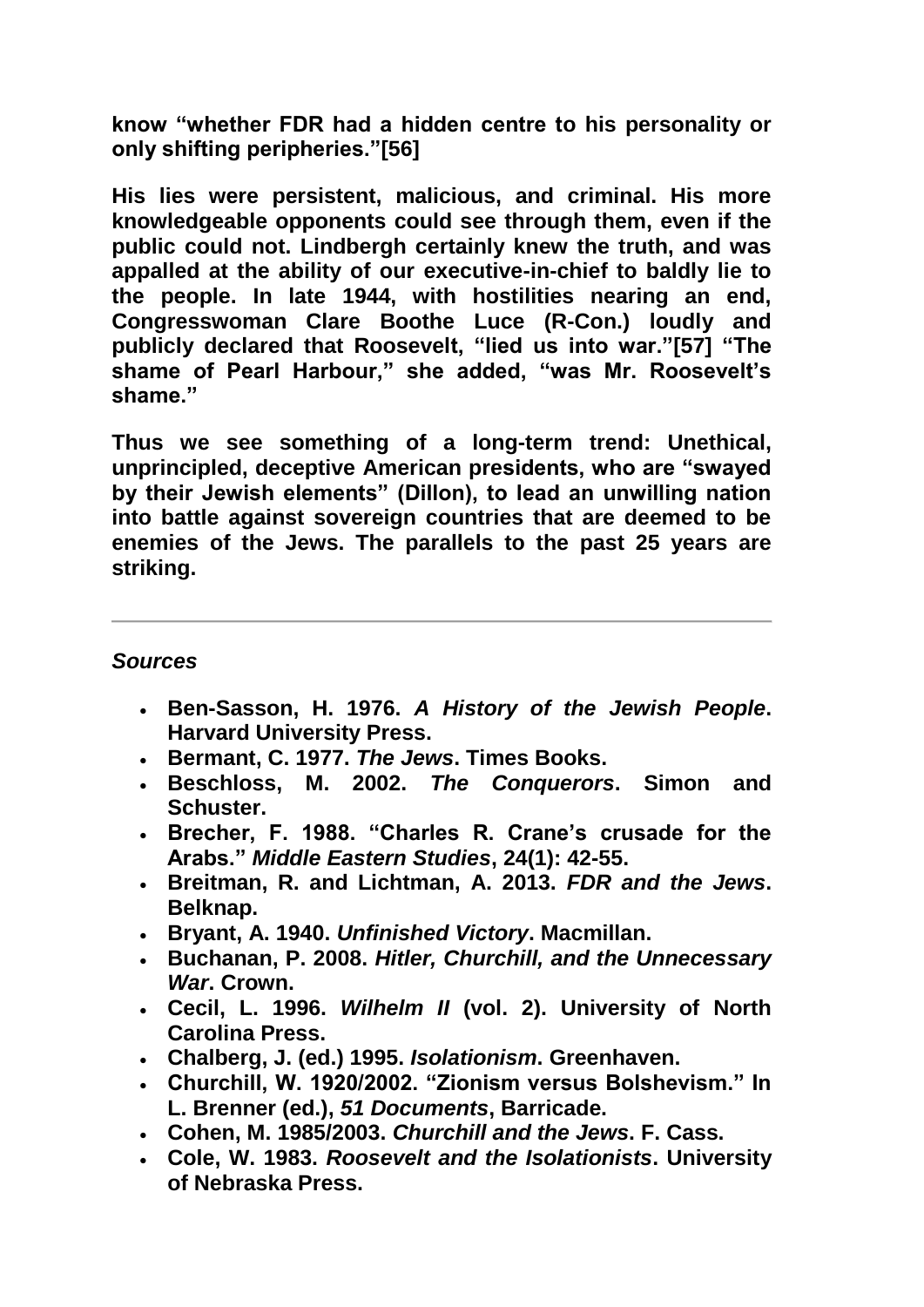- **Dall, C. 1968.** *FDR: My Exploited Father-in-Law***. Action Associates.**
- **Dallek, R. 1979.** *Franklin D. Roosevelt and American Foreign Policy***. Oxford University Press.**
- **Dalton, T. 2009.** *Debating the Holocaust***. Theses and Dissertations Press.**
- **Dalton, T. 2010. "Goebbels on the Jews" (part 2).**  *Inconvenient History***, 2(2).**
- **Daniels, J. 1949. "Pearl Harbor Sunday: The end of an era." In Leighton (ed.),** *The Aspirin Age***, Simon and Schuster.**
- **Darkmoon, L. 2013. "The sexual decadence of Weimar Germany." www.darkmoon.me**
- **Dillon, E. 1920.** *The Inside Story of the Peace Conference***. Harper and Brothers.**
- **Dodd, W. 1941.** *Ambassador Dodd"s Diary, 1933-1938***. Harcourt, Brace.**
- **Doenecke, J. 2000.** *Storm on the Horizon***. Rowman & Littlefield.**
- **Dunn, S. 2013.** *1940: FDR, Willkie, Lindbergh, Hitler***. Yale University Press.**
- **Fay, S. 1928.** *The Origins of the World War***. Macmillan.**
- **Fink, C. 1998. "The minorities question." In Boemeke et al (eds),** *The Treaty of Versailles***, Cambridge University Press.**
- **Forrestal, J. 1951.** *The Forrestal Diaries***. Viking.**
- **Fuller, J. 1957.** *The Decisive Battles of the Western World* **(vol. 3). Eyre & Spottiswoode. Reprinted in the United States as** *A Military History of the Western World* **(vol. 3), Minerva.**
- **Gilbert, M. 2007.** *Churchill and the Jews***. Holt.**
- **Grubach, P. 2011. "Churchill, international Jews, and the Holocaust: A revisionist analysis."** *Inconvenient History***, 3(1).**
- **Herzstein, R. 1989.** *Roosevelt and Hitler***. J. Wiley.**
- **Ickes, H. 1954.** *The Secret Diary of Harold L. Ickes* **(vol. 2). Simon and Schuster.**
- **Irving, D. 2001.** *Churchill"s War* **(vol. 2). Focal Point.**
- **Jackson, R. 2003.** *That Man: An Insider"s Portrait of Franklin D. Roosevelt***. Oxford University Press.**
- **Katz, S. 1991. "1918 and after: The role of racial anti-Semitism in the Nazi analysis of the Weimar Republic." In**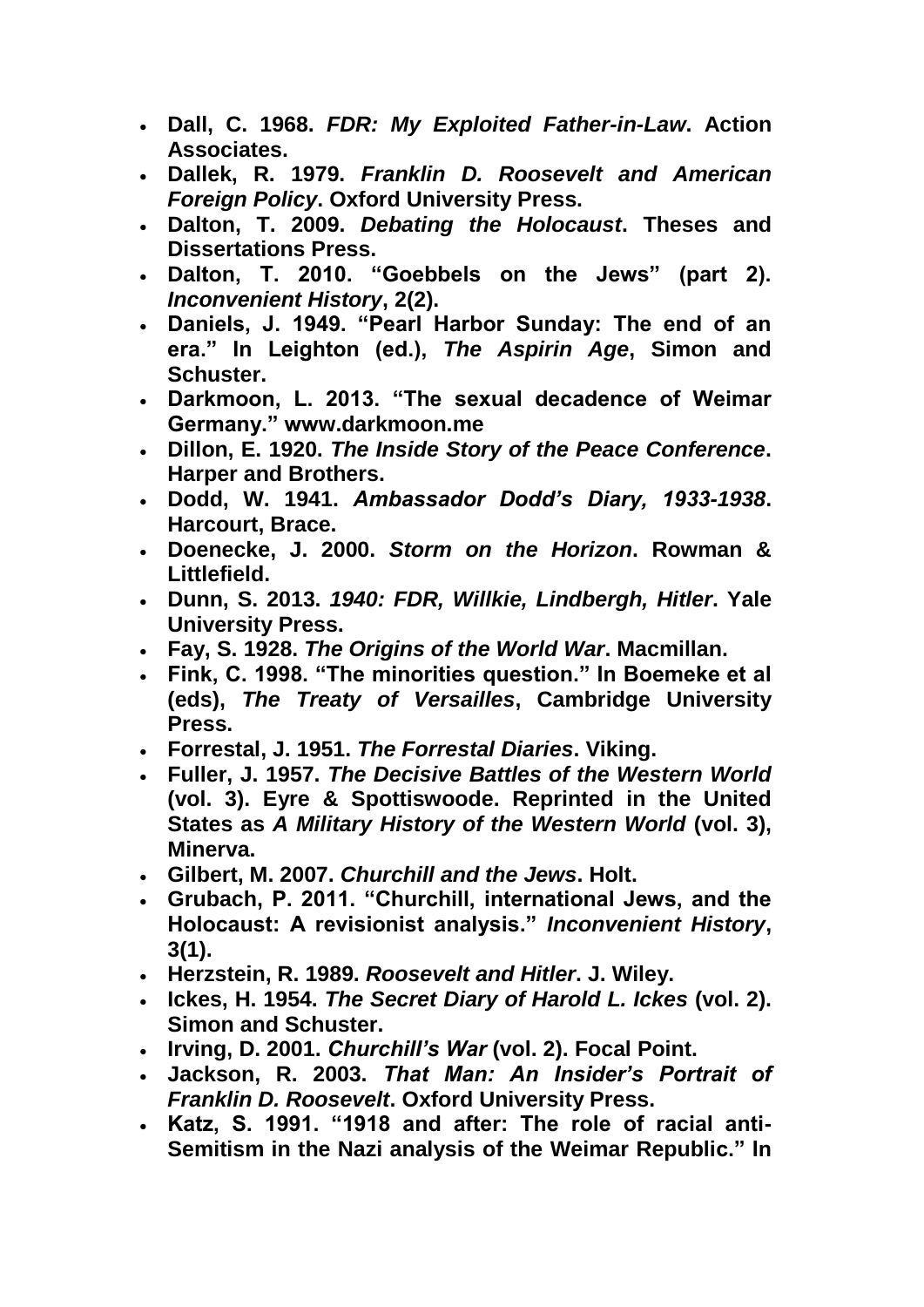**Gilman and Katz (eds),** *Anti-Semitism in Times of Crisis***, NYU Press.**

- **Laqueur, W. 1974.** *Weimar: A Cultural History.* **Putnam.**
- **Lavsky, H. 1996.** *Before Catastrophe***. Wayne State University Press.**
- **Leutze, J. 1975. "The secret of the Churchill-Roosevelt correspondence."** *Journal of Contemporary History***, 10(3).**
- **Loewenheim, F. et al (eds). 1975.** *Roosevelt and Churchill***. Saturday Review Press.**
- **MacMillan, M. 2003.** *Paris 1919***. Random House.**
- **Makovsky, M. 2007.** *Churchill"s Promised Land***. Yale University Press.**
- **Michael, R. 2005.** *A Concise History of American Anti-Semitism***. Rowman & Littlefield.**
- **Morgenstern, G. 1947.** *Pearl Harbor***. Devin-Adair.**
- **Morgenthau III, H. 1991.** *Mostly Morgenthaus***. Ticknor & Fields.**
- **Mowrer, E. 1933.** *Germany Puts the Clock Back***. William Morrow.**
- **Muller, J. 2010.** *Capitalism and the Jews***. Princeton University Press.**
- **Nasaw, D. 2012.** *The Patriarch***. Penguin.**
- **Nave, E. 1991.** *Betrayal at Pearl Harbor***. Summit.**
- **Rohl, J. 1987/1994.** *The Kaiser and His Court***. Cambridge University Press.**
- **Scholnick, M. 1990.** *The New Deal and Anti-Semitism in America***. Taylor and Francis.**
- **Sherwood, R. 1948.** *White House Papers of Harry L. Hopkins* **(vol. 1). Eyre & Spottiswoode.**
- **Shogan, R. 2010.** *Prelude to Catastrophe***. Ivan Dee.**
- **Slomovitz, P. 1981.** *Purely Commentary***. Wayne State University Press.**
- **Stinnett, R. 2001.** *Day of Deceit***. Touchstone.**
- **Szembek, C. 1952.** *Journal 1933-1939***. Plon.**
- **Taylor, A. 1961.** *Origins of the Second World War***. Atheneum.**
- **Townley, S. 1922.** *Indiscretions of Lady Susan***. Appleton.**
- **Ward, G. 1989.** *A First-Class Temperament***. Harper & Row.**
- **Weber, M. 1983. "President Roosevelt"s campaign to incite war in Europe."** *Journal of Historical Review***, 4(2).**
- **Wentling, S. 2012.** *Herbert Hoover and the Jews***. Wyman Institute.**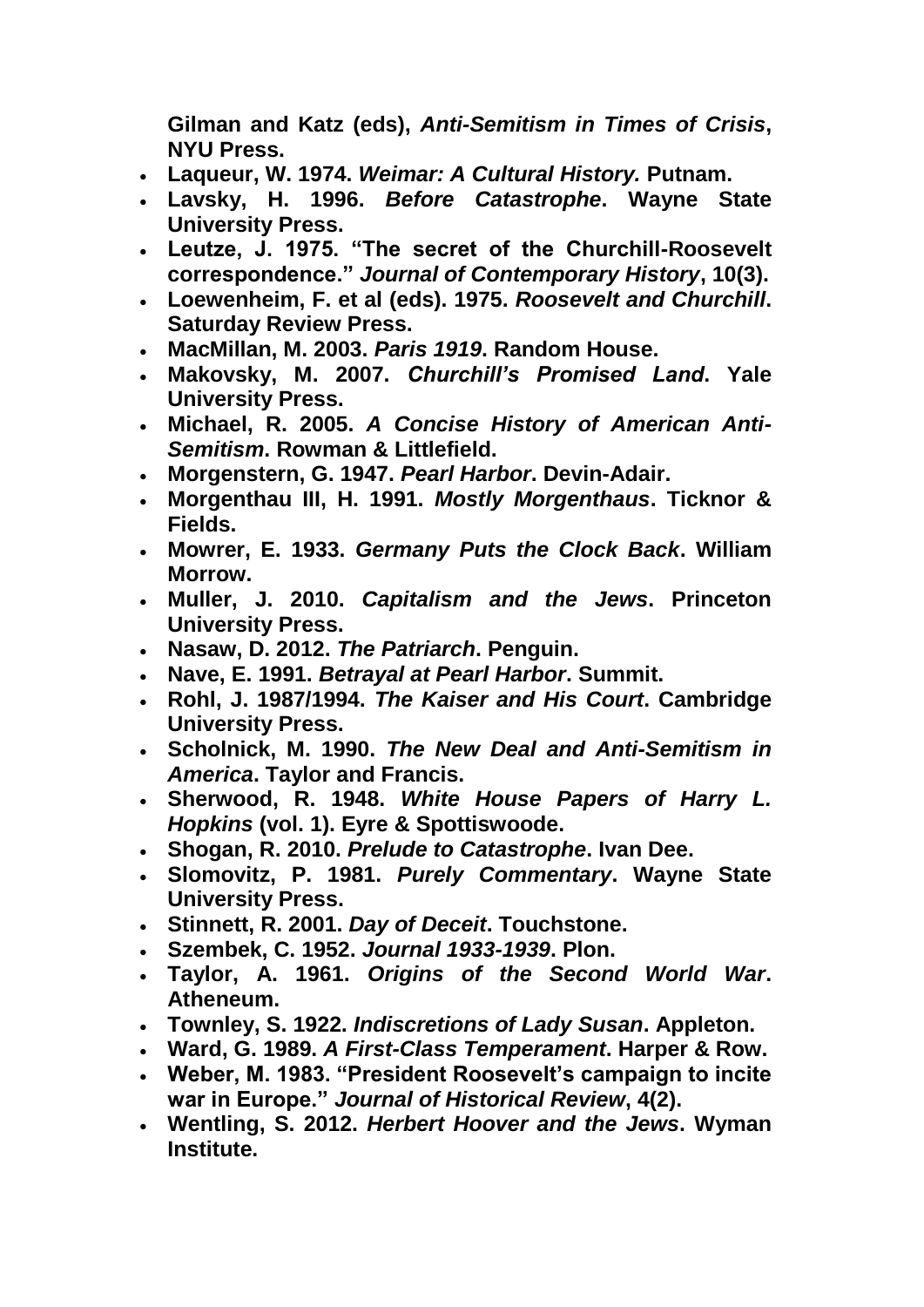#### *Notes:*

- **[\[1\]](http://inconvenienthistory.com/6/2/3294#_ednref1) As Baruch stated to Congress, "I probably had more power than perhaps any other man did in the war; doubtless that is true." See Part 1 for his full testimony.**
- **[\[2\]](http://inconvenienthistory.com/6/2/3294#_ednref2) Cited in Chalberg (1995: 71-73).**
- **[\[3\]](http://inconvenienthistory.com/6/2/3294#_ednref3) The** *New York Times* **carried periodic such reports. See, for example: 26 January 1891 ("Rabbi Gottheil says a word on the persecution of the Jews…about six millions persecuted and miserable wretches"), 21 September 1891 ("An indictment of Russia…a total of 6,000,000 is more nearly correct."), 11 June 1900 ("[In Russia and central Europe] there are 6,000,000 living, bleeding, suffering arguments in favor of Zionism."), 23 March 1905 ("We Jews in America [sympathize with] our 6,000,000 cringing brothers in Russia"), 25 March 1906 ("Startling reports of the condition and future of Russia"s 6,000,000 Jews…"). The situation led a former president of B"nai B"rith to a prophetic exclamation: "Simon Wolf asks how long the Russian Holocaust is to continue" (10 November 1905). History does indeed repeat itself.**
- **[\[4\]](http://inconvenienthistory.com/6/2/3294#_ednref4) It seems that he had good reason for this enmity. According to Cecil (1996: 57), Wilhelm "believed that Jews were perversely responsible…for encouraging opposition to his rule." In a letter to a friend, the Kaiser wrote: "The Hebrew race are my most inveterate enemies at home and abroad; they remain what they are and always were: the forgers of lies and the masterminds governing unrest, revolution, upheaval by spreading infamy with the help of their poisoned, caustic, satyric spirit" (in Rohl 1994: 210). Townley (1922: 45) relates this comment of his: "The Jews are the curse of my country. They keep my people poor and in their clutches. In every small village in Germany sits a dirty Jew, like a spider drawing the people into the web of usury. He lends money to the small farmers on the security of their land, and so gradually acquires control of everything. The Jews are the parasites of my**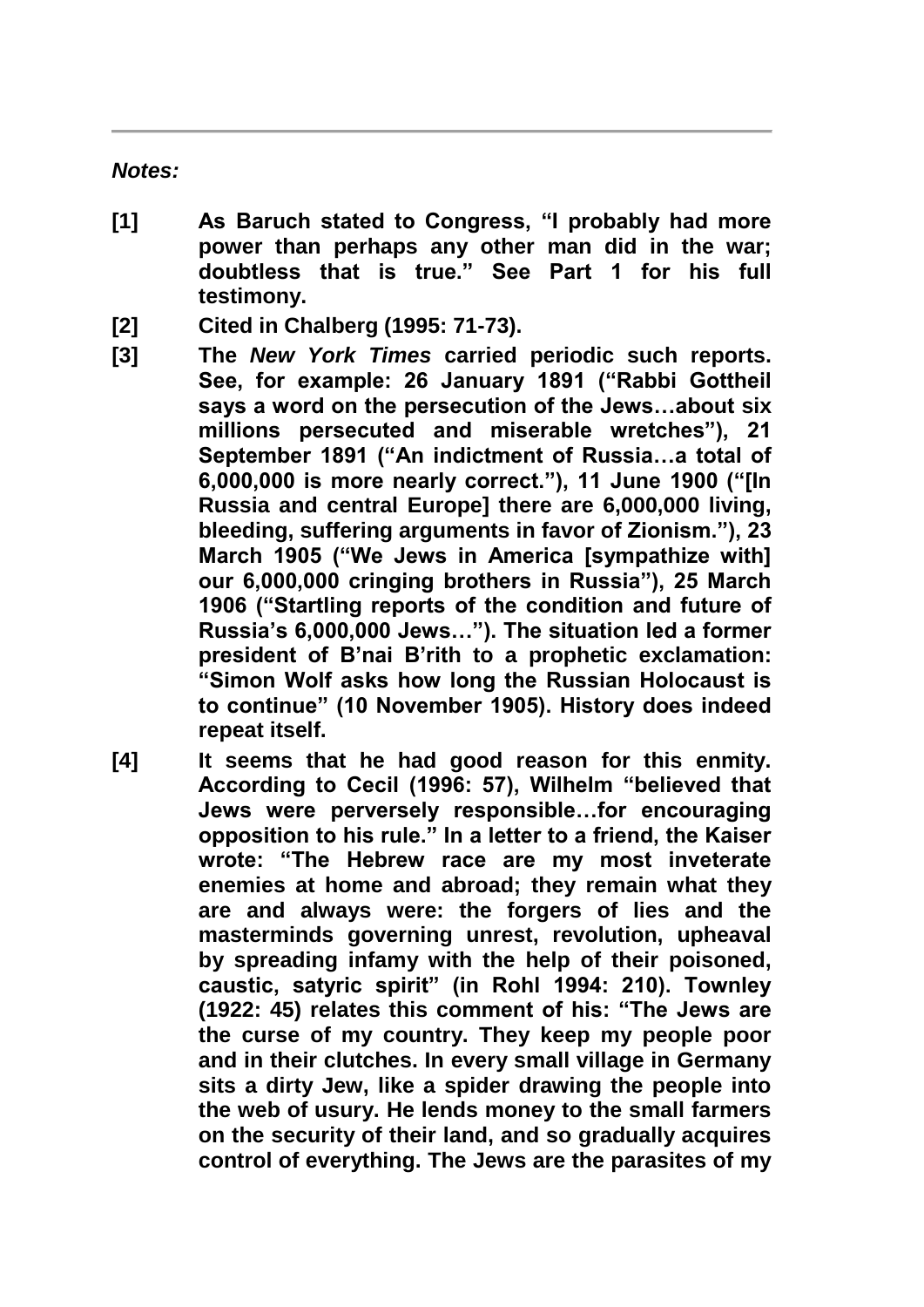**Empire." He adds that the Jewish question is one of his "great problems," but one in which "nothing can be done to cope with it." In 1940, with Hitler moving to clean up Europe, he said this: "The Jews are being thrust out of the nefarious positions in all countries, whom they have driven to hostility for centuries" (in Rohl: 211).**

- **[\[5\]](http://inconvenienthistory.com/6/2/3294#_ednref5) Wentling (2012: 6).**
- **[\[6\]](http://inconvenienthistory.com/6/2/3294#_ednref6) A good, brief account is given in MacMillan (2003: 463- 466).**
- **[\[7\]](http://inconvenienthistory.com/6/2/3294#_ednref7) Cited in MacMillan (2003: 414-415).**
- **[\[8\]](http://inconvenienthistory.com/6/2/3294#_ednref8) Muller adds, "The prominence of Jews in the Hungarian Soviet Republic is all the more striking when one considers that the Jews of Hungary were richer than their coreligionists in Eastern Europe… Though only 5% of the population, on the eve of WWI, Jews made up almost half the doctors, lawyers, and journalists in Hungary." But this is precisely as I have said: no amount of wealth or social status is sufficient, if Jews lack political power.**
- **[\[9\]](http://inconvenienthistory.com/6/2/3294#_ednref9) Until his assassination in June 1922.**
- **[\[10](http://inconvenienthistory.com/6/2/3294#_ednref10) [\]](http://inconvenienthistory.com/6/2/3294#_ednref10) For one account, see Darkmoon (2013). Also see Bryant (1940: 142-145).**
- **[\[11](http://inconvenienthistory.com/6/2/3294#_ednref11) [\]](http://inconvenienthistory.com/6/2/3294#_ednref11) In my notation, (I.5) refers to Volume I, chapter 5. I use the Murphy translation.**
- **[\[12](http://inconvenienthistory.com/6/2/3294#_ednref12) See Part I for an elaboration.**
- **[\]](http://inconvenienthistory.com/6/2/3294#_ednref12)**
- **[\[13](http://inconvenienthistory.com/6/2/3294#_ednref13) [\]](http://inconvenienthistory.com/6/2/3294#_ednref13) Ford"s so-called "Peace Ship" sailed to Norway in December of 1915, in a failed attempt to negotiate an end to the war.**
- **[\[14](http://inconvenienthistory.com/6/2/3294#_ednref14) Cited in Shogan (2010: 51).**
- **[\]](http://inconvenienthistory.com/6/2/3294#_ednref14)**

**[\]](http://inconvenienthistory.com/6/2/3294#_ednref15)**

- **[\[15](http://inconvenienthistory.com/6/2/3294#_ednref15) Cited in Ward (1989: 253). See also Morgenthau (1991: 169 facer).**
- **[\[16](http://inconvenienthistory.com/6/2/3294#_ednref16) [\]](http://inconvenienthistory.com/6/2/3294#_ednref16) Various other extremist writings have also claimed that the Delano family (Franklin"s mother"s side) were Jews. They construct a parallel account to the Rossacampo story, and of dispersion from Spain or Italy. But I find no evidence to verify this claim.**
- **[\[17](http://inconvenienthistory.com/6/2/3294#_ednref17) This recalls the similar characterization of Baruch**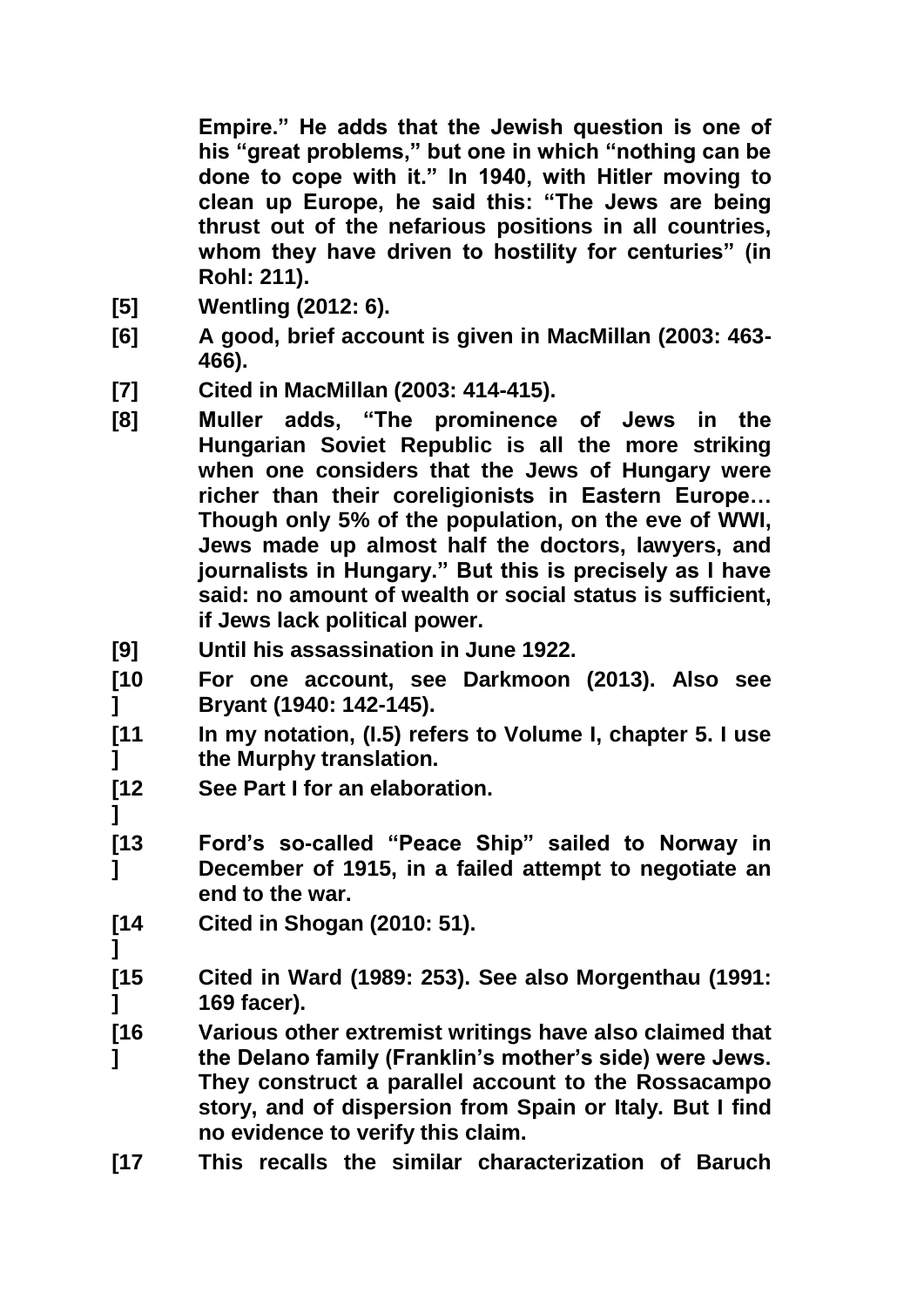**[\]](http://inconvenienthistory.com/6/2/3294#_ednref17) during World WarI.**

**[\]](http://inconvenienthistory.com/6/2/3294#_ednref18)**

**[\]](http://inconvenienthistory.com/6/2/3294#_ednref20)**

**[\]](http://inconvenienthistory.com/6/2/3294#_ednref23)**

**[\]](http://inconvenienthistory.com/6/2/3294#_ednref24)**

- **[\[18](http://inconvenienthistory.com/6/2/3294#_ednref18) See Leutze (1975: 469-470).**
- **[\[19](http://inconvenienthistory.com/6/2/3294#_ednref19) [\]](http://inconvenienthistory.com/6/2/3294#_ednref19) The first Jewish cabinet member, as we recall, was Oscar Straus, selected by Franklin"s cousin Theodore back in 1906.**
- **[\[20](http://inconvenienthistory.com/6/2/3294#_ednref20) See Makovsky (2007: 216).**
- **[\[21](http://inconvenienthistory.com/6/2/3294#_ednref21) [\]](http://inconvenienthistory.com/6/2/3294#_ednref21) Bullitt"s heritage is somewhat cryptic. His mother, Louisa Horowitz, was apparently at least half-Jewish. Her father, Orville Horowitz, descended from the Salomon family, who were distinctly Jewish. Her mother, Maria Gross, likely had a mixed Jewish heritage. But there is no doubt where his sympathies lay; "Bullitt [is] a friend of ours," wrote Weizmann in 1938 (cited in Nasaw 2012: 358).**
- **[\[22](http://inconvenienthistory.com/6/2/3294#_ednref22) [\]](http://inconvenienthistory.com/6/2/3294#_ednref22) Though scandalous at the time, such level of Jewish influence is commonplace today—with three of nine Supreme Court Justices being Jewish (Kagan, Breyer, Ginsburg), numerous Cabinet-level appointments, and countless subordinate positions. Over just the past three presidential administrations, Jewish and part-Jewish Cabinet-level office holders include, at a minimum, the following: M. Albright, L. Aspin, C. Barshefsky, S. Bodman, J. Bolten, A. Card, M. Chertoff, W. Cohen, R. Emanuel, M. Froman, J. Furman, T. Geithner, D. Glickman, M. Kantor, J. Kerry, A. Krueger, J. Lew, M. Markowitz, M. Mukasey, P. Orszag, P. Pritzker, R. Portman, R. Reich, R. Rubin, S. Schwab, M. Spellings, J. Stiglitz, L. Summers, J. Yellen, and R. Zoellick. This list does not include others, such as Samantha Power, who have a Jewish spouse (Cass Sunstein). Nor does it include Chairmen of the Federal Reserve—a very powerful office, held by Ben Bernanke and Alan Greenspan during the past several years, and currently by Janet Yellen.**
- **[\[23](http://inconvenienthistory.com/6/2/3294#_ednref23) Both citations from Chalberg (1995: 192-193).**
- **[\[24](http://inconvenienthistory.com/6/2/3294#_ednref24)** *Public Opinion Quarterly***, 4(4), December 1940: 714.**
- **[\[25](http://inconvenienthistory.com/6/2/3294#_ednref25)** *Public Opinion Quarterly***, 5(4), Winter 1941: 680.**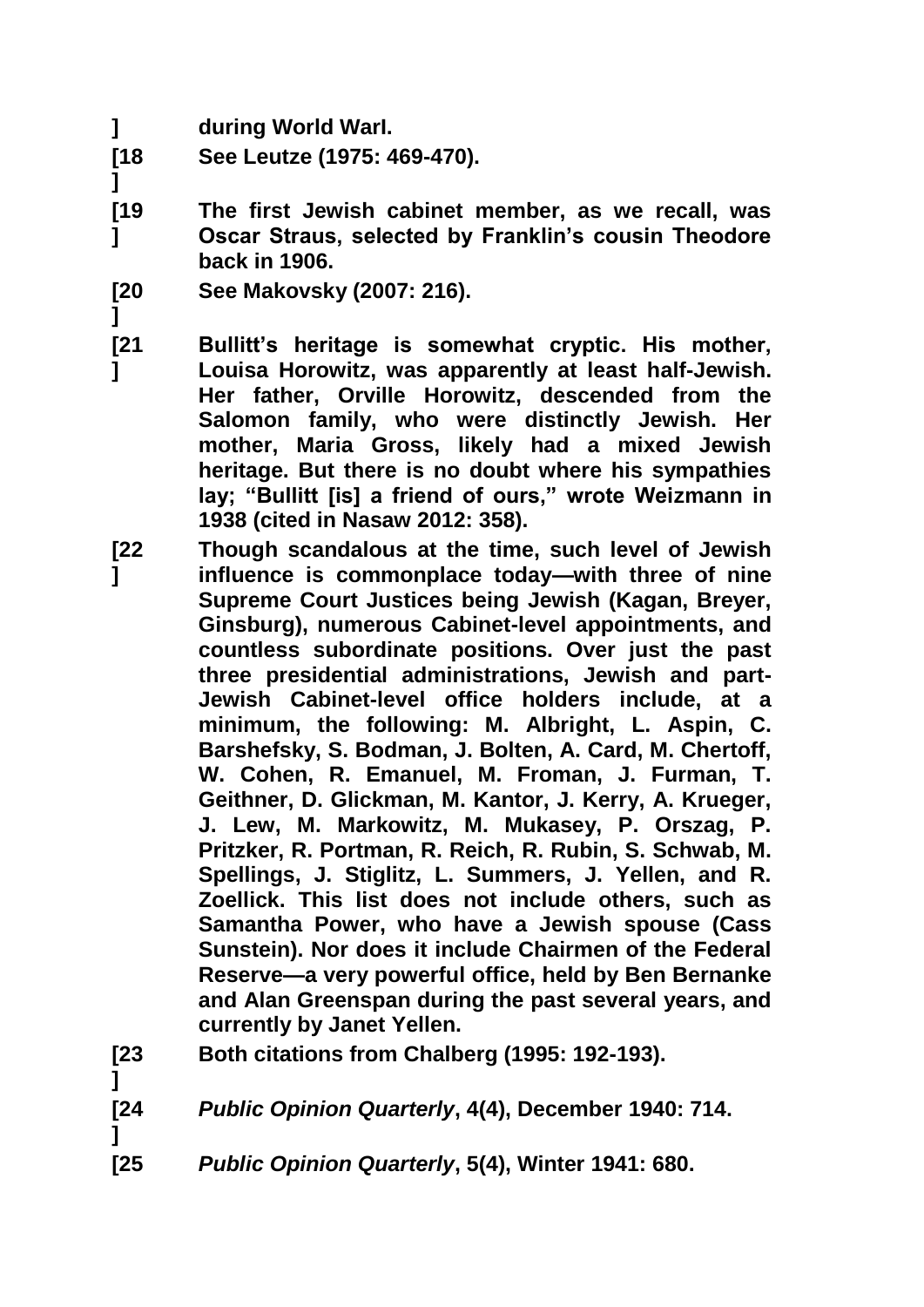#### **[\[26](http://inconvenienthistory.com/6/2/3294#_ednref26)** *Public Opinion Quarterly***, 2(3), July 1938: 388.**

**[\[27](http://inconvenienthistory.com/6/2/3294#_ednref27) [\]](http://inconvenienthistory.com/6/2/3294#_ednref27) By late 1936, the "600,000" had evolved into "6 million." In the** *New York Times* **(Nov. 26) we read this: "Dr. Weizmann dwelt first on the tragedy of at least 6,000,000 "superfluous" Jews in Poland, Germany, and Austria…" It was even more explicit by early 1938: "Persecuted Jews Seen on Increase…6,000,000 Victims Noted" (Jan. 9)—this, a full four years before the alleged "death camps" even began operation.** 

- **[\[29](http://inconvenienthistory.com/6/2/3294#_ednref29) [\]](http://inconvenienthistory.com/6/2/3294#_ednref29) The** *New York Times* **had long been under Jewish control. The** *Post* **was purchased by Eugene Meyer in 1933.**
- **[\[30](http://inconvenienthistory.com/6/2/3294#_ednref30) [\]](http://inconvenienthistory.com/6/2/3294#_ednref30) See Dalton (2010) for an elaboration of Goebbels"s views.**
- **[\[31](http://inconvenienthistory.com/6/2/3294#_ednref31) [\]](http://inconvenienthistory.com/6/2/3294#_ednref31) Testimony of February 1941. Cited in Doenecke (2000: 440). See also Fuller (1957, vol. 3: 369).**
- **[\[32](http://inconvenienthistory.com/6/2/3294#_ednref32) [\]](http://inconvenienthistory.com/6/2/3294#_ednref32) Cited in Weber (1983). This and other reports by Potocki were acquired by the Germans upon capture of Warsaw, and thus there is some skepticism about their authenticity. Weber makes a good case that they are genuine. David Irving reports that he saw copies of the original in the Hoover Library (http://www.fpp.co.uk/History/General/Potocki/papers.h tml).**
- **[\[33](http://inconvenienthistory.com/6/2/3294#_ednref33) Cited in Cole (1983: 308).**
- **[\[34](http://inconvenienthistory.com/6/2/3294#_ednref34) Cited in Fuller (1957: 370).**
- **[\[35](http://inconvenienthistory.com/6/2/3294#_ednref35) [\]](http://inconvenienthistory.com/6/2/3294#_ednref35) Traditional references to** *Kristallnacht* **often overlook the fact that the event was triggered by a Jewish youth, Herschel Grynszpan, who murdered German Diplomat Ernst vom Rath in Paris on November 9.** *Kristallnacht* **followed the next day.**
- **[\[36](http://inconvenienthistory.com/6/2/3294#_ednref36) See Weber (1983) and Fuller (1957: 372-374).**
- **[\]](http://inconvenienthistory.com/6/2/3294#_ednref36)**

**[\]](http://inconvenienthistory.com/6/2/3294#_ednref33)**

**[\]](http://inconvenienthistory.com/6/2/3294#_ednref34)**

**[\]](http://inconvenienthistory.com/6/2/3294#_ednref25)**

**[\]](http://inconvenienthistory.com/6/2/3294#_ednref26)**

**[\]](http://inconvenienthistory.com/6/2/3294#_ednref28)**

**[\[37](http://inconvenienthistory.com/6/2/3294#_ednref37) Cited in Fuller (1957: 375).**

**[<sup>\[28</sup>](http://inconvenienthistory.com/6/2/3294#_ednref28) Cited in Herzstein (1989: 33).**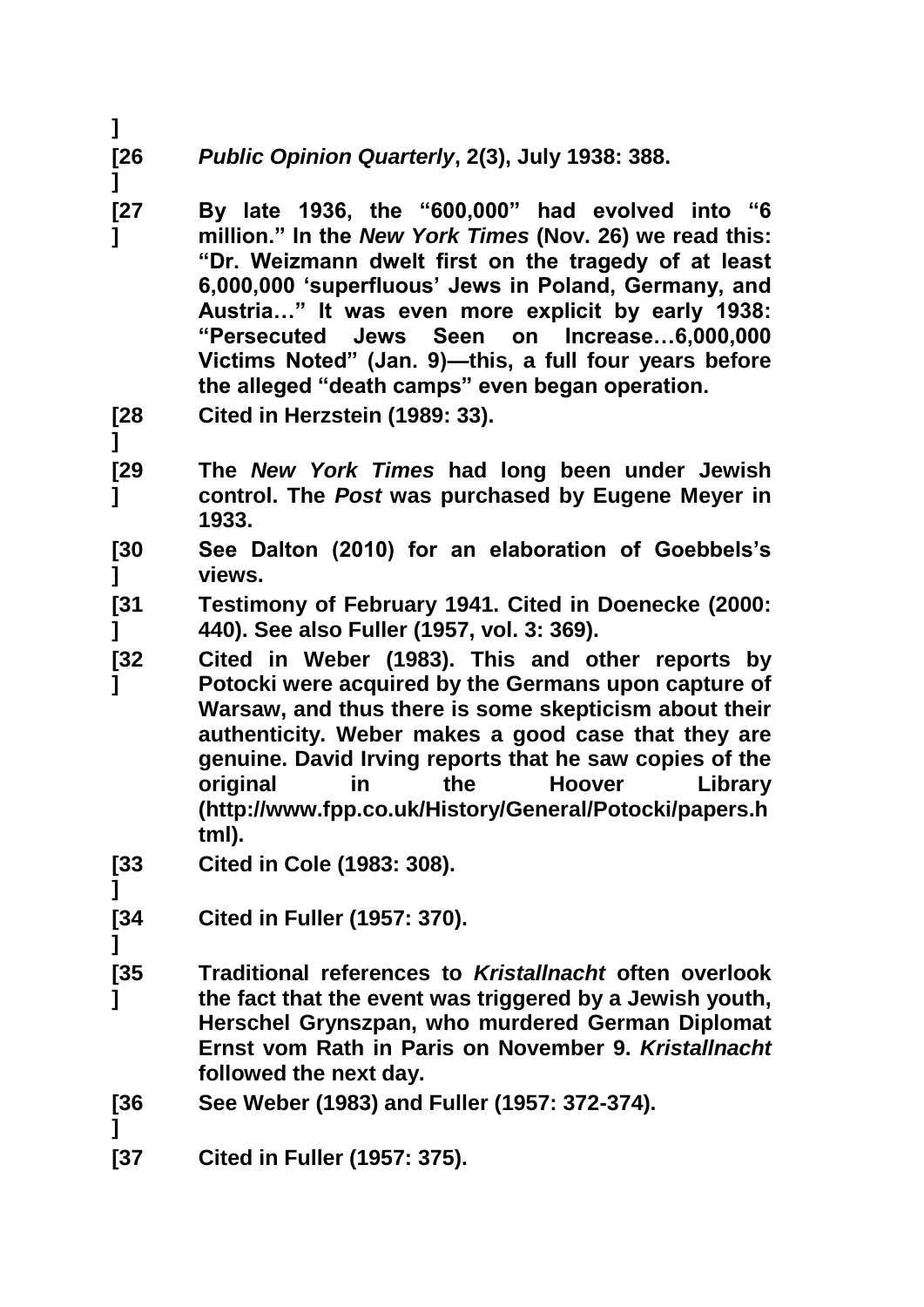- **[\[38](http://inconvenienthistory.com/6/2/3294#_ednref38) [\]](http://inconvenienthistory.com/6/2/3294#_ednref38) See Szembek (1952: 476), published in French. The first sentence reads as follows: "***En Occident, il y a toutes sortes d"elements qui poussent nettement a la guerre: les Juifs, les grands capitalists, les marchands de canons***."**
- **[\[39](http://inconvenienthistory.com/6/2/3294#_ednref39) [\]](http://inconvenienthistory.com/6/2/3294#_ednref39) As recorded by Ickes in his personal diary, for July 2. See Ickes (1954: 676).**
- **[\[40](http://inconvenienthistory.com/6/2/3294#_ednref40) [\]](http://inconvenienthistory.com/6/2/3294#_ednref40) Obviously there is more detail to the outbreak of war than I can provide here. In brief, once Poland received a guarantee of military support from England in March of 1939, they became increasingly belligerent toward German minorities on Polish soil, particularly in Danzig. It seems bizarre in hindsight, but many of the Poles (Potocki excepted), with the Brits at their back, were virtually spoiling for a fight with Germany. They believed that a victory would solidify their national standing, and help to ward off the Soviet threat to the east. Instead, they succumbed to the German assault in just four weeks.**
- **[\[41](http://inconvenienthistory.com/6/2/3294#_ednref41) Cited in Nasaw (2012: 429).**
- **[\[42](http://inconvenienthistory.com/6/2/3294#_ednref42) Cited in Cohen (2003: 195).**
- **[\[43](http://inconvenienthistory.com/6/2/3294#_ednref43) [\]](http://inconvenienthistory.com/6/2/3294#_ednref43) Churchill himself was a Zionist—a fact that he openly admitted. In a letter of 1942 to Roosevelt, Churchill said, "I am strongly wedded to the Zionist policy [in the UK], of which I was one of the authors" (in Loewenheim 1975: 234). Speaking in 1950 on behalf of the creation of Israel, he said that it was "a great event in the history of mankind," and that he was "proud of his own contribution towards it." He added that "he had been a Zionist all his life" (in Cohen 2003: 322).**
- **[\[44](http://inconvenienthistory.com/6/2/3294#_ednref44) Cited in Doenecke (2000: 198).**
- **[\]](http://inconvenienthistory.com/6/2/3294#_ednref44) [\[45](http://inconvenienthistory.com/6/2/3294#_ednref45)**

**[\]](http://inconvenienthistory.com/6/2/3294#_ednref45)**

**[\]](http://inconvenienthistory.com/6/2/3294#_ednref46)**

**[\]](http://inconvenienthistory.com/6/2/3294#_ednref41)**

**[\]](http://inconvenienthistory.com/6/2/3294#_ednref42)**

**[\]](http://inconvenienthistory.com/6/2/3294#_ednref37)**

**Cited in ibid.**

**[\[46](http://inconvenienthistory.com/6/2/3294#_ednref46) Cited in Dunn (2013: 48).**

**[\[47](http://inconvenienthistory.com/6/2/3294#_ednref47) [\]](http://inconvenienthistory.com/6/2/3294#_ednref47) Including** *Beasts of Berlin, Espionage Agent, Arise My*  Love, British Intelligence, Escape to Glory, Murder in